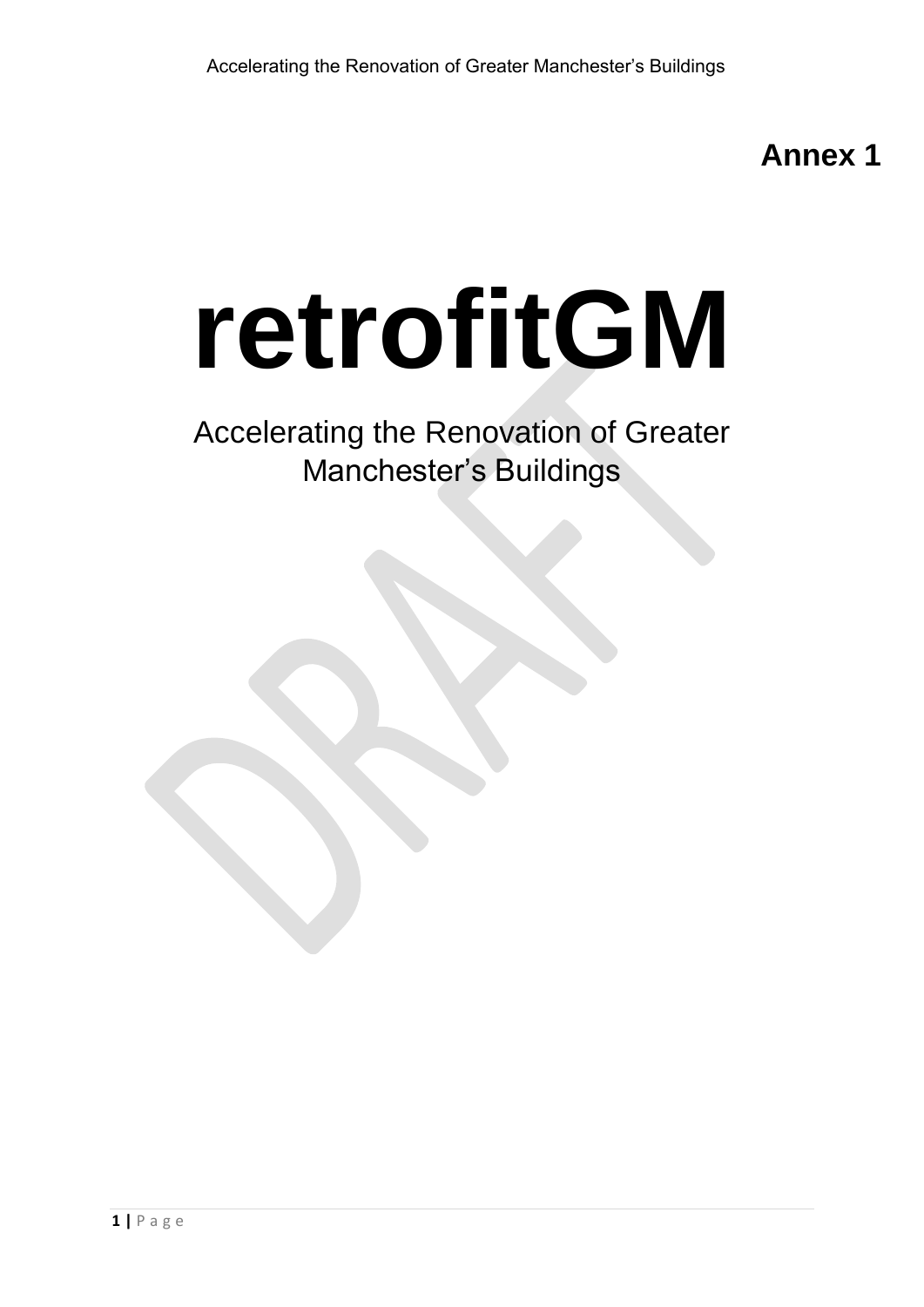## **Contents**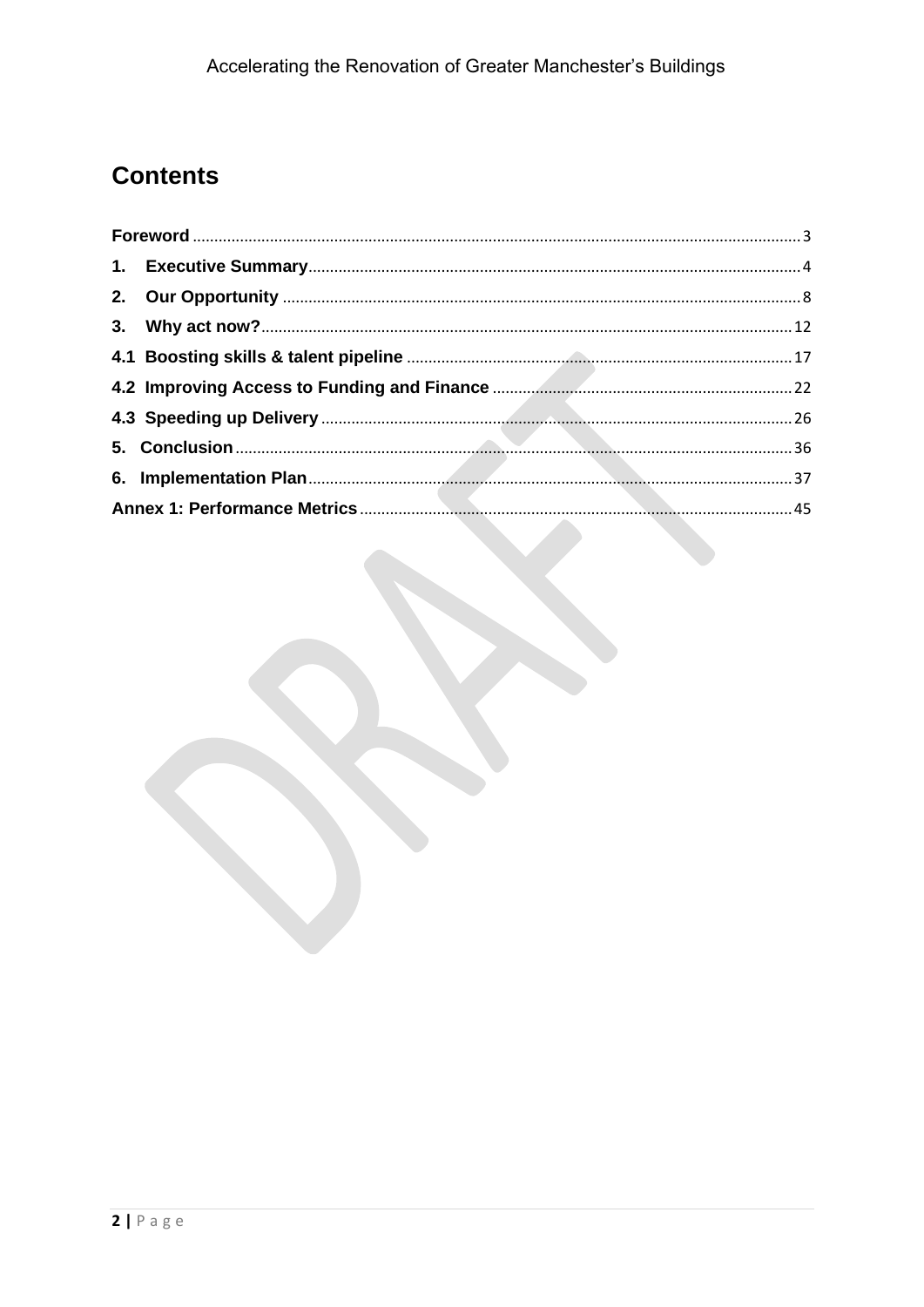## <span id="page-2-0"></span>**Foreword**

Reducing the carbon emissions resulting from how we heat our buildings is a key priority for all of us and intrinsic to delivering our target on carbon neutral by 2038. We established the Greater Manchester Retrofit Task Force in July 2021 to help tackle Greater Manchester's urgent retrofitting challenge. The Task Force brings together industry, academia, NGOs and the public sector to set out a detailed plan for Greater Manchester, as the UK's leading green city region, to take a global lead on retrofitting. This retrofitGM report is their first detailed Action Plan covering the next three years.

We are not starting with a blank page. This year alone we're investing £27m via the Green Homes Grant for residents to renovate fuel-poor homes bringing more people out of fuel poverty thanks to better insulated homes with modern, environmentally friendly heating systems that are lower carbon. We are also investing £78m in renovation and low carbon energy generation for over 150 public buildings this year including: leisure centres, schools and offices as well as investigating new financial products e.g. Carbon Bonds to make it easier and fairer for people to transition to net zero carbon. A new Retrofit Skills Hub has also been established, offering courses to 1,140 people to upskill into green jobs and training to get more people working on renovation projects. We are also introducing policies that will ensure all new homes will be net zero carbon by 2028.

Whilst this is a great start, there are over 880,000 homes, 2,700 public buildings and as yet unknown number of commercial buildings that will need some form of renovation by 2038. To reach these sorts of numbers, we will need to employ innovative finance solutions to significantly scale up our activities, building the skills and jobs needed to grow the supply chain in the process. If we receive the support we have requested from Government, over the next three years we will renovate 300 schools and other public buildings as well as over 12,000 homes, unlocking £350m in investment from social landlords.

By taking the right action to tackle climate crisis, we can address the housing crisis and create good quality skilled jobs by training people in skills in jobs for life in green industries, and deliver better, more energy-efficient homes that are cheaper to run. A greener economy in GM will create and secure over 256,000 jobs across all sectors in GM by 2038 with 90,000 in retrofit alone. These are high skilled, sustainable, secure jobs in emerging sectors.

Residents can benefit through fuel bills reducing by as much as £600 a year. Not only does this save money but reduces the risk of people needing health and social care due to the health risks posed from cold, poorly insulated homes. If you run a business, investment today will mean you have more revenue tomorrow. You'll have greater fuel security, be able to better plan and manage your variable costs and invest more of the money you make back into your business. Our children and wider families will benefit from over 1,000 new apprenticeships on offer in Greater Manchester linked to net zero; we'll also be upskilling 85,000 people currently in existing construction jobs, so they have job security and relevant skills. Our local public services will save money on the expensive energy bills that currently come from heating our hospitals, council buildings, care services and offices; that's savings that can be invested into our local public services.

By working together and doing things differently we can help address climate change and in doing so improve living standards and `level up' by embracing the new green industrial revolution.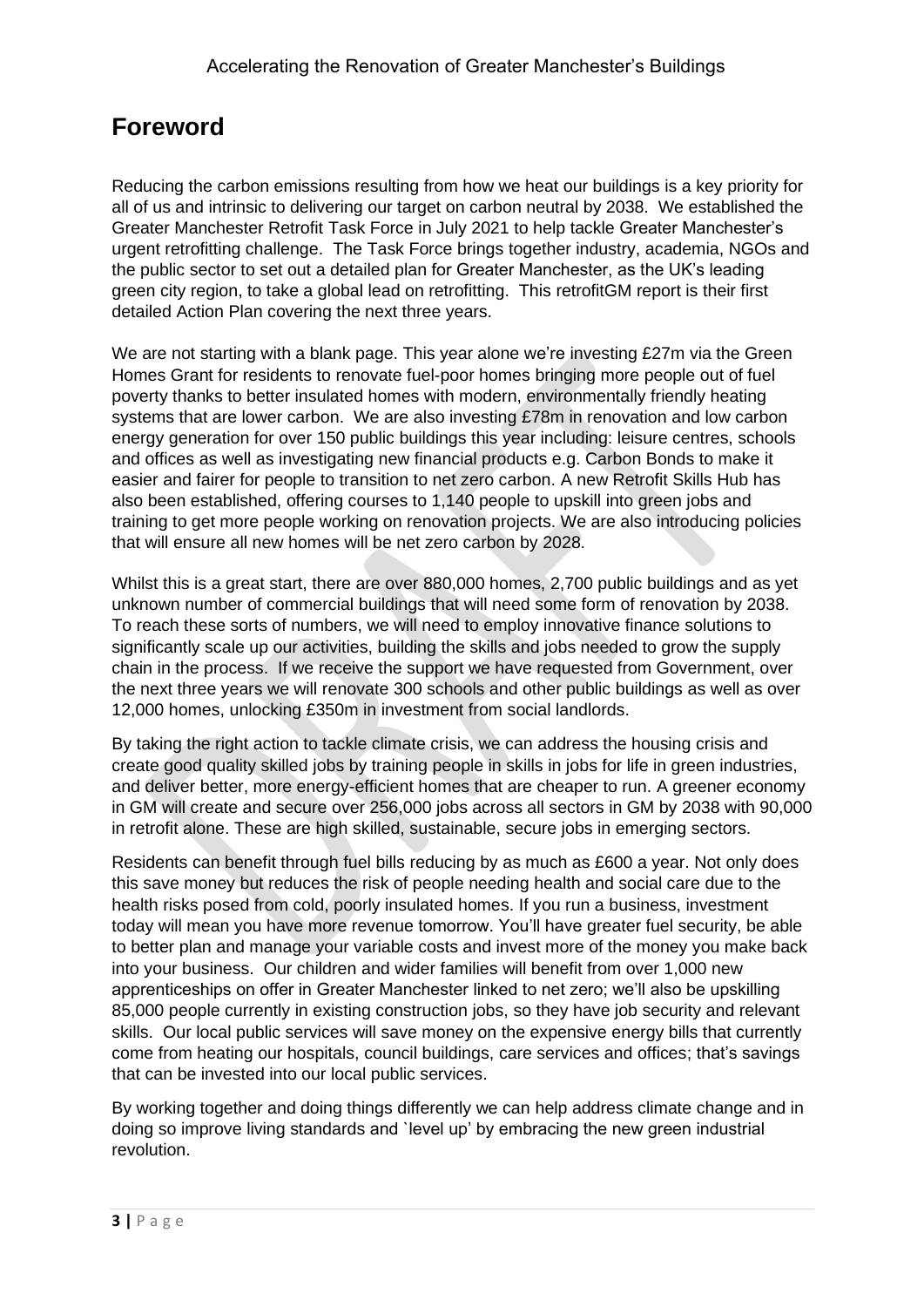## <span id="page-3-0"></span>**1. Executive Summary**

Climate Change is the biggest challenge we have ever faced; it needs action at all levels of society from global to the very local. The science is clear, we need to reduce our greenhouse gas emissions drastically and rapidly if we are to keep global temperatures within safe limits. For Greater Manchester, to meet our carbon neutral target by 2038 and not exhaust our carbon budget, we need to take immediate action. As a city region we have already used next year's carbon budget and, at our current rate of emissions, our entire budget will be gone in 6 years. Action is required on every source of greenhouse gas emission, but we need to prioritise the decarbonisation of heat, our second biggest source of carbon emissions (after transport). The largest single source of heat emissions is from our buildings, domestic properties in particular, so decarbonising the heating of our homes is critical.

By 2030, our headline objective is to have reached an average of 61,000 domestic retrofits a year, and all non-domestic buildings reaching an average of Energy Performance Certificate rating C or Display Energy Certificate B. It will be seven years before all new homes in GM will be designed to be net zero carbon. In the meantime, over three quarters of our existing homes (some 887,000) will need to be improved. These improvements necessarily include both increasing thermal efficiency and air tightness and moving to renewable energy. This could involve loft or wall insulation, new windows or doors or solar panels, making them less draughty and easier and cheaper to heat. Combined, this requires the development of an annual domestic renovation market worth between £610m-£830m a year. Our ambition is to create this market in such a way that it benefits GM's residents and business, creating opportunities for all.

#### **The Opportunity in Numbers**

To achieve our environmental goals, we need to:

- Renovate 887,000 homes, of which 138,000 are in the Social Rented Sector
- Renovate 700 Local Authority controlled schools
- Renovate 2,700 Public Sector Buildings
- Renovate every commercially let property which has an EPC of less than B by 2030
- Upskill 80,000 existing construction workers
- Shortfall of approximately 7,000 8,000 construction workers over the next 5 years
- Create a GM renovation market of £600m £800m pa
- Install 210,000 ASHP in those properties which are heat pump ready

This is a big step-change for a market which is still in its infancy, and which suffers from multiple market failures including: a lack of market demand; supply chain capacity; a suitably skilled workforce and the financial products needed to fund the measures.

Tackling the multiple market failures which exist will require a systemic approach. We need every organisation with a stake in renovation (inc. suppliers, training providers, banks and other lending providers, and potential customers themselves) to work together. Only then will we be able to ensure the necessary confidence to release the investments required to create a suitably skilled workforce.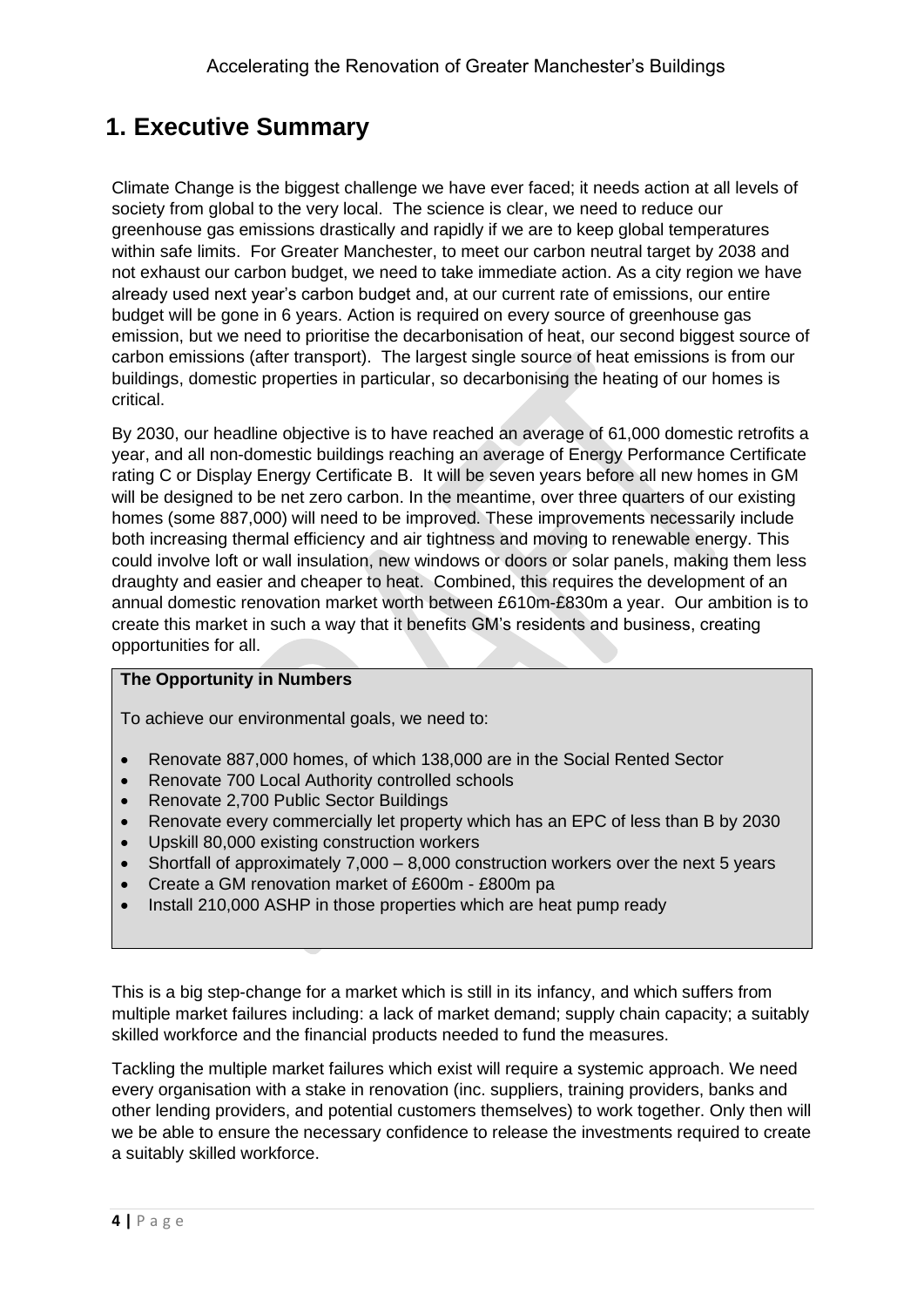#### **What is the opportunity?**

While the renovation challenge we face is large, complex and multifaceted, so are the benefits we will realise by meeting it. These benefits are not limited to environmental gains; the retrofitting of GM buildings will result in a step change in the way we live and work, bringing with it a suite of benefits ranging from direct economic gain, through to health and wellbeing improvements and a more skilled and resilient workforce. Done correctly, it will ensure that no one is left behind, that those people and businesses who are most vulnerable benefit the most and our resilience to future climate change shocks is strengthened.

This is not about paying today for gains at some unspecified point in the future, there are opportunities today which can be realised immediately, such as:

- installing 200,000 Air Source Heat Pumps into those properties which are suitable and don't need to be retrofitted, a £1.2bn market for local companies.
- responding to the 31% of GM owner occupiers who want to renovate their homes in the next 5 years, a £3-5bn opportunity.

The scale of the renovation task means that not only will retrofitting our buildings help address some of the biggest socio-economic challenges we face as a city region, but also ensure a fair and just transition to a net zero carbon society.

#### Renovation is about the four C's:

**Comfort** – a more constant, controllable temperature throughout the home with no draughts

**Carbon** – significantly lower carbon emissions

**Coughs** – better health and wellbeing through improved internal air quality and eliminating damp and mould

**Costs** – reduce long term energy costs and price volatility

#### **Why act now?**

Decarbonising the heating of buildings is critical to achieving not only our environmental targets, but it also can realise many wider benefits outlined in the Greater Manchester Strategy whether it's improved health, equality, economic inclusion, or alleviation of fuel poverty. 157,000 Greater Manchester households (15% of homes) are currently in fuel poverty. In addition, reducing carbon emissions reduces the risks from future energy price shocks and energy supply constraints. We therefore need to cease basing our assessment of investment potential purely on the energy savings of retrofit, which can act as a deterrent for investment, instead recognising and capturing the wider policy benefits.

#### **Priority area 1: Boosting skills**

While retrofit generally does not require new trades, it creates a clear opportunity to upskill and retrain existing tradespeople within the construction sector to meet the expected future demand. Our current training programme indicates that 60% of trainees are existing tradespeople and 40% new to the sector across GM. The sector sees around 1,000 apprentices and 3,000 Further Education learners completing Construction programmes every year. This needs to increase, with young people learning about the sector on systems like GM Apprentices and Careers Service. This will require employers to provide entry-level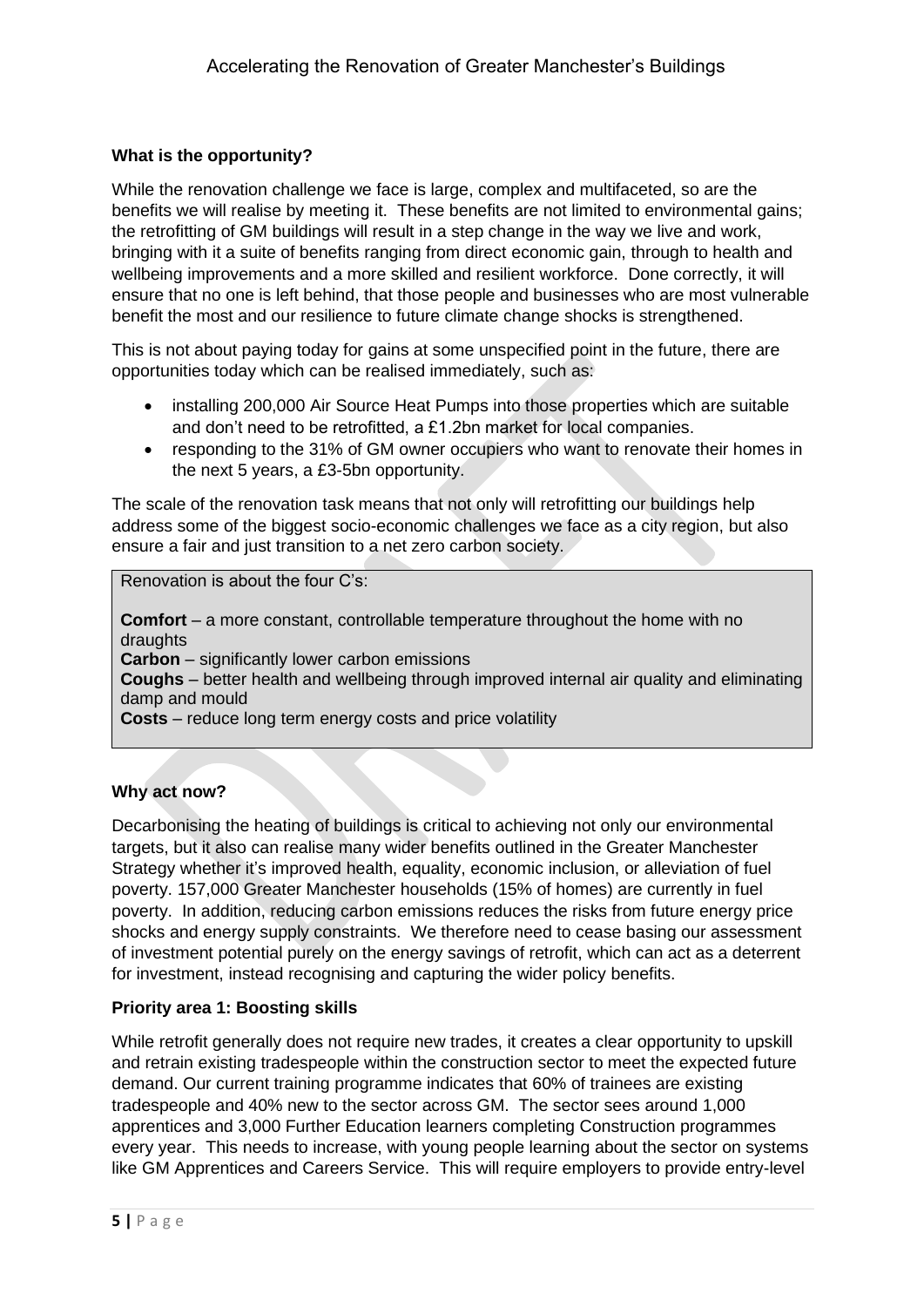opportunities to young people across the wider sector, as there is an existing shortfall of approximately 5,000 workers, largely due to an ageing workforce and Brexit.

Curriculum changes are needed in existing apprenticeships. Work is ongoing to explore how the region can best make use of the "Shared Apprenticeship Scheme" – a popular programme in project-based sectors like Construction. Increasing the number of enrolments onto entry level (L2 and L3) apprenticeships is critical to the success of retrofitting in GM. In addition to craft trades, there is a need for higher level skills such as Retrofit assessors and coordinators, as well as degree level apprenticeships. High level skills delivered by universities need greater emphasis too, with retrofit requiring a system change in architecture, civil engineering, and design. There is a broad spectrum of apprenticeships and higher/degree level qualifications which will need to address the changes happening around building retrofit and the role their profession needs to take. The Plan sets out how we will support these transitions in our education system.

#### **Priority area 2: Improving access to funding and finance**

To enable this suitably skilled and scaled market to emerge, we need those who can 'move early' to lead by example, whether in the public, private or third sector. They need to use the powers they have to enable and support building renovation within all tenures.

Whilst some renovation activity is already happening, it is mainly in the worst performing properties, as this is where the government funding is currently targeted to realise wider social objectives. While socially desirable, and equitable, this approach excludes 75% of the homes that need to be improved in GM. Grant funded programmes are essential to stimulate the market but will not deliver the speed or scale of activity required. We need to create the conditions which allow more market-based delivery and finance mechanisms to be developed: things like local climate bonds, property-linked financial products, green rental agreements, and green mortgages. Such mechanisms will need to support 'middle income' households who may not be eligible for larger grants but are unable to fund the difference themselves. Positioned correctly this is an opportunity to attract patient institutional investors which could reduce the cost of finance significantly. The Plan sets out how we will investigate the feasibility of deploying such funds.

#### **Priority area 3: Speeding up delivery**

Through the Greater Manchester `Places for Everyone' planning framework, standards for new buildings and developments will be set, but we still need to increase renewable energy generation and low carbon heating in existing homes and buildings. To achieve this, residents, businesses and stakeholders will need support to help make the right decisions, making sure everyone can benefit from these changes to ensure a fair and just transition.

GMCA is taking an active 'market-making' role to help drive up renovation activity. We are developing a traded service which will assess homes and provide customers with a customised 'retrofit plan' – giving them confidence about what needs to be done, in what order, and how it could be paid for. This will particularly focus on the 31% of GM homeowners who we know are willing to undertake some form of retrofit in the next 5 years with the right assurances and support. This is in addition to existing plans to invest in retrofitting 7,200 socially rented properties and other commercial, public, and academic building renovation schemes.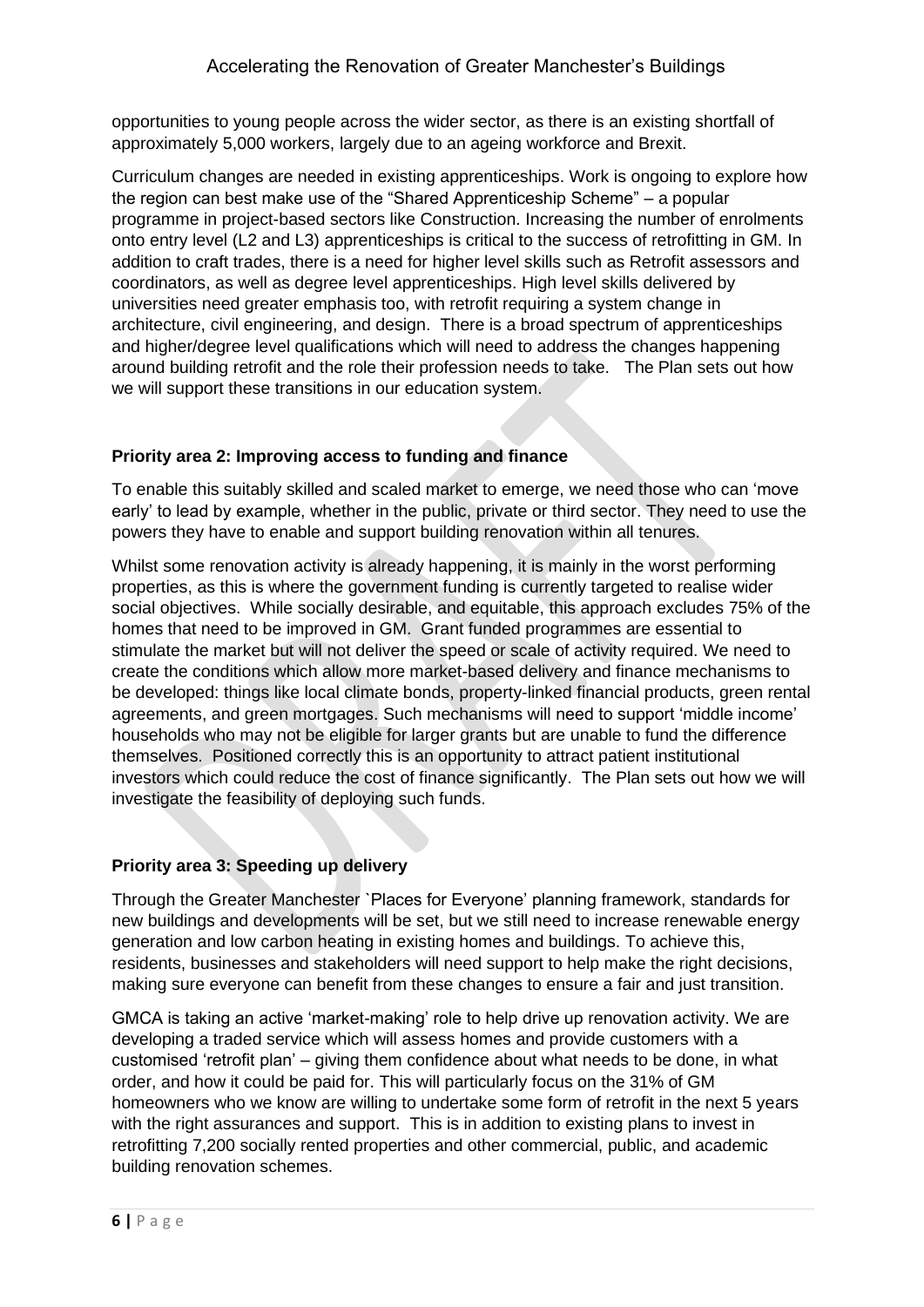The retrofitting of buildings and the associated transition to the electrification of heat, will increase the demand for electricity, which is already increasing due to our move to electric vehicles. Currently, GM spends around £5bn a year on energy, with most of the money leaving the city region. This financial outflow will increase unless we seize the opportunity to meet this energy demand through local onsite generation, which has multiple benefits, including:

- reducing the ongoing cost of heating building;
- reducing exposure to future energy price shocks;
- reducing the need to reinforce the electricity grid (which has embedded carbon); and
- reducing unemployment by generating local high skilled jobs.

The Plan sets out our proposals for accelerating retrofit and local energy generation, utilising public grants, where available, enhanced by private finance products and upscaling the market offer for those who are `able to pay'.

Further detail on the issues outlined above can be found in Section 4 with specific actions aimed at realising these opportunities and overcoming the challenges can be found in Section 6 – Implementation.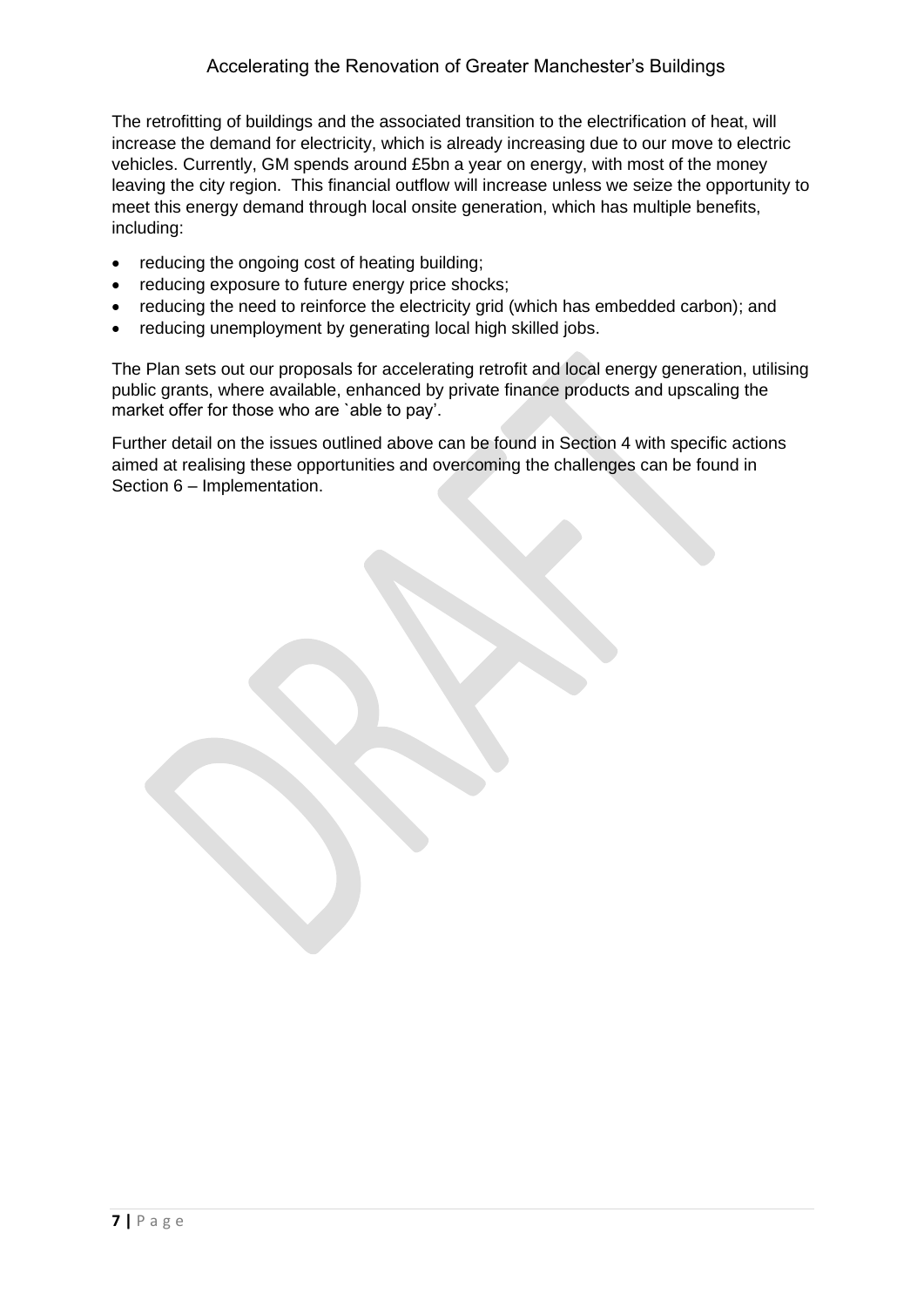## <span id="page-7-0"></span>**2. Our Opportunity**

This Plan sets out how Greater Manchester will move quickly to increase the speed and scale of retrofitting across the city region. This is as much an environmental imperative, as it is a social and economic opportunity. A sustained plan to renovate our buildings will create thousands of new, high-quality jobs and opportunities for existing tradespeople to diversify into sustainable careers, as well as making Greater Manchester a leading city-region for implementing low carbon technologies. It will also cut energy bills for some of our most vulnerable residents and improve health and wellbeing by improving the physical fabric of our homes.

This is our Greater Manchester approach to decarbonisation – delivering on our climate commitments through actions that also level up and improve people's lives. That's why our refreshed Greater Manchester Strategy puts the climate and equalities agendas at its heart. We are committing to viewing all our activities, priorities and plans through these lenses. Our goal of a carbon neutral GM by 2038 is a once-in-a-generation opportunity to deliver substantial carbon reductions, environmental and health benefits for our people, whilst also delivering our Local Industrial Strategy by creating new green industries and jobs that capitalise on our outstanding research assets and large low carbon goods and services sector.

For example, we want to deliver a London-style public transport system. This would improve the day-to-day experience of the network (with more frequent, reliable and cheaper transport connections) and decarbonise it (through electrifying the bus fleet). The result is a better public transport system that gets people out of their cars and cuts congestion and carbon. But it also connects people better to all the opportunities our city-region has to offer – widening the jobs market and helping young people go to the college of their choice not the college they can reach.

Our business, universities and other partners are also coming together to form the 'Innovation Greater Manchester' partnership. This is a plan to leverage and accelerate the success of Greater Manchester's existing research and development (R&D) hubs in global frontier sectors, including advanced materials and manufacturing and clean growth, and drive more commercialisation and application of innovation. This partnership will deliver the aims of our Local Industrial Strategy by translating GM's scientific excellence into productivity gains, economic growth and everyday innovations that will drive down the cost of decarbonising. We're also providing support through 'Bee Net Zero' to help businesses who want to decarbonise, have created a new Energy Innovation Agency and have launched the UK's first City Region Mission for carbon neutral living in GM by 2038.

With the right action, we can decarbonise our economy and improve people's lives with better homes, better jobs and better public transport.

At around 3,560 kCO<sub>2</sub>e per annum, the carbon emissions associated with heating our buildings are the second largest source of the region's greenhouse gas emissions (after transport). We need to urgently address this if we are to meet our 2038 carbon neutral target, and more importantly stay within our carbon budget. The actions needed to achieve this target will also help to address wider GM socioeconomic objectives related to equality, inclusion, fuel poverty, health and wellbeing, and economic resilience. To reduce these carbon emissions, we need to heat our buildings with renewable energy, and to do this economically means we need to renovate them, so they are thermally more efficient.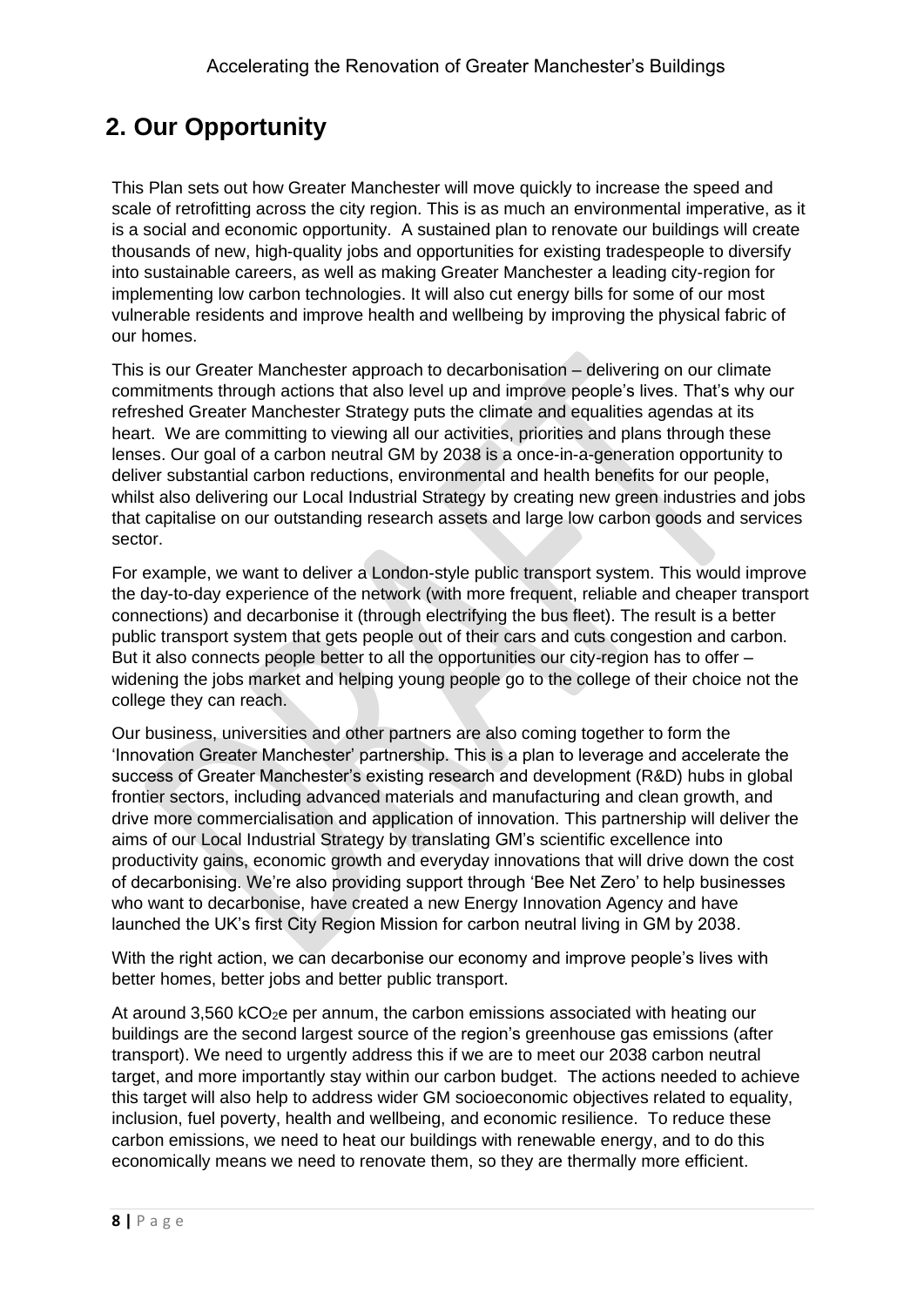What do we mean by retrofitting? In this report, when we talk about 'retrofitting' we are talking about two main types of activity:

- 1. Improving thermal efficiency and air tightness. Most buildings in the UK have poor thermal efficiency. They 'leak' heat through poorly insulted roofs, walls and floors. This is inefficient and costly; it is also a barrier to moving to renewable sources of heat. Renewable heating systems (like heat pumps) operate most efficiently when generating heat at lower temperatures. If higher temperatures are required to heat a thermally inefficient home, this can increase running costs. This means action to improve the thermal efficiency of many existing buildings (through new doors, windows, draught exclusion and insulation) needs to happen before households can switch on mass to lower carbon heating systems that operate most efficiently and economically. That means action to improve the thermal efficiency of our existing buildings (through new doors, windows, draught exclusion and insulation) has to happen before households can switch on mass to lower carbon systems.
- 2. Shifting to renewable heating. This means replacing (mainly) gas boilers with low carbon alternatives, heat pumps and other systems which use renewable energy to generate heat as well as energy storage and smart controls.

The retrofitting delivery covered by this plan includes 3 submarkets with distinct opportunities, challenges and policy levers: domestic retrofit, public building retrofit, and commercial / industrial retrofit.

#### **Challenges to scaling up retrofit**

To hit our environmental targets, and wider policy objectives, retrofitting of buildings needs to happen rapidly and at scale. To do this we need to overcome several key challenges:

#### An underdeveloped market

The scale and speed at which we need to renovate of our buildings means the private sector and the market will need to play a central role, but the market is not currently fit for purpose. The market currently lacks capacity, capability, financial products and services, a skilled present and future workforce, and quality assurance. Once unlocked, it will be a powerful driver for place-based change. There are four key challenges preventing this being realised, namely:

- **Poor economic incentives.** Our national energy taxation policy disincentivises the switch to renewable heating, by taxing carbon intensive gas less than electricity. Whilst Government has stated it will address this, it is yet to give a quantified timeline for what is envisioned to be an incremental shift;
- **Poor awareness.** Most people do not know that we need to heat our homes, offices and schools differently. Those that do face a plethora of inaccurate information on the efficacy and cost of renewable heating;
- **Poor availability of finance.** Unlike most other building and domestic home improvements projects, retrofit measures are often viewed solely through the lens of payback. Unfortunately, this can be drawn out. The cost of retrofitting a property, including the installation a heat pump, can be between £10,000-£15,000, so most people will need to borrow money over a number of years and the interest charged can have a significant impact on the overall cost the retrofit. Long term patient (low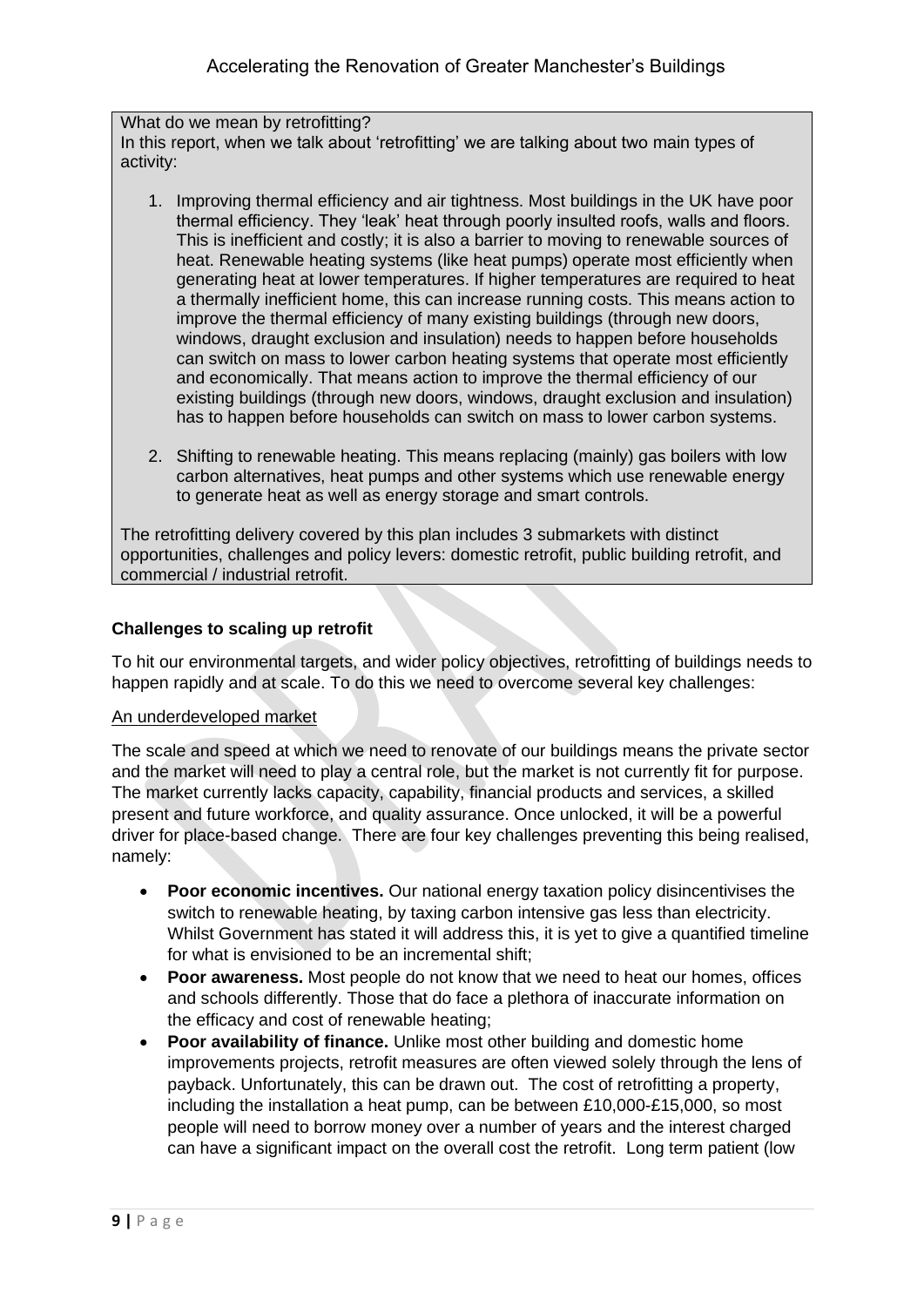interest) capital is needed, which recognises that the duration of the loan may well be longer than resident lives in the property; and

• **A vicious cycle.** Because such buyers are not well-informed, the consumer demand needed to fix the market is not present. This creates a vicious circle of poor demand driving poor supply, which needs to be broken.

The scale of the environmental challenge means action is needed across all building tenures, whether domestic, commercial and industrial, or public. But the barriers and drivers to decarbonising these different types of buildings are different and will require specific interventions. We need to sequence these interventions and start by targeting those sectors/individuals who already recognise the urgency we face. Doing this will create the necessary demand to stimulate the provision of skills and the enabling financial products and services. It is critical that this demand stimulation is mirrored by a commensurate increase in the capacity of the supply chain to meet this demand, otherwise there is a risk of inflated costs and poor quality.

#### An under-skilled workforce

As well as stimulating demand, we also need to develop a suitably skilled and scaled supply chain. Whilst this will create some new jobs, much of the work will be done by our existing workforce of tradespeople who will need to be upskilled. It is not clear at this stage where that balance will be and it is likely to change over time as the wider construction market follows its highly cyclic demand profile.

#### **The Opportunity in Numbers**

To achieve our environmental goals, we need to:

- Renovate 887,000 homes, of which 138,000 are in the Social Rented Sector
- Renovate 700 Local Authority controlled schools
- Renovate 2,700 Public Sector Buildings
- Renovate every commercially let property which has an EPC of less than B by 2030
- Upskill 80,000 existing construction workers
- Shortfall of approximately 7,000 8,000 construction workers over the next 5 years
- Create a GM renovate market of £600m £800m pa
- Where needed, install 210,000 ASHP in those properties which are heat pump ready

It will be difficult to make this happen, because the construction sector has a strong pipeline of non-retrofit work. As long as this is the case, employers are unlikely to invest the time and resources needed to release staff to train in 'retrofit skills' on their own. As retrofit competes with more traditional projects for labour, we need to demonstrate a long-term pipeline to give employers, employees and colleges the confidence they need to enter the market. The market will also require employers to acquire new third-party accreditations such as TrustMark and Microgeneration Certification Scheme (MCS); which will cost time and money.

#### Under-developed infrastructure

The UK's legally binding commitment to a 78% reduction in carbon emissions by 2035 and to have less dependency on imported gas is driving the transition to the electrification of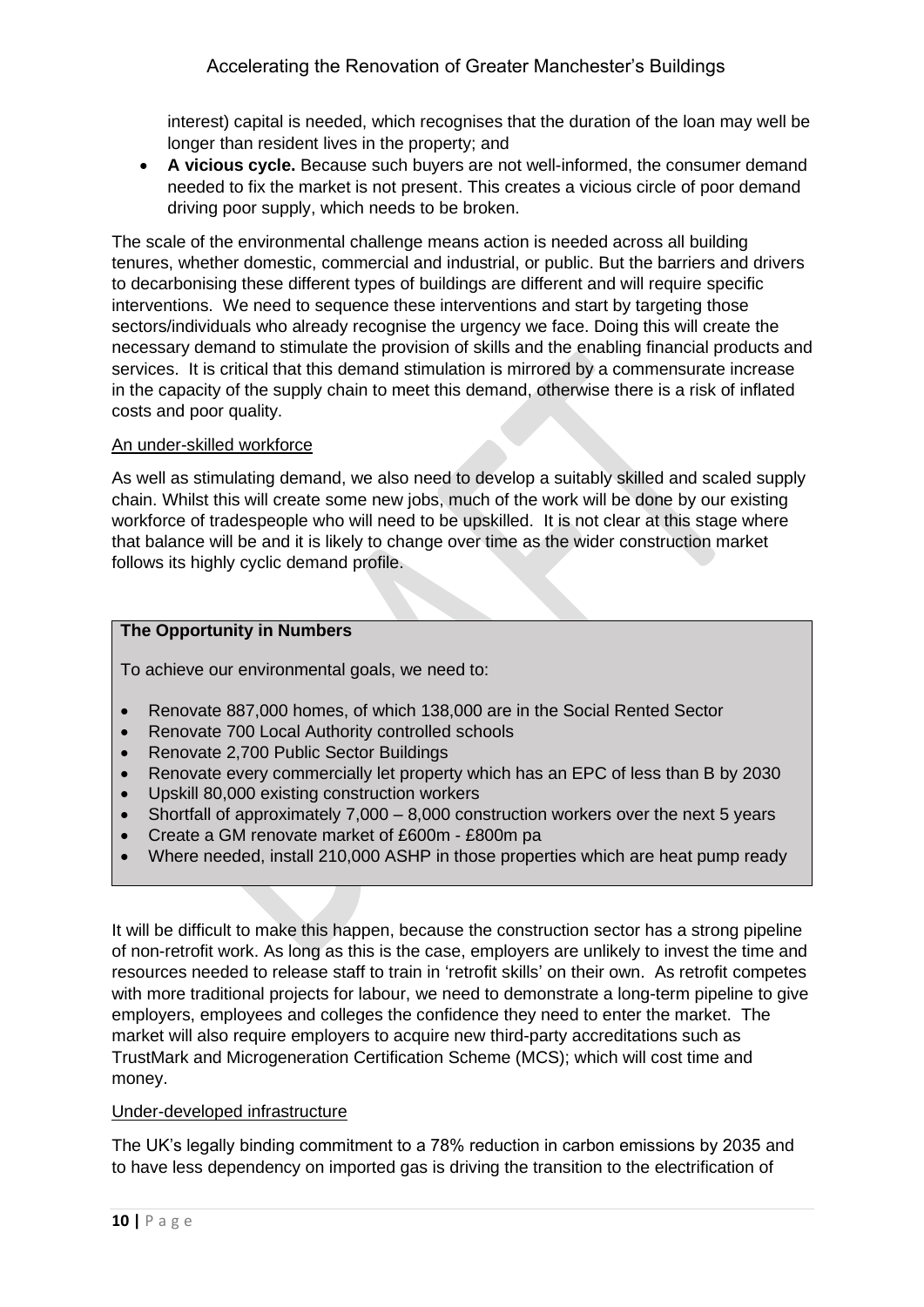heat. This move, happening in parallel with the transition to electrical vehicles, will significantly increase the demand for electricity over the next 5 years. This will require a whole system approach to the energy challenge. By installing local renewable energy generation and storage it will be possible to generate long term revenue streams, reducing our risk to future energy price shocks and security of supply.

#### **Where are we?**

Greater Manchester is not currently on track to be carbon neutral by 2038. We have already 'used' next year's emissions budget and, at our current rate of emissions, our entire budget to 2100 will be 'spent' in 6 years. Whilst action is required on every source of greenhouse gas emission, we need to prioritise the decarbonisation of heat because it is our second biggest source of carbon emissions (after transport).

Although around a quarter of GM's homes could install renewable heating today, to make renewable heating affordable in the remining homes we need to reduce ongoing energy demand and cost by retrofitting them to increase the thermal efficiency so that less energy is needed to keep them warm. Where feasible, we also aim to generate more renewable energy on site as both actions reduce ongoing energy cost, offsetting the upfront capital investment needed.

The current retrofit market is in its infancy and still suffers from multiple market failures which need to be simultaneously addressed if we are to stand any chance of achieving a fair transition to a zero-carbon society.

The current market will not deliver the number of retrofits which are needed, because:

- Most people do not know they need to heat their homes differently
- Changing heating systems is not a priority for most people and is often an emergency purchase. As such, little thought is given to the options available
- Most people are unaware of what they can do to make renewable heating an affordable reality
- The current supply chain is too small, with many potential suppliers having a limited or an incorrect understanding of what can be achieved
- Due to a lack of demand (volume and coordination), the unit costs are too high, and we are lacking a suitably sized and skilled workforce
- The current financial products are not well suited for long duration loans where benefits are split between present and future property owners or tenant and landlord
- Due to the failings of past initiatives, the supply chain has limited confidence that the market will take off, so they are not prepared to invest in the new skills needed
- As there is very limited demand for 'retrofit skills' training providers are reluctant to invest or run course they are not confident they can fill

Current policy, regulation and taxation does not send a strong enough message to create the changes needed.

As these challenges are all intrinsically linked, with overall progress constrained by any one of them, systemic intervention into the marketplace is required. The systemic nature of this intervention will also have wider implications, supporting the adoption of zero carbon technologies and renewable energy generation outside of building retrofit.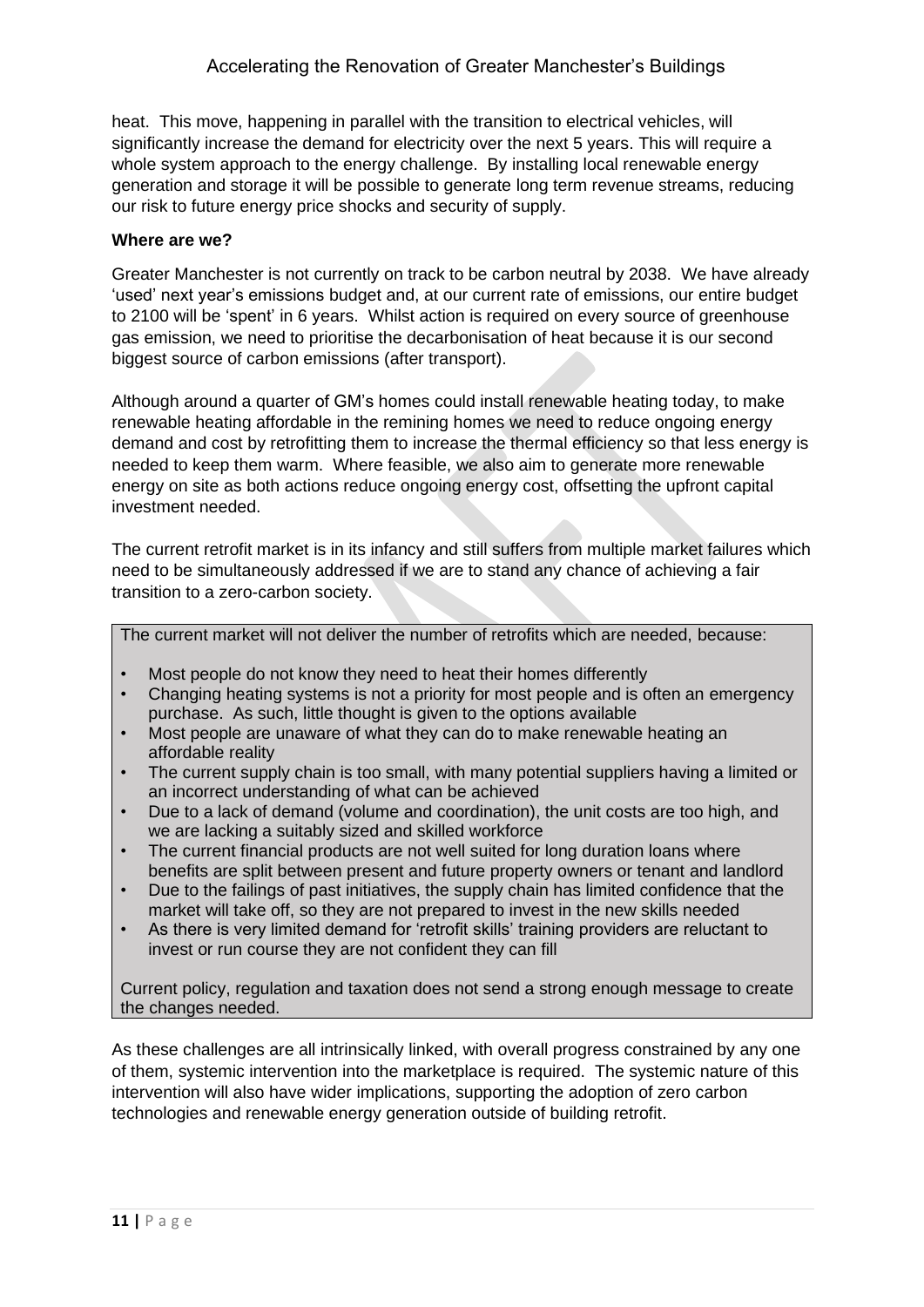## <span id="page-11-0"></span>**3. Why act now?**

The UK housing market is on the cusp of a renovation revolution. As we look to heat our homes and buildings with renewable energy, many of us will need to implement the upgrades needed to make our properties fit for the future. Left to market forces alone, only those with the necessary knowledge and resources will be able to benefit from this revolution. This will result in many people being left behind, especially those who find themselves in vulnerable circumstances, and so further entrench inequality. As more people move to renewable energy sources, or to generating their own energy, those left behind will face higher costs per household to maintain the electricity network.

Early public intervention is needed to catalyse the market, making it cheaper and easier to adopt these changes, and supporting a fair and just transition to zero carbon heating. This structured intervention will deliver multiple benefits to Greater Manchester residents and businesses including, for:

- **People:** For residents' health, education, jobs, income, and prosperity.
- **Economy:** Improving productivity via more effective use of resources (energy), and the potential to create of new jobs, industries and skills, as well as reduced pressures on public finances.
- **Environment:** making a significant contribution to reducing CO<sub>2</sub> emissions.

Or as Red Coop, one of GM's retrofit specialist companies puts it, it's all about the four C's:

- Comfort
- Carbon
- Coughs, and
- Cost

These benefits are outlined in more detail below.

#### Benefits for Greater Manchester's residents

Reducing energy demand by improving a home's fabric offers substantial economic benefits to the people living there. This is particularly important in Greater Manchester, where the number of people living in fuel poverty has risen every year for the last three years and currently stands at around 157,000 households (c.15% of all GM households). Reducing the proportion of income spent on energy positively impacts food poverty (tackling the infamous 'heat or eat' challenge). It can also improve household relationships (due to reduced financial stress) and health inequalities, (resulting in fewer GP visits). This in turn has implications for school attendance and attainment.

Retrofitting homes also delivers big health benefits. Cold or poorly ventilated homes are prone to damp and mould which can exacerbate existing respiratory conditions such as asthma or Chronic Obstructive Pulmonary Disease (COPD) and have a significant impact on mental health (increasing the risk of depression and anxiety by 50%). They can also double the risk of children getting asthma or bronchitis. Cold homes cost the NHS an estimated £600m-£2.5bn (depending on the method used), which is around 1.7% of total NHS spending (as of 2016/17 figures). Investing £1 in retrofit is estimated to save £0.42 in direct health costs alone. There is therefore the potential to make significant savings in public health costs by retrofitting homes.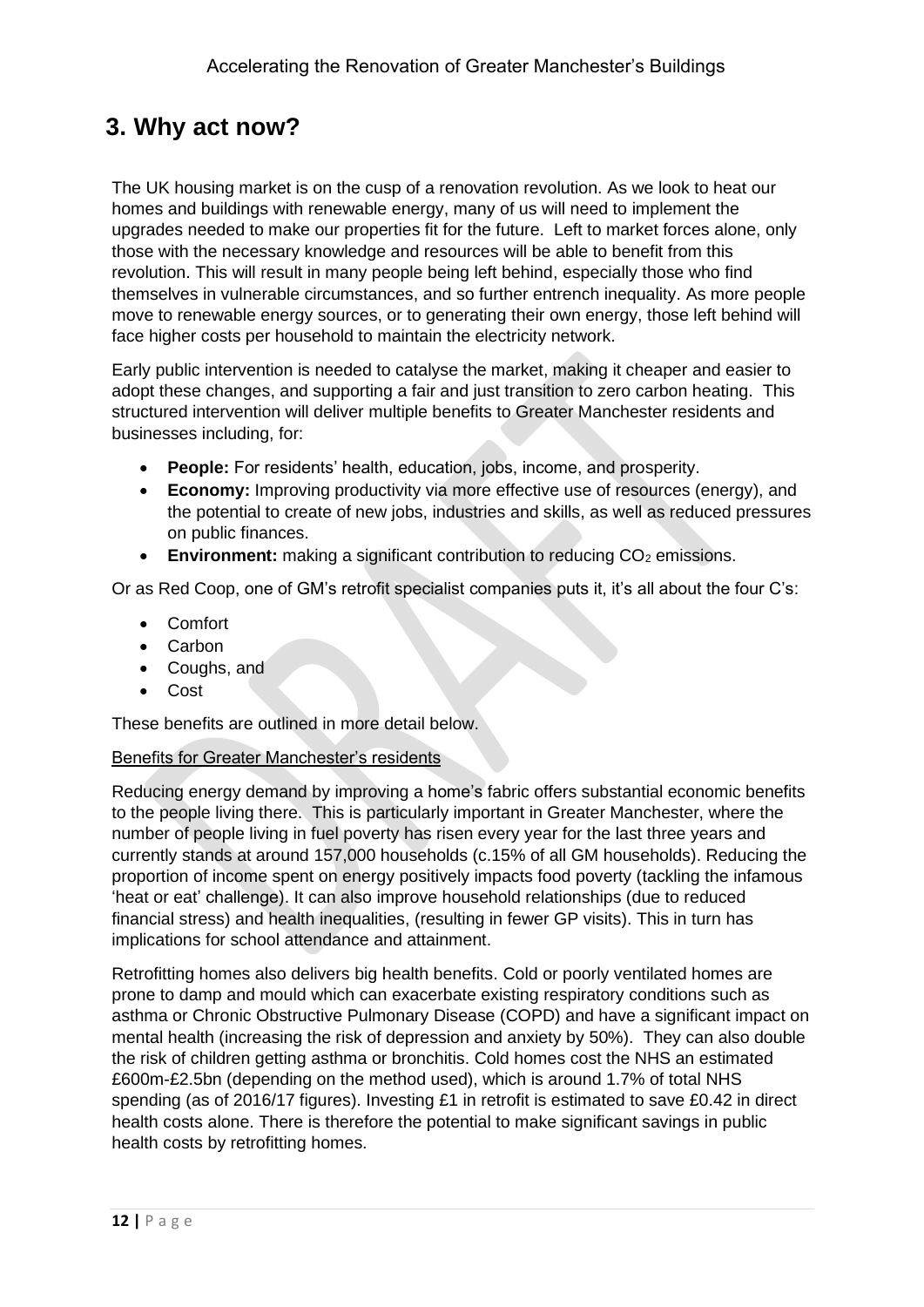#### **Example: The Warm Homes Oldham Project**

The 2016 Warm Homes Oldham project was aimed at households with poor health due to fuel poverty. It found:<sup>1</sup>

- 60 per cent of respondents with a physical health problem felt that the initiative had a positive impact on their health
- 80% reported that the project had a positive impact on their general health and wellbeing
- 96% of those who self-reported as being at 'high risk' of mental illness on completion of the General Health Questionnaire moved to 'low risk' following the initiative
- 96% of respondents agreed that their home was easier to heat because of their involvement in the project; and 84% agreed that they now spend less on their heating
- It was predicted that 75% of participants would move out of fuel poverty because of the initiative

Alongside these self-reported improvements in health and wellbeing, the project evaluation also tried to quantify the financial savings to the health system. For example, around 128 adults (of the 885 in the project) were estimated to have a Common Mental Disorder. Taking a conservative estimate of the benefits of the project (that the observed benefits had an immediate effect, but only lasted for one year) it found savings of around £45,000 in health costs (through a mix of reduced medication, counselling, GP and inpatient and outpatient costs).

The evaluation also calculated the employment, output and fiscal savings from impact on numbers of individuals with a CMD was also calculated. It found:

- £178,000 of extra GDP due to higher employment rates
- £37,700 of extra GDP due to reductions in sickness absence
- £137,300 of fiscal savings to the public purse through reductions in benefit claims.

#### **Benefits for Greater Manchester's Economy**

The benefits to GM's economy from retrofitting our buildings arise in four ways:

- Reducing our collective £5bn energy bill, enabling GM residents and businesses to spend or invest some of this money in more productive ways (from individuals buying more food, to firms investing more in R&D and innovation) and keeping more of it in GM;
- Supporting our foundational economy through the creation or securing the estimated 90,000 retrofit jobs required, and safeguarding thousands more roles, by growing the local renovation market;
- Increasing our energy security both from future energy prices shocks and by providing more security of supply; and

 $1427$  respondents from 176 householders took part, around one third of the participants, the report by Sheffield Hallam University states "From analysis of this dataset, the general picture is one of statistically significant change in almost all key change variables"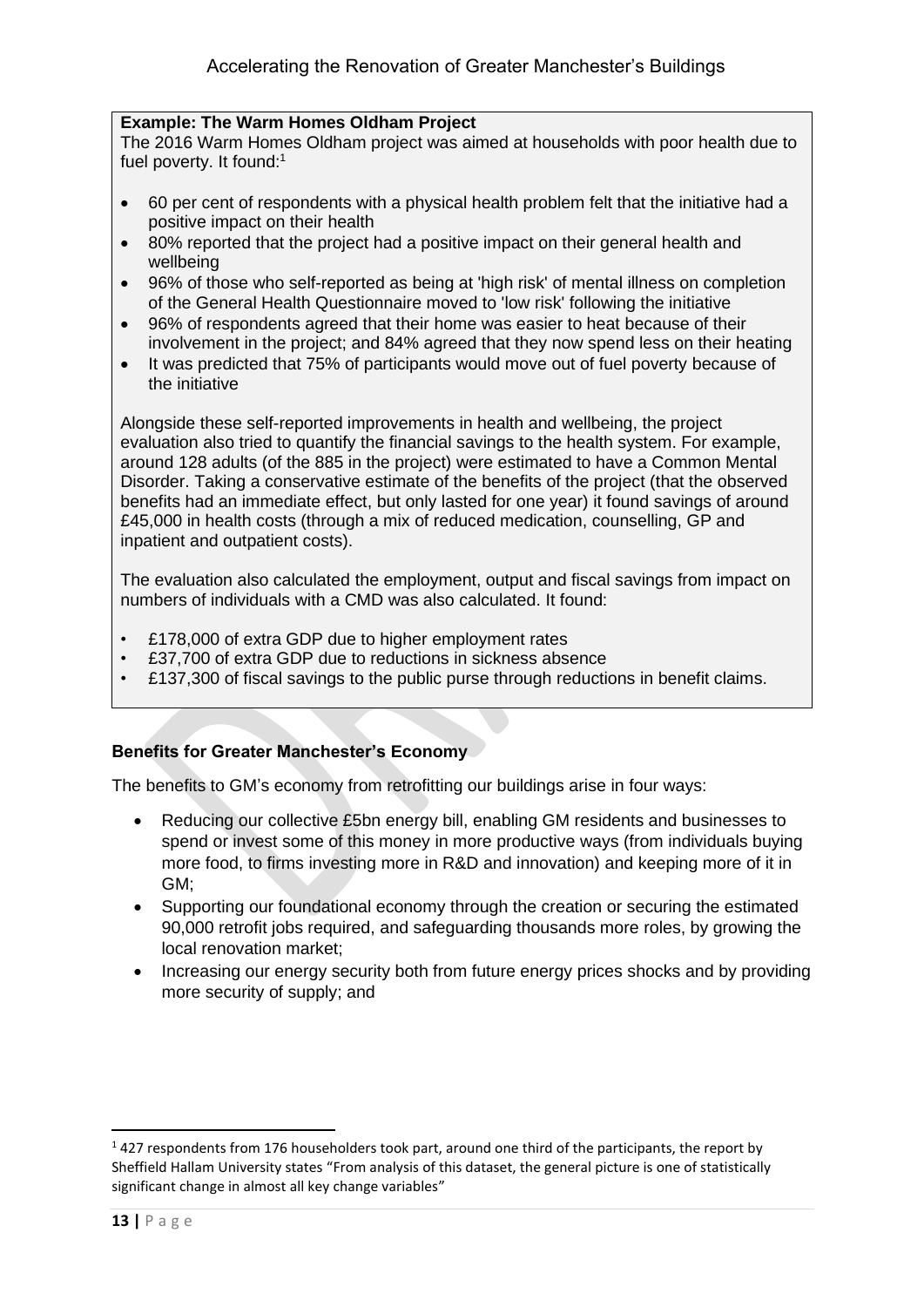• Delivering the ambitions in our Local Industrial Strategy to deliver the 2038 Mission for carbon neutral living in GM, and in doing so, create new green industries and jobs capitalising on Greater Manchester's research assets and large low carbon goods and services sector, which already includes 2,500 companies and employs over 45,000 people.

#### **Foundational Economy**

The foundational economy is the part of the economy that supplies everyday but essential goods and services that keep us safe and provide social and economic functioning and wellbeing' – (Foundational Economy Collective).

The 'foundational' and 'everyday economy' account for 62.5% of GM's workforce, including social care, early years, retail and construction. GMCA's Foundational Economy Programme is working to create higher pay and better jobs and investment, to reduce economic inequality and increase productive investment. The creation of highquality retrofitting jobs works to support this aim and increases the long-term resilience of the construction sector and its supply chains.

Our work with the Energy Systems Catapult identified that around 30% of GM residents are willing to undertake some level of home improvement retrofit in the next 5 years. This would translate into an opportunity worth between £3bn and £5.4bn. Investment of this scale, and the forward buying messages it would send to the market, would be a game-changer. Coordination of this pipeline would not only act to reduce costs, but it would also be an attractive proposition for inward investors looking to use GM as a springboard into the wider UK market.

Current capacity constraints in the retrofit supply chain also provides a driver for more companies to diversify into the sector and for product manufacturers and distributors to relocate to the region due to local demand and the ability to reduce distribution costs. By engaging these employers through existing initiatives, such as The Good Employment Charter and the campaign for Greater Manchester to become a real Living Wage City-Region, there is an opportunity to create high quality jobs for GM residents.

#### **The Greater Manchester Good Employment Charter**

The Charter is a voluntary membership and assessment scheme that aims to raise employment standards across the city-region, for all organisations of any size, sector or geography. It describes seven key characteristics of good employment: secure work, flexible work, real living wage, engagement and voice, recruitment, people management, and health and wellbeing. It is closely linked with the campaign to make Greater Manchester a real Living Wage City Region.

The development of a Good Employment Charter for Greater Manchester was first proposed in Andy Burnham's manifesto for the 2017 Greater Manchester Mayoral election. Following extensive consultation, the Charter was introduced in July 2019. It has now engaged over 400 employers across the city region, covering over 200,000 employees. This includes 16 property and construction employers signed up as supporters and 6 full members.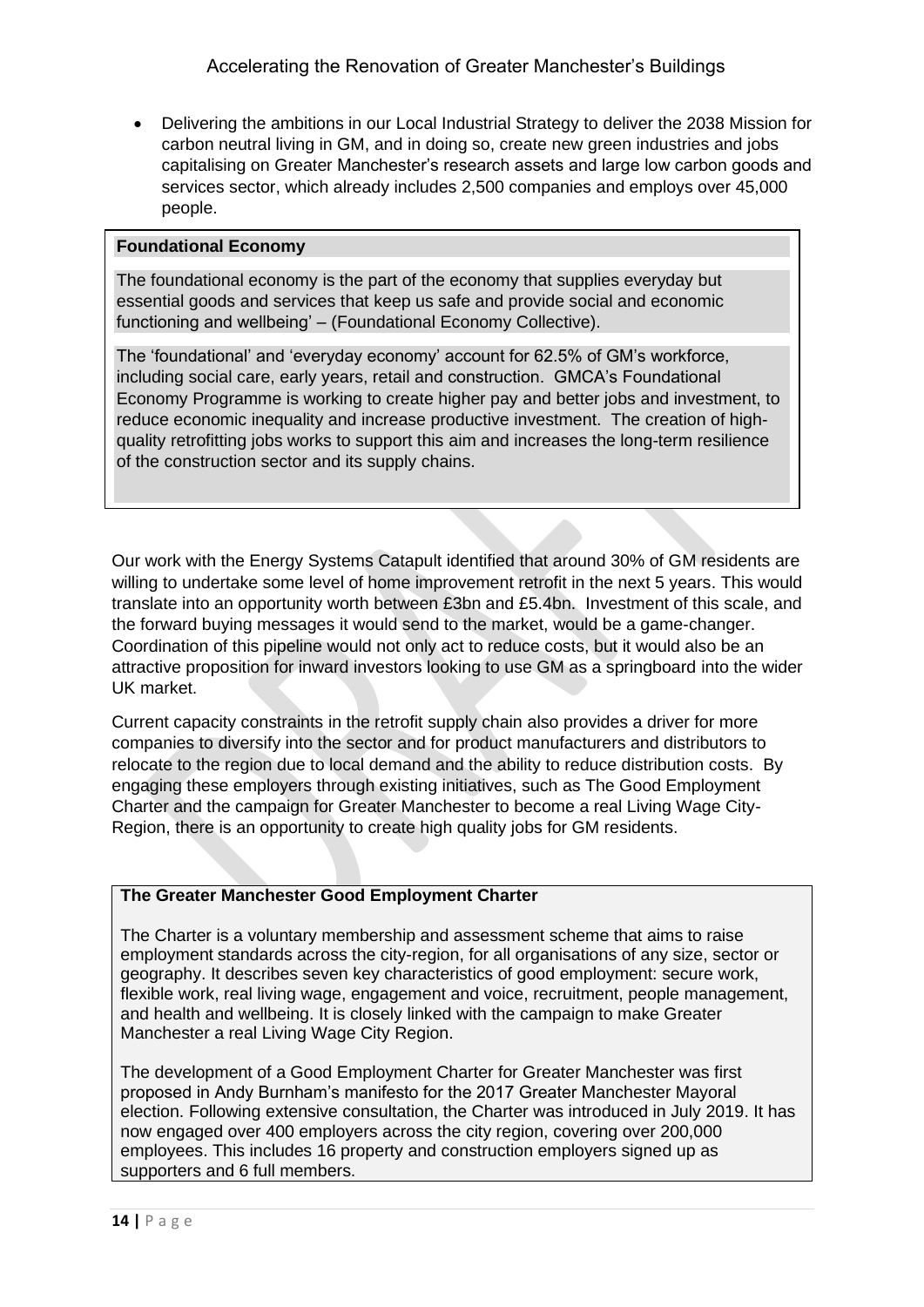The charter is open to any organisation that employs people, and it has three levels:

- Supporters have made a commitment to improving practice in all characteristics of good employment.
- Members have made the Supporter Commitment and meet the membership criteria in all characteristics of the Charter; and
- Advocates excel in characteristics of good employment and share their expertise with others.

The Charter is committed to creating a community of like-minded businesses and organisations who can work with one another to share good practice and influence peers within their sector. The Charter Unit (based at the Growth Company) deliver networking events and webinars throughout the year to highlight and disseminate best practice, in addition to recording a popular podcast series with high profile guests from across Greater Manchester.

Parts of the construction sector are also facing multiple challenges including an ageing workforce with fewer young people attracted to the industry, pre-existing skills shortages and difficulties incentivising and managing training and lifelong career development due to employment structures, and difficulties planning for long-term investment given the sector's vulnerability to recessions and other crises affecting demand. This creates an opportunity for GM to use the training and adoption of new technologies needed for carbon reduction, and the creation of a stable pipeline of demand, to attract more young people into the sector and increase the management capacity, innovation and productivity of construction companies.

Developing a leading market for retrofit also provides opportunities to increase innovation in the city-region's economy. For example, one of the key challenges is that the business case for renovation is not always strong enough to enable commercial investment in retrofitting. Whilst changes in energy taxation policy (moving taxes from electricity to gas) will help, the timing of these changes in uncertain so they can't be factored in to cost-benefit analysis. The business case is further challenged if commercial tenants need to move out for retrofitting to take place (or the space is vacant). For these reasons, there is a clear opportunity to develop innovative products and services, including those that enable commercial renovation to work within the current tax and property valuation landscape.

The Energy Innovation Agency - a partnership between GMCA, The Growth Company, SSE Enterprise, Hitachi EU, Bruntwood, The University of Manchester, Manchester Metropolitan University, and The University of Salford has identified non-domestic retrofit as one of its key challenge areas. The Agency will help secure the rapid adoption of innovative solutions which will enable the acceleration of commercial retrofit, using the estates of local anchor organisations as testbeds. By leading on these innovations, GM can benefit from 'first mover advantage' where innovations developed here go on to be bought by others outside the cityregion.

#### **Benefits for Greater Manchester's Environment**

Greater Manchester can't solve climate change on its own, it can though make its fair share of the carbon reductions. As both the home of the industrial revolution, and of the industrialisation of carbon emissions we have both an obligation and an opportunity to show the world how to transition to a post-industrial zero carbon city region. In doing so we can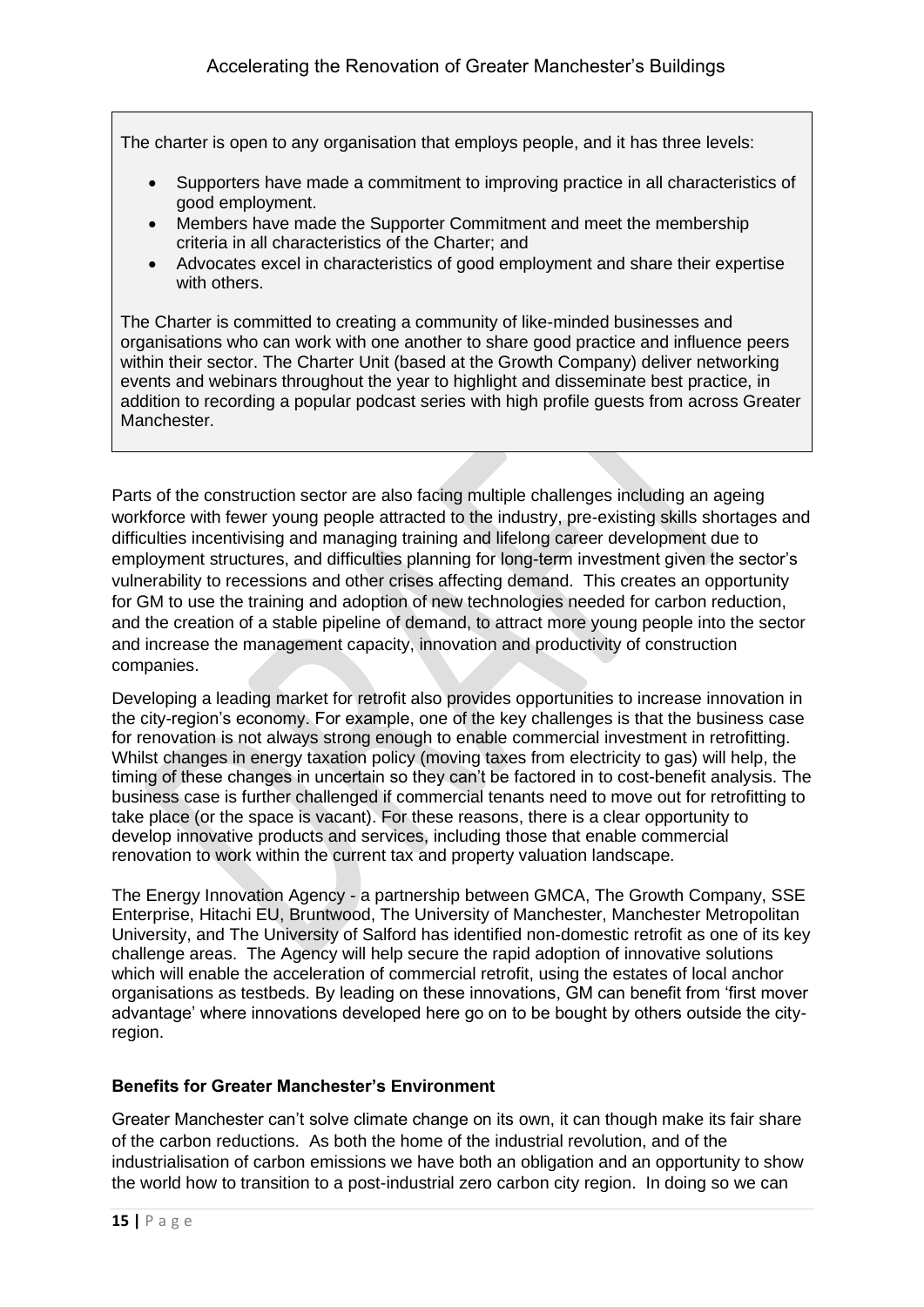not only show national and global leadership we can reap the wider benefits this transition can bring when it's done in a fair, just and equitable way. In the same way we reaped the benefits of industrialisation 200 years ago.

By upgrading our buildings to improve energy efficiency and introducing renewable heating systems (like heat pumps) across the Region will reduce the amount of greenhouse gas emissions we currently generate. By decarbonising our buildings, we can reduce our annual domestic emissions by 3,793 ktCO<sub>2</sub>e, or commercial emissions by 1,190 ktCO<sub>2</sub>e, and our public estate emissions by 505 ktCO<sub>2</sub> this is the equivalent of 43% of GMs direct carbon footprint.

Burning fewer fossil fuels to heat out homes will also reduce NOx emissions, improving both indoor and outdoor air quality. Reducing overall growth in demand for electricity will also reduce the need to reinforce the electricity distribution network, further reducing the emission of greenhouse gases and the 'embedded carbon' involved in these projects, reducing the demand on finite resources.

Building upgrades also provide opportunities for wider environmental gains such as water efficiency or green roofs which not only help to control a buildings temperature but increase biodiversity. Green roofs also increase the time it takes water to enter the drainage systems reducing the risk of flooding. Homes in areas at risk from surface water can also have adaptation measures fitted to their properties as part of the renovation works which reduce the risk and impact of future flooding which will only become more frequent as the consequences of our warming climate.

#### **What are we going to do?**

By 2030, our headline objective is to have reached an average of 61,000 domestic retrofits a year, and all non-domestic buildings reaching an average Energy Performance Certificate (EPC) rating of C and DEC rating of B respectively.

This plan sets out three priority areas where we need to take urgent action if we are to achieve this objective, meet the environmental challenge we face as a region, and to realise the identified economic, health and other benefits of scaling up retrofit across the region. These are:

- Boosting Skills
- Improving access to Funding and Finance
- Speeding up Delivery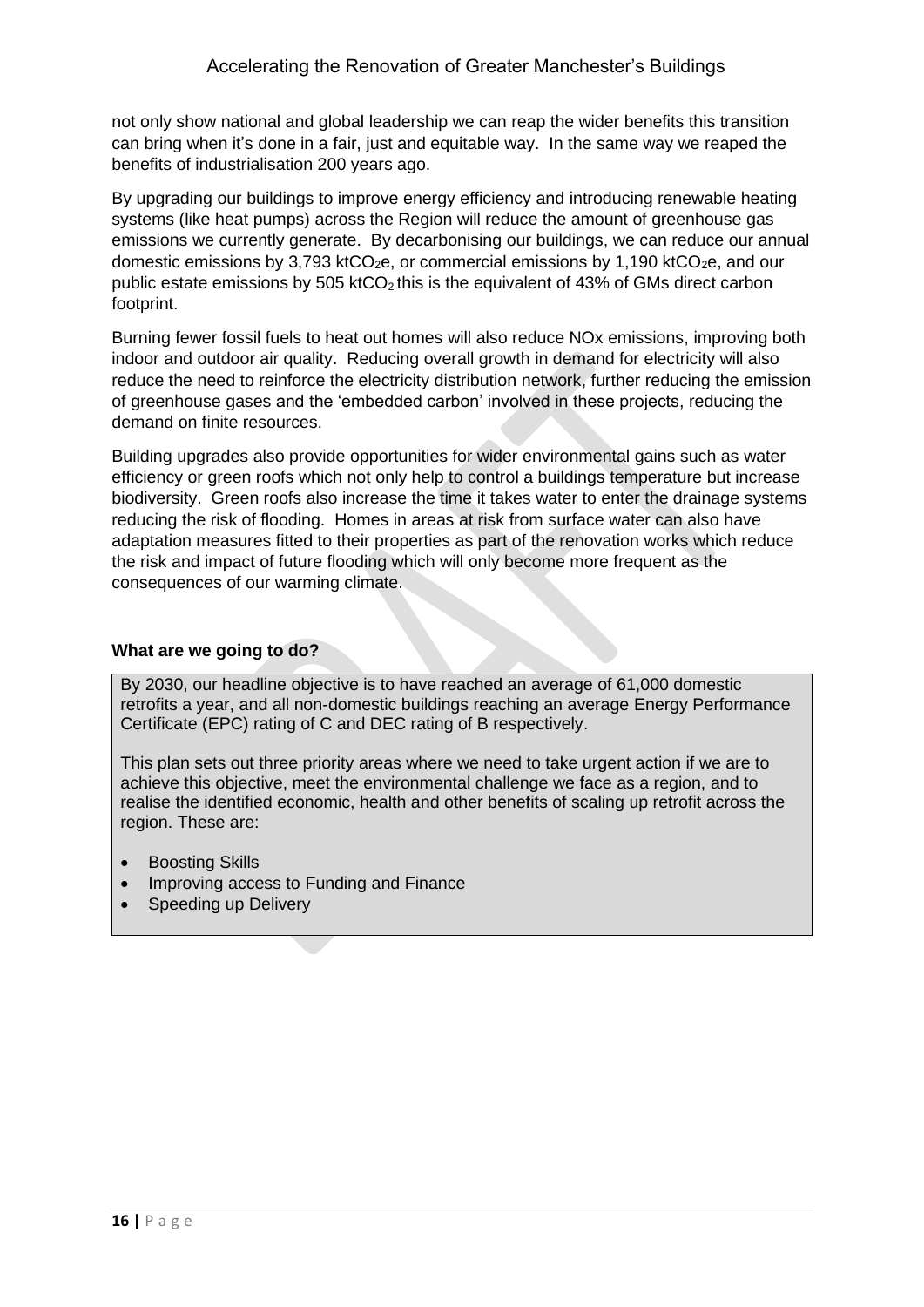## <span id="page-16-0"></span>**4.1 Boosting skills & talent pipeline**

#### **Where are we now?**

The market in Greater Manchester, as it stands, is primarily catering for small-to-medium scale retrofit across the social housing sector, with some current projects in the pipeline. There is a small but growing demand for retrofitting private homes. Building retrofit requires commissioners (be that public, commercial or domestic) to become informed clients and requires retrofit assessors and coordinators; individuals who can develop whole house solutions connecting thermal efficiency, heating and ventilation. These are relatively new career pathways, and there are few organisations and individuals qualified to conduct this work.

Retrofit generally does not require new onsite trades. Instead, there is a need to upskill and retrain many existing tradespeople within the construction sector to meet the expected future demand. There are some big challenges we will need to tackle to make this happen, including:

#### **Existing workforce challenges:**

- **Existing shortages** Work needs to be done addressing the pre-existing shortage of skilled trades across GM. This is estimated to be between 5,000-6,000 before any growth in retrofit activity.
- **An ageing workforce** Work is needed to address the age profile of the sector by attracting younger workers who currently do not view it as an occupation of choice.
- **The talent pipeline** In construction and retrofit is not encouraging, as there are existing shortages and high levels of self-employment, there are too few employers offering entry level work-based apprenticeship and traineeship opportunities.

#### **Weak incentives to train:**

- **Hesitancy**  There has been some hesitance among employers to reskill staff on new retrofit technologies and techniques. This is partly down to historic initiatives which were introduced then withdrawn and to low visibility of the pipeline. Tradespeople are already busy, with increasing investment in both new building and the domestic market while many in the sector are cautious to invest time and energy into reskilling while this is the case. Faced with immediate and certain existing demand for 'traditional' construction work, many in the sector are cautious about investing time and energy into retrofit as it can seem like a riskier bet.
- '**Feast and famine'**. The use of multi-level subcontracting reduces the profits available to those who actually deliver the works; making it easier to let staff go when markets turn downwards (not all return). As such, skills are often bought in though subcontractors / self-employed and not developed within the labour force.
- **Weak demand**. Commissioners buy to a budget not the specification of what is needed to achieve our carbon neutral targets, often omitting more sustainable options, even when they are specified there are often "value engineered" out to hit a budget.

#### **Scale and breadth of training required:**

- **A large and diverse market.** Many employers in GM are SMEs, which adds complexity for at-scale upskilling and training.
- **Existing skills infrastructure does not support quick upscaling of relevant training.** Directly relevant apprenticeships in Retrofit Advisor and Assessor are still to be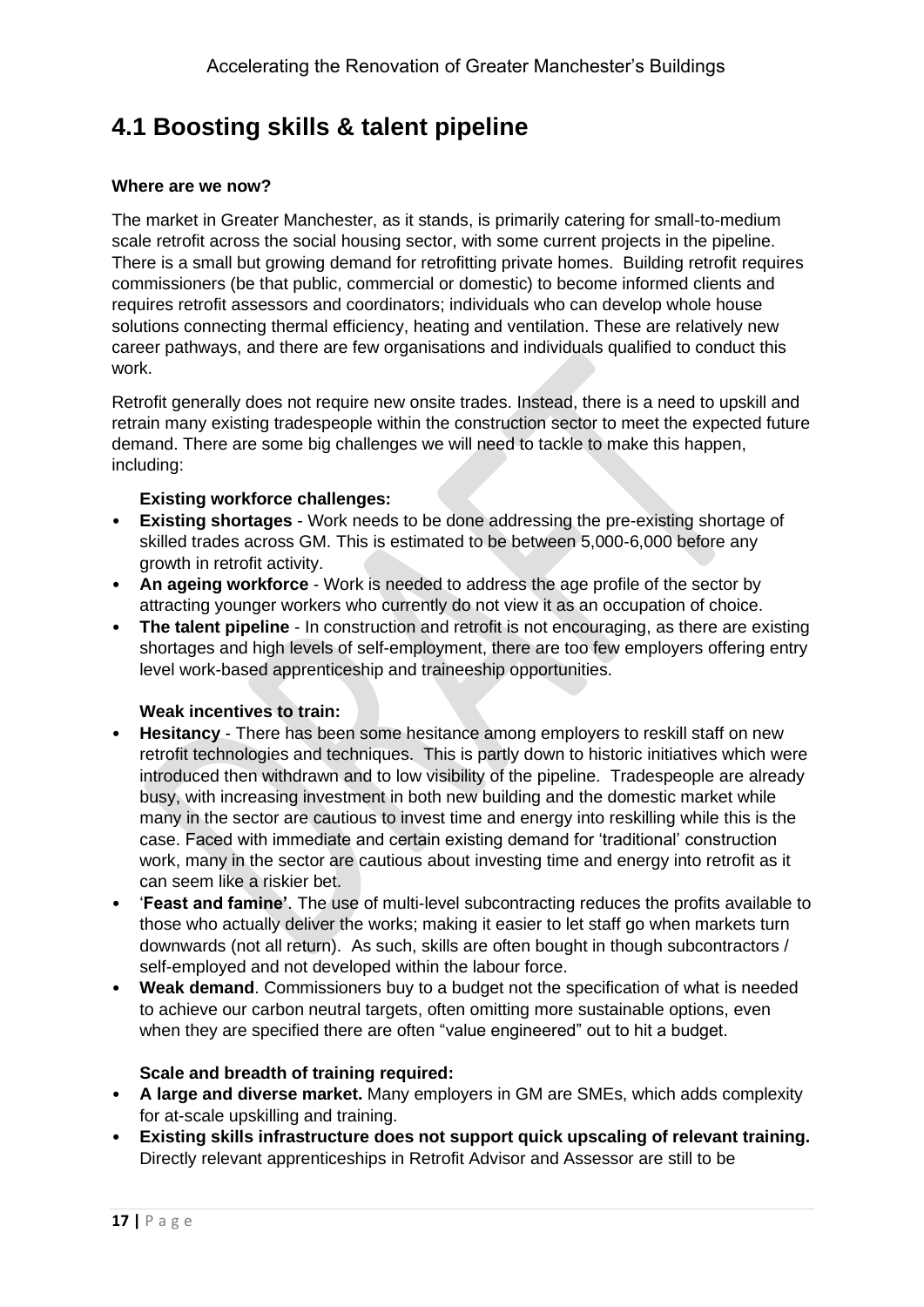developed. There needs to be more relevant material in the existing pathways at FE/HE level.

• **Training requirements are not limited to tradespeople** and needs to include higher skilled training e.g. Retrofit Advisors, Assessors and Coordinators for whole house retrofits

There is a general need across the sector for Continuous Professional Development, so that the sector becomes aware of both the challenges of retrofit and suitability of the low carbon solutions, so they can support property owners to retrofit their homes and buildings. This is critical as currently there is a widespread lack of knowledge in the workforce, which is filled with misinformation and urban myths as to the efficacy, reliability and cost of the technology. This is a significant barrier to progress. Retrofit projects of all sizes require trades and construction professionals to operate differently. This will require new skills and competencies, which see greater interaction across different trades. It also needs better planning and understanding of a whole building approach and, in the future, the wider system. But market demand for these skills is currently limited, and confidence that the skills will be needed in the short term remains low. This means there are few training providers offering the necessary courses. Even when courses do exist, there are also challenges around current qualifications containing the required content to meet the retrofit quality standards required.

GM already has a good spread of skills provision for occupations related to construction and therefore for retrofit-dependent trades. However, there is a lack of understanding amongst providers and other stakeholders of the ability and process for current curriculums to deliver a cohesive retrofit training package; the extent of the change required in delivery is still unclear. It is envisaged that there will also be a training need for current tutors and assessors of Skills in GM.

The understandably cautious approach of employers to invest in upskilling and reskilling for low-carbon homes means that this will be a niche market until it is driven by regulation and even then, employers will generally only upskill to the standard stipulated.

| <b>Retrofit Scale</b>                                | <b>New Construction Pipeline</b>                         |
|------------------------------------------------------|----------------------------------------------------------|
| 1.2m homes in Greater Manchester                     | All new construction pipeline in GM approx. £14.1bn      |
| Approx. 250,000 social housing units                 | over next 5 years (£6.9bn of which Housing)              |
| Approx. 60,000 homes per year need retrofitting to   | Pipeline 16% higher than last (2017) forecast $-$ big    |
| hit 2038 carbon neutrality target                    | investment in new projects                               |
| Heating is the largest single source of Carbon       | Existing shortage of workers to meet this need -         |
| emissions in the region                              | particularly electrical, surveyors, bricklayers, roofers |
| <b>Existing Workforce</b>                            | <b>Existing Provision</b>                                |
| Approx. 85,000 existing Construction workers in      | Approx. 3,000 annual Construction FE learners            |
| Greater Manchester                                   | Approx. 1,000 annual Construction apprentices            |
| Roles of both Tradespeople and to support staff will | Niche provision on specific technologies                 |
| change with requirement                              | Updates to curriculum ongoing - future-proofing of       |
| Few specialist retrofit workers                      | delivery to account for retrofit skills needs            |

### Retrofit Skills Need - Considerations

#### **Figure 1**: Retrofit Skills Considerations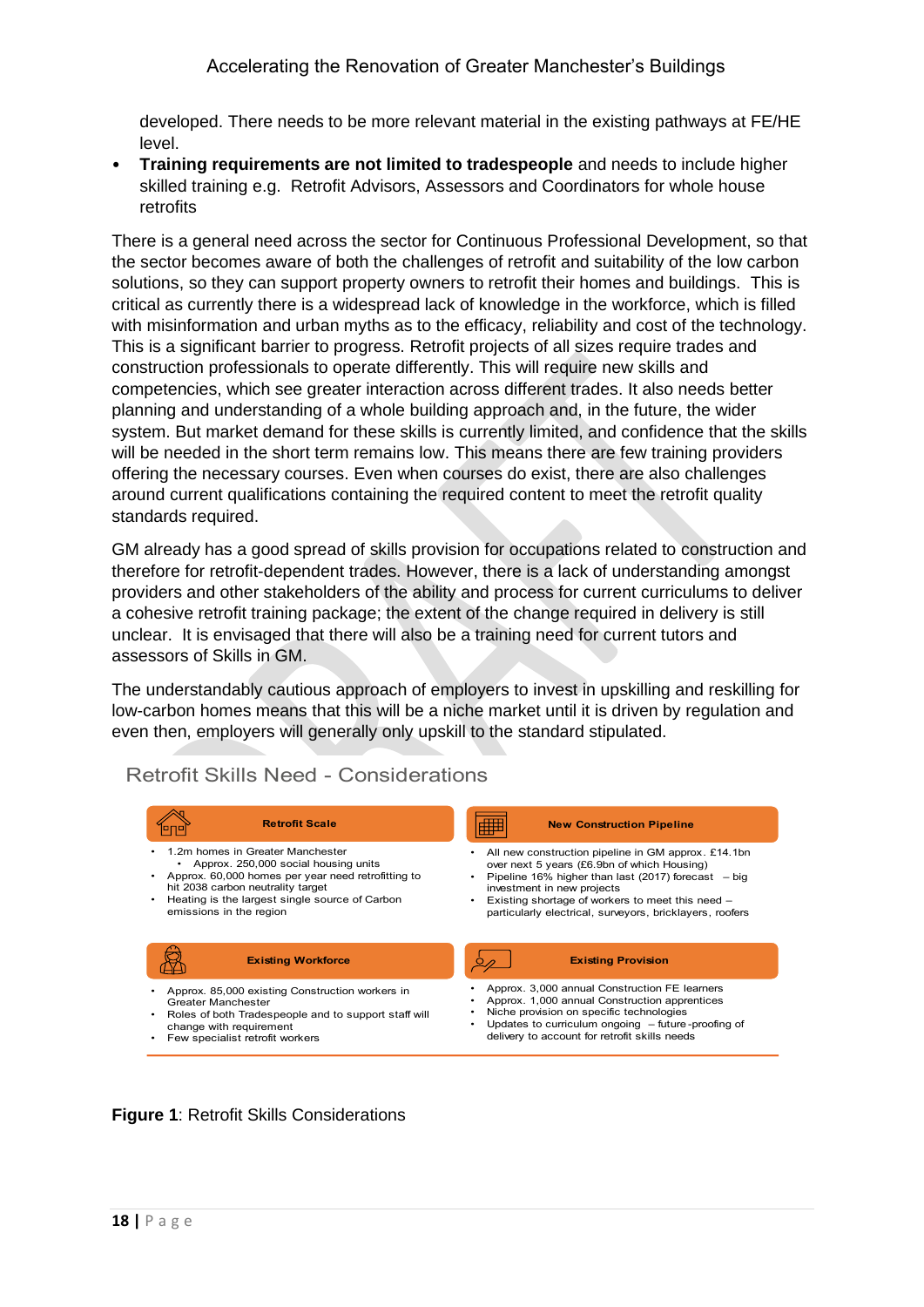This reskilling process is not restricted to the craft trades such as joiners, plumbers, plasterers or electricians. It also needs uantity surveyors, architects' planners and project commissioners. Building retrofit also requires retrofit assessors and coordinators; people who can develop whole house solutions connecting thermal efficiency, heating and ventilation. Retrofit advice, assessment and coordination are new skills and do not always require a higher level of educational attainment.

Whilst this may appear complex, this does not mean all retrofit projects need to be invasive or 'Deep', this will be dependent on the existing thermal efficiency of the property and the end level of efficiency the owner wants to achieve. While some owners may desire Passivhaus or BREEAM Outstanding, these are not necessary to economically run renewable heating. Those currently working in the sector, or who have recently left, could be re-trained or upskilled. Retrofit training should be largely on-site and the skills acquired will largely depend on the types of retrofit needed. Skills provision must involve some entrylevel provision, but also higher-level skills for more complex retrofit works.

#### **Where do we need to be?**

As this is an emerging market, there is a need to develop and agree suitable standards and protocols to ensure the work undertaken and the technology installed is fit for purpose. This accreditation landscape is becoming increasingly clear nationally, coalescing around the PAS 2035 requirements and registration with TrustMark alongside PAS2030 and the Microgeneration Certification Scheme. This outlines the approach to retrofit, and the roles needed such as Retrofit Assessor and Retrofit Coordinators. These accreditation bodies will also enable tracking of the shape and size of the GM supply chain.

Data shared by TrustMark indicates that around 440 individuals and businesses are registered in Greater Manchester to work on Retrofit projects. Given the full construction workforce in GM numbers around 85,000, the number of TrustMark accredited installers will need to increase substantially in the coming years. Additionally, the data reveals some particular vulnerabilities in the existing Retrofit workforce – for example, low numbers of external wall insulation installers. This workforce will need to be both expanded and upskilled to ensure that the Skills supply meets the demands of the region. In addition, businesses and workers in the sector need to engage with the accreditation process to ensure they are best positioned to take advantage of the opportunities of retrofit.

| <b>Trades</b>                                                                                                                                                                            | <b>Supervisor and specialist roles</b>                                                    |  |
|------------------------------------------------------------------------------------------------------------------------------------------------------------------------------------------|-------------------------------------------------------------------------------------------|--|
| <b>Existing trades affected:</b>                                                                                                                                                         | <b>Existing trades affected:</b>                                                          |  |
| Heating engineers (especially higher-<br>level upskilling)<br>Electrical trade and installations<br>$\bullet$<br>Plumbers<br><b>Joiners</b><br>Roofers<br>$\bullet$<br><b>Plasterers</b> | Architects<br>Project managers<br>Site supervisors<br><b>Planners</b><br><b>Designers</b> |  |
| <b>New roles:</b>                                                                                                                                                                        | <b>New roles:</b>                                                                         |  |
| Multi-skilled trade (Retrofit designers<br>$\bullet$<br>and advisors)                                                                                                                    | Retrofit Assessor, Retrofit Coordinator,<br>$\bullet$<br><b>Reterofit Designer</b>        |  |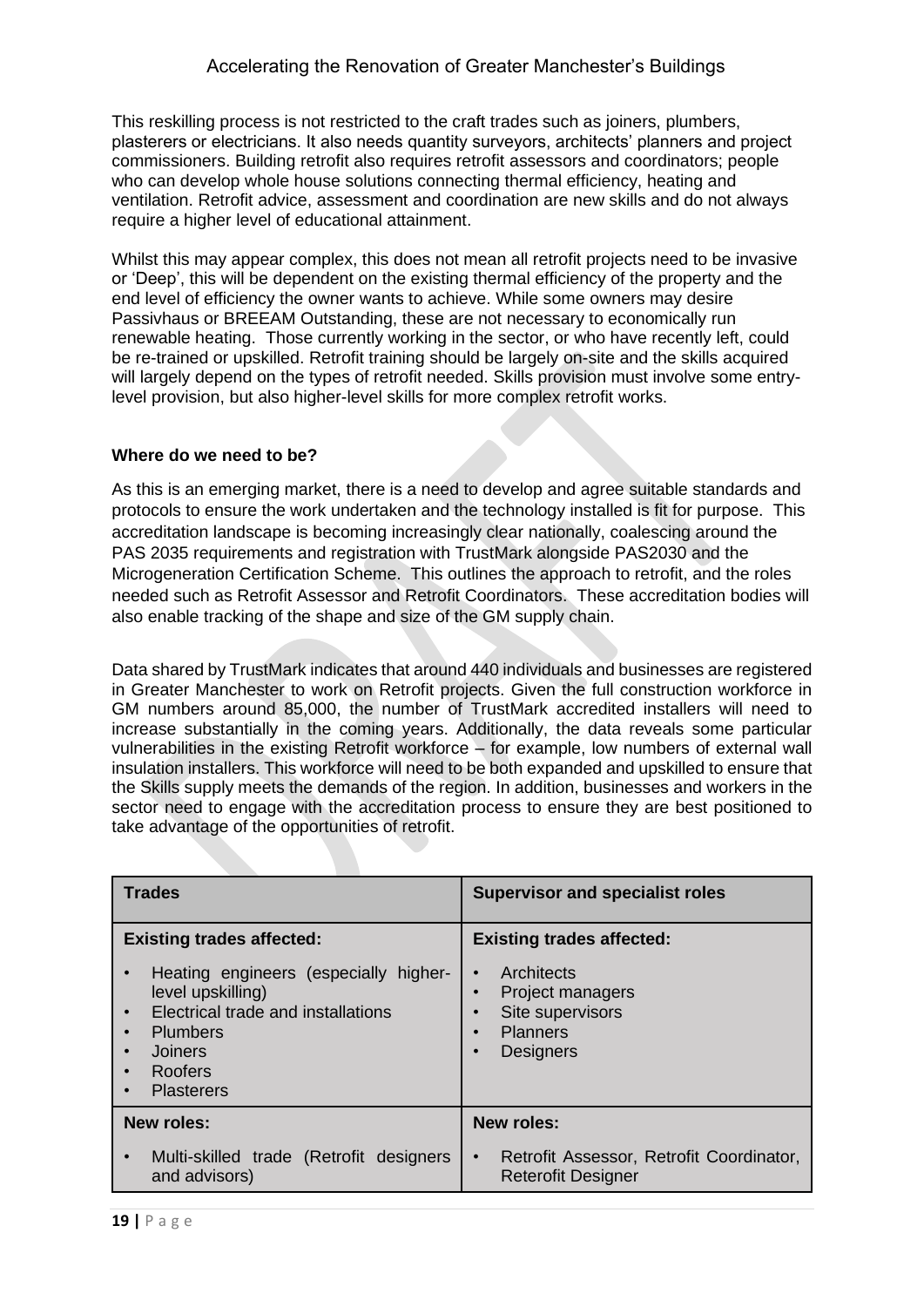| <b>Skills Opportunity:</b>                                                                                                                                                                                                                                                                                                                                                        | <b>Skills Opportunity</b>                                                                                                                                                                                                                                                                         |  |
|-----------------------------------------------------------------------------------------------------------------------------------------------------------------------------------------------------------------------------------------------------------------------------------------------------------------------------------------------------------------------------------|---------------------------------------------------------------------------------------------------------------------------------------------------------------------------------------------------------------------------------------------------------------------------------------------------|--|
| Upskill for new competencies required<br>as part of PAS2035<br>• Embed skills and competencies set out<br>in PAS2035 into curriculums for existing<br>trades or add on as extra modules.<br>• Create opportunities for existing trades<br>to become multi-skilled<br>Encourage upskilling where there are<br>new "competent person" schemes for<br>example heat pump installation | Upskill existing professions to develop<br>$\bullet$<br>new competencies required as deliver<br>to PAS2035 standards up to L5 retrofit<br>coordinator<br>Ensure<br>entrant<br>new<br>routes<br>have<br>curriculums which meet this standard or<br>offer competencies as part of extra<br>modules. |  |

**Figure 2:** Skills development opportunities by trades & professional roles.

#### **How will we achieve this?**

It is challenging to develop a clear timeline for skills development for retrofit because employers will not invest in retrofit reskilling themselves unless there is a clear and visible market. This challenge is mirrored for training providers provision and curriculum will not be fully developed until the pipeline of occupations is clear. In the short term, there are opportunities to upskill the existing workforce in large numbers, and to turn more of the workforce into multi-trade professionals who can work on retrofit projects.

In the medium term, more work will need to be done on attracting new entrants to the market by promoting the green credentials of retrofitting jobs. Increasing funding options for these entry level roles will be critical. Additionally, there is work to be done both in reviewing the curriculum of existing construction provision (in Colleges and Universities) and stimulating the provider market to deliver more relevant training and qualifications, through targeted funding for relevant provision, flexible delivery requirements, and demonstration of the opportunity. In the long term, the construction workforce will need to be larger and more flexible to meet the retrofit delivery demand. Explaining the scale of the opportunity for young people on careers systems, like Greater Manchester Apprenticeship and Careers service, will be a crucial part of building the talent pipeline. There is a desire among young people in the region to work in a "Green" career – if positioned in the right way, the retrofit workforce will see new entrants as young people gravitate towards "Green" careers. Retention of the existing workforce will need to increase as well as see growth in entry level workers to offset the ageing construction workforce employers should work towards improvements in pay, conditions, and professional development.

The response from the skills system needs to be wide ranging, both to upskill the existing workforce and to increase the number of new entrants into the sector. A key part of making this happen will be to provide an accurate aggregation of the upcoming demand in Retrofit activity. This will help to stimulate interest and confidence, encouraging workers of all ages to train, retrain, or switch career.

In addition to this, there are various separate solutions for each group within the workforce. Stakeholders across the GM Skills system needs to:

- 1. **Start small and grow rapidly**: Reskilling and retraining alongside pipelines of smallto-medium sized projects with housing providers, whilst building an employer base for future projects.
- 2. **Develop new competencies**: Provide opportunities for new design and advisory competencies resulting in a new workforce of retrofit designers and advisors. This may lead to the creation of new training pathways for retrofit coordinators.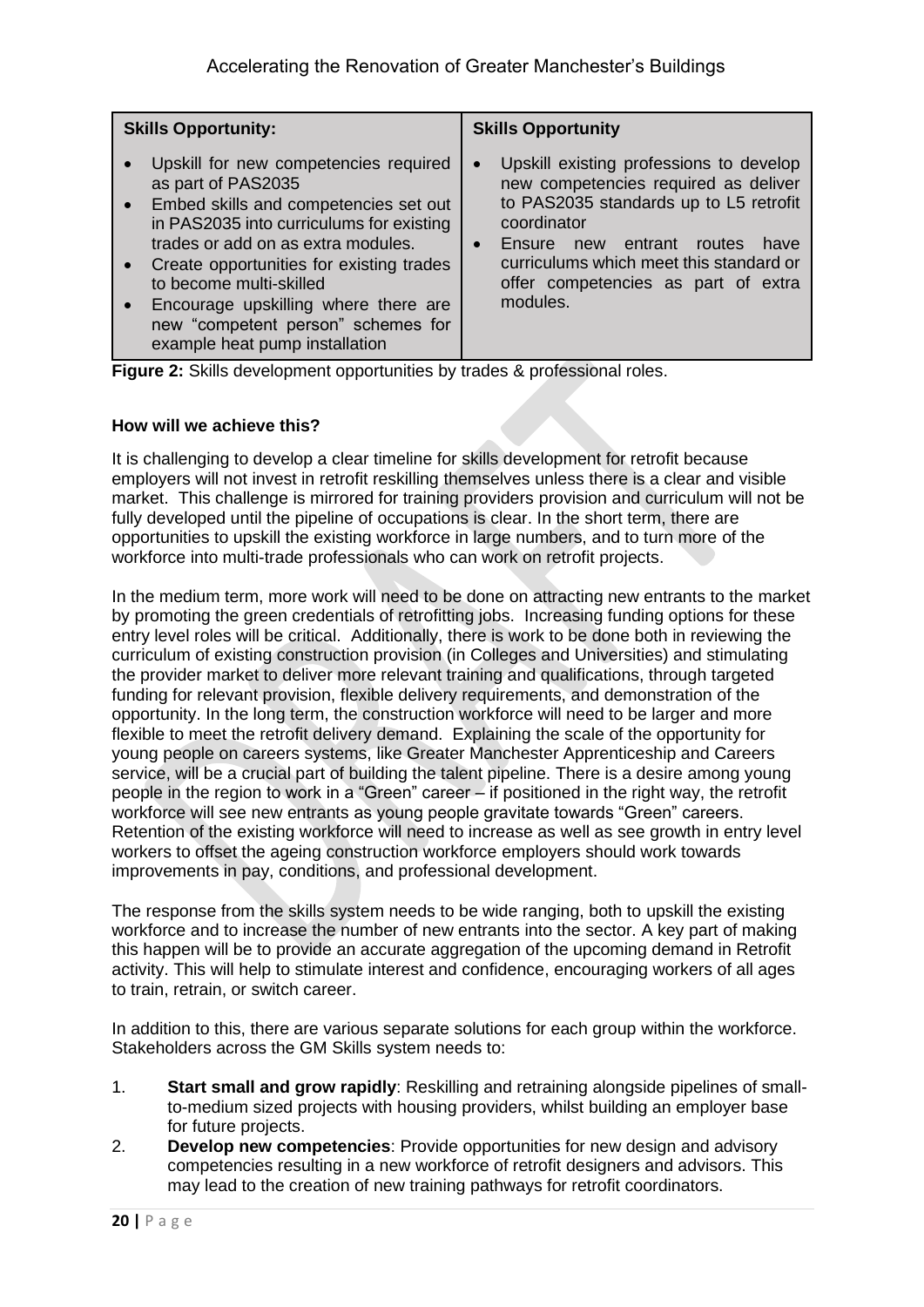- 3. **Target professions for CPD** so that they can cascade retrofit approaches down through a project. Ensure training includes the development of toolkits to support in cascading retrofit advice.
- 4. **Develop clearer reskilling and retraining pathways and packages** for employers which meet a GM standard of "effective training for retrofit".
- 5. **Develop new types of agile and flexible learning** including mobile, site-based training and digital solutions.
- 6. **Raise the profile of construction as a green skills sector** through inspiration activity with young people and families inside and outside of school which gives consistent messages about the career pathways for retrofit.
- 7. Promote a career in the sector as one which is both **high paid and has long term**  security
- 8. **Increase skills** for new types of heating and plumbing and encourage employers and workers to get accredited against national standards.
- 9. Linked to the above, **promote employer engagement** through increasing technical routes, including apprenticeships

**21 |** P a g e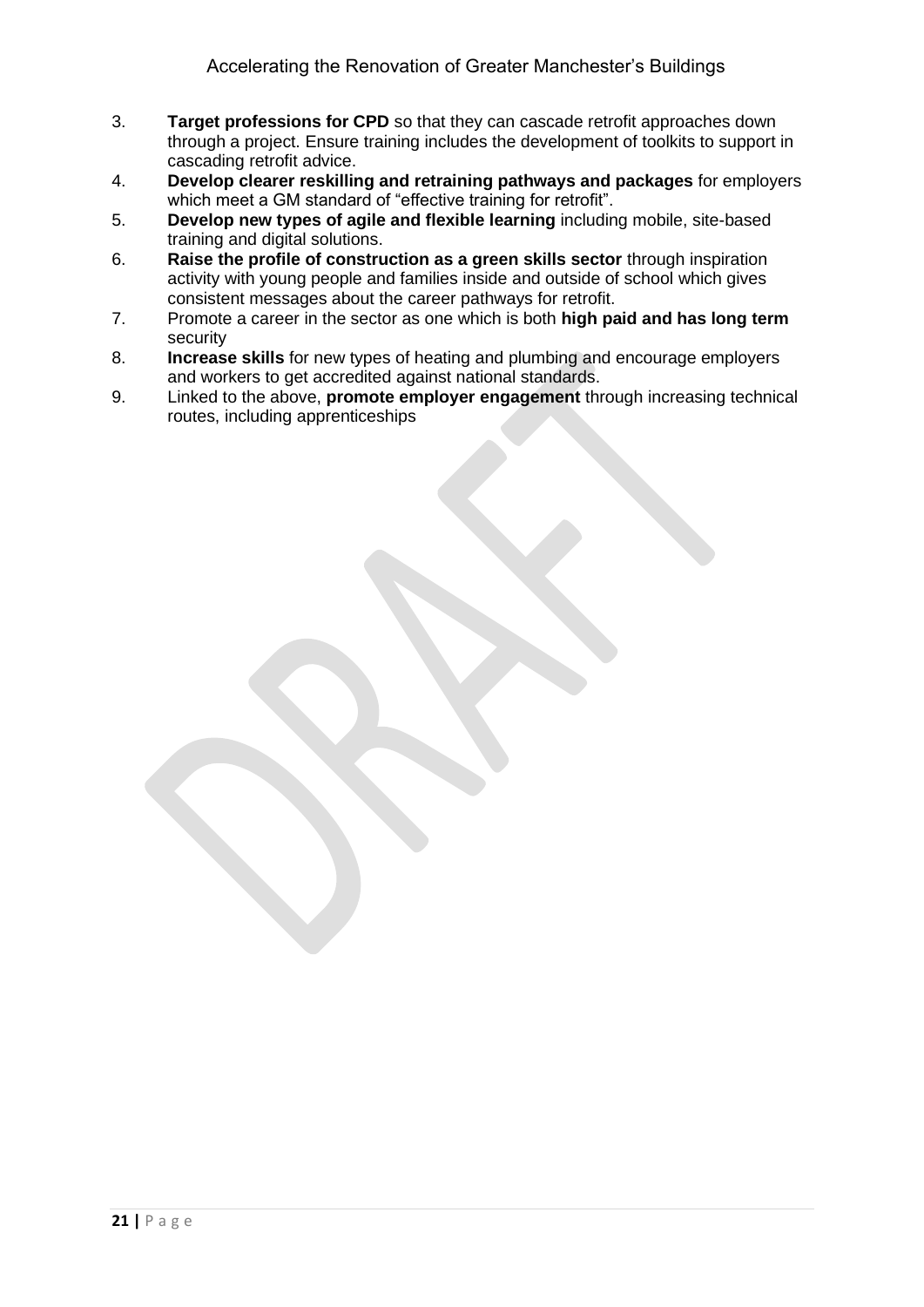## <span id="page-21-0"></span>**4.2 Improving Access to Funding and Finance**

#### **Where are we now?**

Retrofitting a home will result in multiple benefits for the people who live in the property, to the wider economy and society at large. While it is possible to monetarise some of these benefits, they are not always realised by the person making the investment, making the business case harder to justify for those who need to do so, e.g., commercial or residential landlords.

This can be further complicated when the cost of a retrofit is compared with replacing a gas boiler, ignoring the wider home improvements which a retrofit can involve and the comfort and wellbeing gains. This can result in long payback periods as the investment is not always fully reflected in an increased value for the property, in the same way some other home improvements are. This is likely to be less material over time, for all tenures, as house prices are starting to reflect energy performance.

#### **The Economics to Retrofitting a Home**

It is difficult to generalise on the costs and benefits associated with retrofitting a typical home. Although the Energy Systems Catapult estimate that retrofitting a home will save between £200-£1,000 a year in fuel bills, it will depend on:

- how inefficient the property was in the first place
- how far the building has been upgraded
- how will future costs for gas and electricity prices change
- how many people live in the property and how warm do they have their home

Each building upgrade will need a different budget to spend on a relatively short list of possible improvements, namely:

| <b>Types of Measures</b>                                                                                                                                                                                                                                                                                             | <b>Price Range</b>                                            |  |  |  |
|----------------------------------------------------------------------------------------------------------------------------------------------------------------------------------------------------------------------------------------------------------------------------------------------------------------------|---------------------------------------------------------------|--|--|--|
| Draught proofing existing windows and doors<br>Insulation – loft, wall (cavity, external or internal) or floor<br>Energy efficient lighting<br>Smart heating controls<br>An induction cooker<br>New bathroom and kitchen fans and wider ventilation<br><i>improvements</i><br>Low carbon heating system (e.g., ASHP) | £<br>£ - ££££<br>£<br>£<br>$E - EE$<br>$E - EE$<br>EEE - EEEE |  |  |  |
| New efficient double or triple glazing<br>Whole house ventilation<br>Solar photovoltaic panels                                                                                                                                                                                                                       | EE- EEEEE<br>££- £££<br>££- £££                               |  |  |  |
|                                                                                                                                                                                                                                                                                                                      |                                                               |  |  |  |
| £<br>$<$ £500                                                                                                                                                                                                                                                                                                        | fffff<br>>E10,000                                             |  |  |  |
| <b>Types of Retrofit Measure</b>                                                                                                                                                                                                                                                                                     | <b>Carbon Saving</b>                                          |  |  |  |
| <b>Typical Cost</b>                                                                                                                                                                                                                                                                                                  |                                                               |  |  |  |
| Cost Effective (CE) Fabric<br><b>29%</b><br>£4,000                                                                                                                                                                                                                                                                   |                                                               |  |  |  |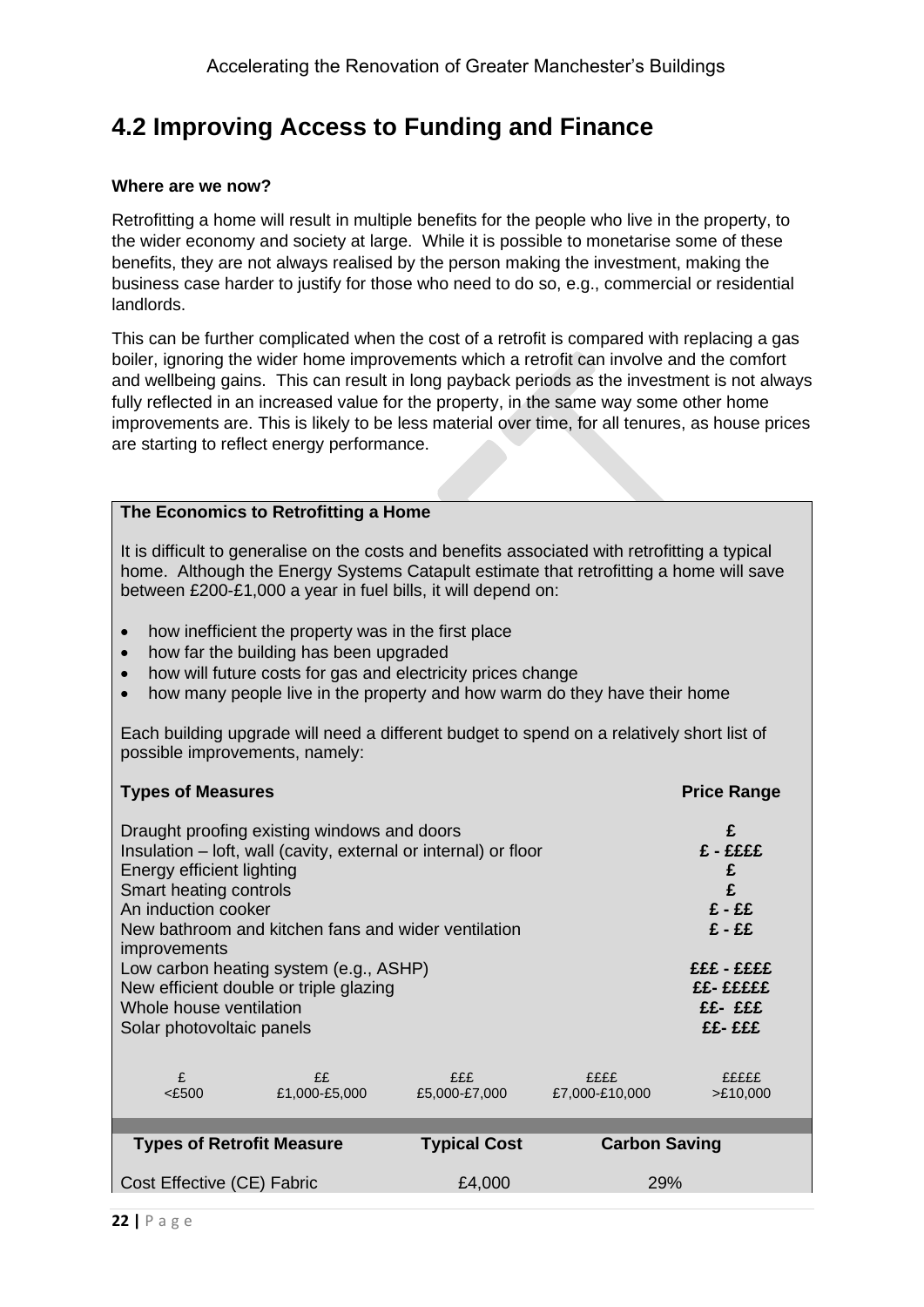#### Accelerating the Renovation of Greater Manchester's Buildings

| <b>Heat Pumps</b>            | £6,000               | 94%                         |
|------------------------------|----------------------|-----------------------------|
| Heat Pumps +CE Fabric        | £10,000              | 95%                         |
| Photovoltaic (PV)            | £3,000               | 2.4%                        |
| Heat Pumps +CE Fabric + PV   | £13,000              | 97%                         |
| <b>Property</b>              | <b>Average house</b> | <b>Forecast Uplift from</b> |
| <b>Architype</b>             | price in GM          | <b>EPC D to C</b>           |
| Detached houses              | £360,858             | £18,000                     |
| Semi-detached houses         | £231,356             | £11,500                     |
| <b>Terraced houses</b>       | £165,645             | £ 8,300                     |
| <b>Flats and maisonettes</b> | £160,584             | £ 8,000                     |
| <b>All property types</b>    | £207,246             | £10,300                     |

GMs Pathways to Healthy Net Zero Housing report determined that the average investment needed per home to make the use of a heat pump cost effective was £10,100, and a further £3,000 if Photovoltaic Solar Panel are installed. This economic case is further strengthened because a "do nothing" scenario will at some point in the next 10 years likely to require maintenance which would have been covered in the new boiler costing £2,000, so the marginal cost of a retrofit is circa £8,000.

#### *In addition to all the benefits of living in a newly renovated home, the costs of an average retrofit will largely be recovered by a comparable increase in a property's value, even before any energy savings are realised.*

Funding renovation is a complex challenge which requires a range of different finance solutions that reflect the issues facing different sectors:

- **Individuals** need to be able to easily access finance solutions which are patient and provide an incentive to undertake the necessary work. Successful grant programmes, such as the care and repair grants remain small scale and while they are not sufficient in themselves to address the issue, could form part of the funding package. The recently announced Boiler Upgrade Scheme will give £5,000 up-front to individual households for ASHP installs.
- **Commercial/residential landlords** are often able to access finance through traditional lenders. However, the spend and benefits are misaligned – the landlord pays for the work, but the tenant often sees the direct financial benefit of lower bills (and the payback will not be short term).
- The Public sector can access finance through the Public Works Loans Board which generally offers cheaper finance and is easy to obtain. But justifying such loans for building upgrade can be difficult because the wider benefits of retrofit are not captured as income streams take time to cover the loan. There have been some relatively smallscale grant programmes which capture the income stream, to help the business case, but they require a pipeline of proposals to be ready and deliverable. Developing this pipeline of projects requires time, money, and technical specialists – all of which are in short supply.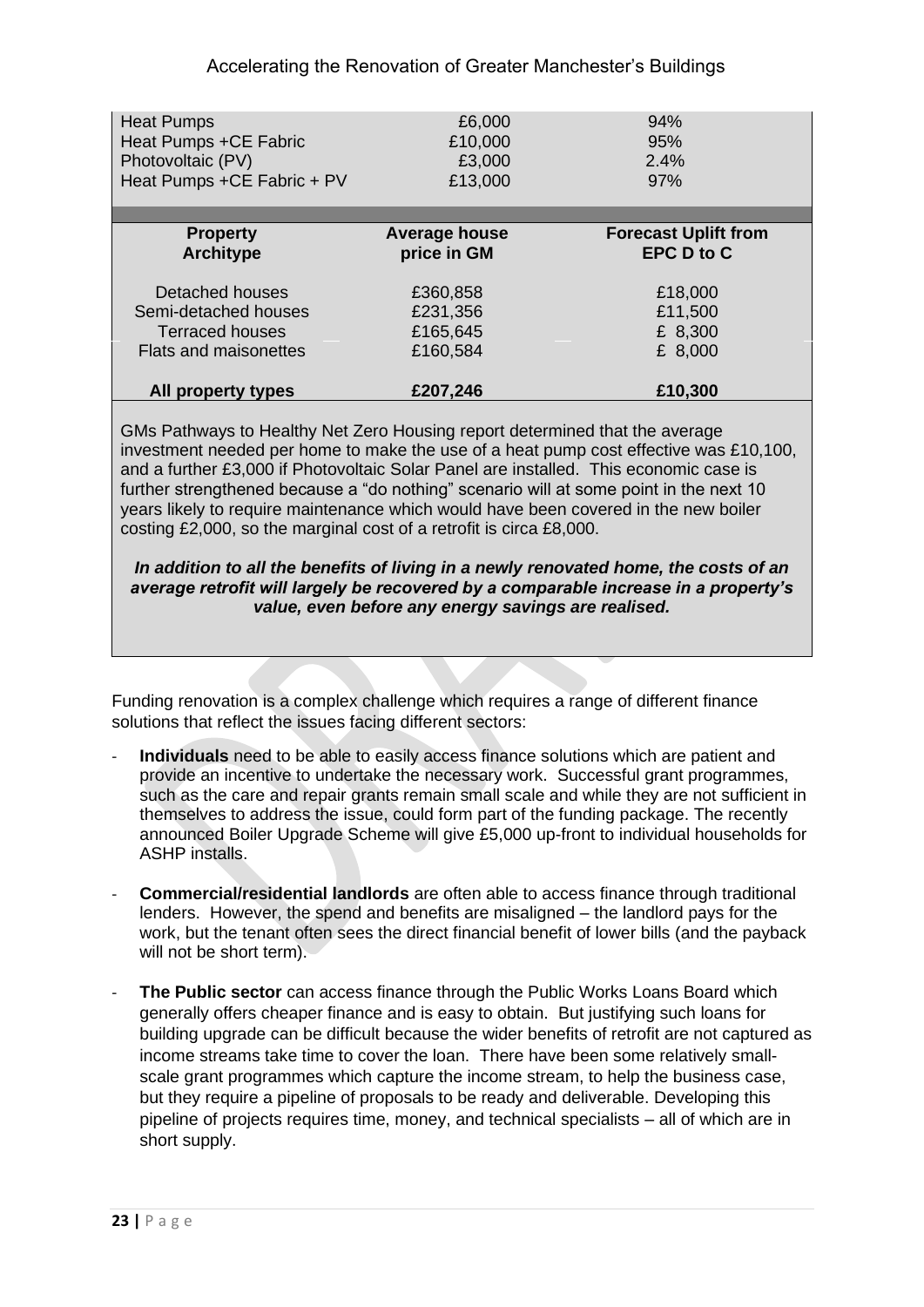Whilst the issues around funding are now better understood, and there are now examples of companies accessing 'green' funding, the innovative solutions to address these issues are not currently widely available or publicised. Many of the solutions that address this area of the market require further development and, in some cases, legislative change.

As well as access to finance, there are also financial issues created by competing priorities across organisations. Retrofit measures often deliver marginal financial returns and do so over longer timeframes than traditional development projects. When money is tight, it can therefore be difficult to convince decision-makers to choose to retrofit over alternative options. This is especially true when wider climate change commitments and policies are not factored into the decision making.

#### **Where do we need to be?**

There is a need for a suite of widely available financial products, which meet the needs of organisations and individuals who want to renovate their properties, and which are 'technology-blind'. Outside of a few relatively small-scale government grant programmes, there are currently few financing options for retrofit which seek to address the challenges noted above.

There is an opportunity for a GM partnership to act as a trailblazer, bringing new finance initiatives to the market that support the widespread delivery of retrofit in the public, commercial, domestic, and social rented sectors. Key to making this happen will be to review and value the wider benefits of renovation – including the cost of carbon and security against future market price changes and security of supply of gas.

Creating financial products which are predicated on carbon savings and onsite generation should also reduce the prevalence of "value engineering" out the low carbon measure, as to do so would make them ineligible for the financial product.

#### **How will we achieve this?**

We need to create a blueprint for what suitably structured financial products would look like, demonstrate there are organisations willing to provide them and show there are customers who would be willing to use them. GMCA is working in collaboration with the Green Finance Institute to move forward several workstreams to bring such products to market, as illustrated below: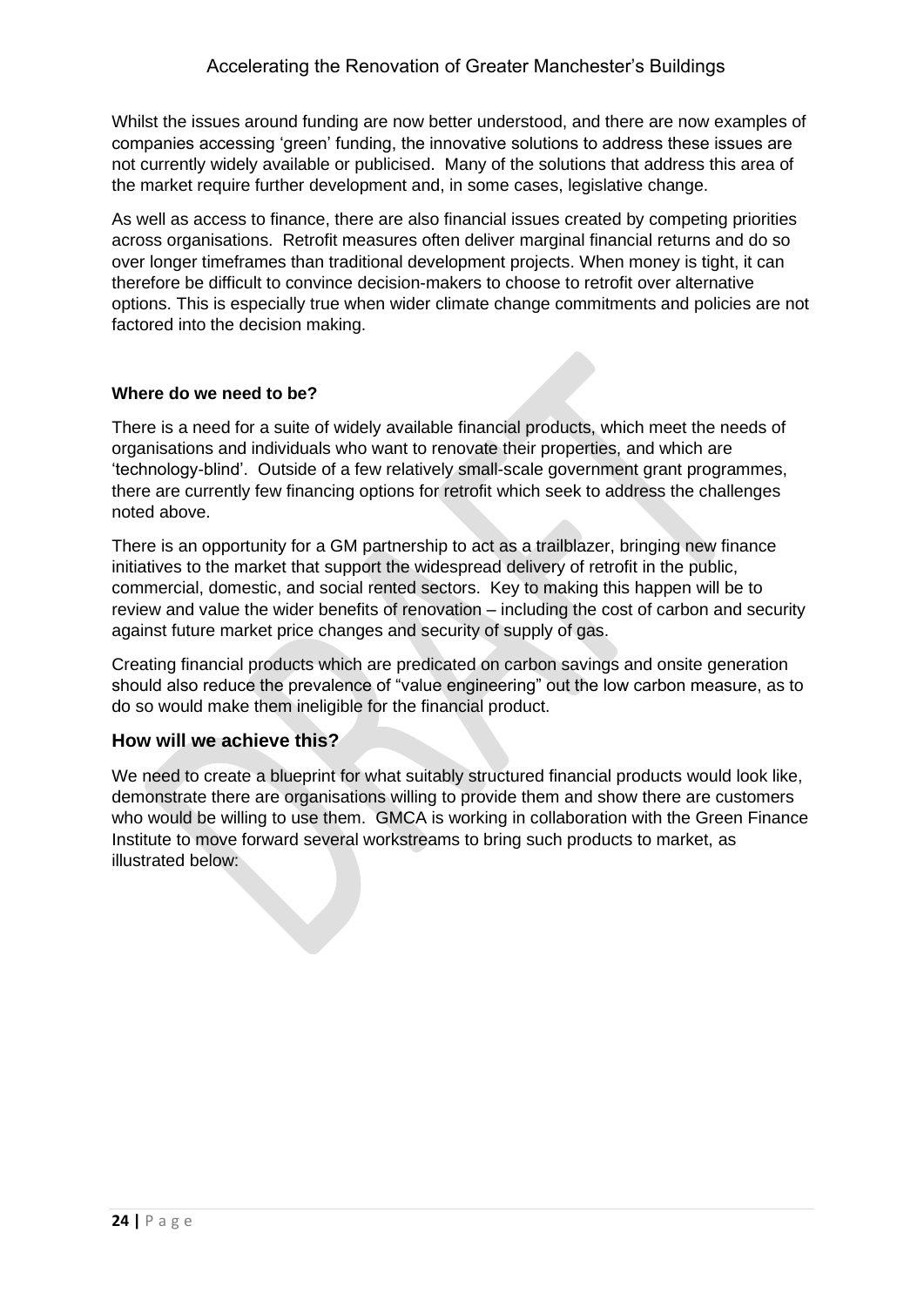

Examples of pilots that are being developed with GFI include:

- **Local climate bond** Local Climate Bonds, a type of 'community municipal investment', allow local authorities to raise capital to fund specific initiatives in their neighbourhoods. Detailed work is underway to determine if a viable pilot can be established in GM, potentially as a method of funding the Public Sector retrofit pipeline which has been developed through the Go Neutral programme.
- **Property linked finance** This is a concept where financing for retrofit stays with the property and not the individual/developer when ownership changes, and it has been successfully piloted in the U.S. Work is already under development by the Green Finance Institute to establish a financial product for older people which would allow them to fund retrofit through an equity release type mechanism. To make this kind of product accessible to the wider population it would likely require legislative change to link the loan to the property so that it does not need to be repaid when the property is sold. The full legal requirements are being worked through, taking into account that the Green Deal repayment mechanism still exists.
- **Demand aggregation and coordination** This means bringing together many individuals or businesses who want a particular product. This creates a combined volume of demand that then proves attractive to suppliers/financiers, provides economies of scale and reduces costs. For example, the GM Solar Together campaign saw over 300 households sign up together to get Solar PV arrays installed (but due to timing it was not possible to incorporate a suitable financial product with this). A pilot to trial this approach in GM is being developed.
- **Green rental agreement** This initiative sees retrofit funded through rental agreements for both commercial and residential landlords which include the cost of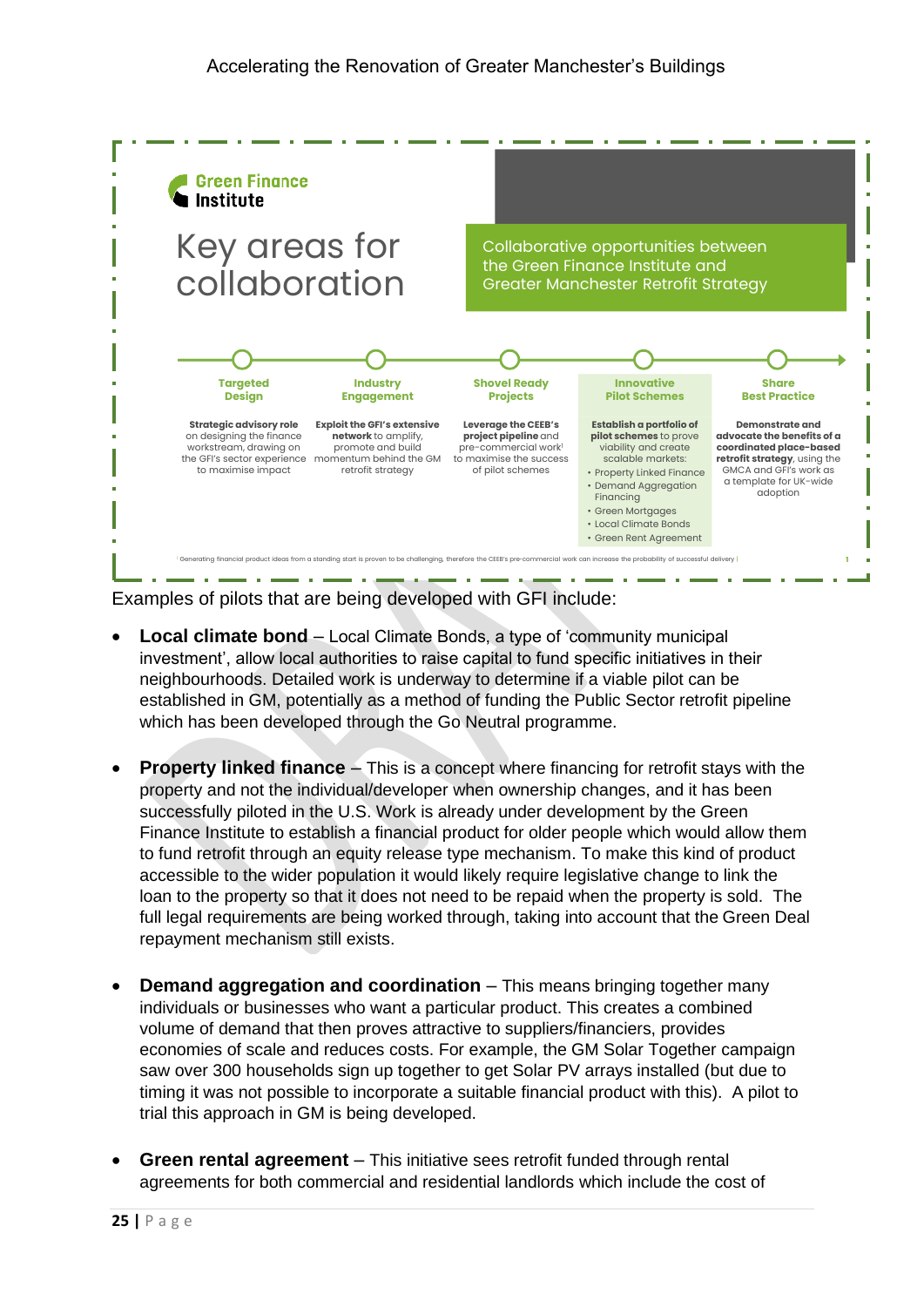heating, this result in the financial savings from the energy efficiency go to the landlord, thus providing an incentive for landlords to act. This addresses one of the key challenges of retrofitting in that the benefits and financing are not always realised by the person who pays for the retrofit. Work is underway to establish how this type of agreement could be linked with design of GM's Good Landlord Charter.

• **Green mortgages** – This is where lenders (like banks and building societies) offer preferential rates to homeowners that retrofit their property. 'Green mortgages' do already exist, but the offer is not extensive or well recognised.

Discussions are ongoing with GFI as to how the messaging in this area could be supported and improved. In addition to the above, GMCA are exploring the establishment of a retrofit fund, which would attract institutional investment and would allow patient capital to be deployed into the market.

## <span id="page-25-0"></span>**4.3 Speeding up Delivery**

There are many, often related, reasons why the retrofit market in GM is not delivering at the scale needed to address the challenge. Layered on top of this core market failure, there are currently a range of other competing demands on the retrofit sector, including:

- A backlog of works which were stopped/delayed due to covid restrictions
- A demand for home upgrades being driven by an increase in home working
- A stamp duty relief designed to increase the number of people moving home (moving home often triggers building works)
- Post-Grenfell safety works on External Wall Cladding/Insulation and
- Short term Government initiatives e.g., Green Home Grants

This means that the sector has more work than it can deliver. Companies can therefore pick and choose what they do and, understandably, are mainly choosing routine work they are familiar with rather than doing retrofit work or releasing staff for retrofit training. This cost increase is exacerbated by the rapid increase in the demand for materials on the back of COVID induced supply chain pinches.

We therefore need to balance the urgent need for large numbers of properties to be retrofitted with the physical limits of the existing supply chain. If we grow demand too quickly then we increase the risk of poor quality or inappropriate installation, which would jeopardise future delivery. One way to help overcome this bottleneck, in the medium term, is to look to develop and implement innovation solutions which make renovation quicker, simpler, cheaper, less invasive with increased customer protection. The mass deployment of such innovative solutions would increase the uptake by reducing upfront costs and non-financial barriers. Other potential solutions to meeting the anticipated demand would be to encourage more retrofit start-ups in GM, or to encourage retrofitting companies from outside the cityregion to create new facilities here.

#### **Speeding Up Delivery in each sub-market: domestic, commercial and public buildings**

Retrofit delivery is best viewed as three submarkets with distinct opportunities and challenges and distinct public policy levers. These are: domestic retrofit, commercial/industrial retrofit and public building retrofit. The following sections look in more detail at these markets and the opportunities they afford.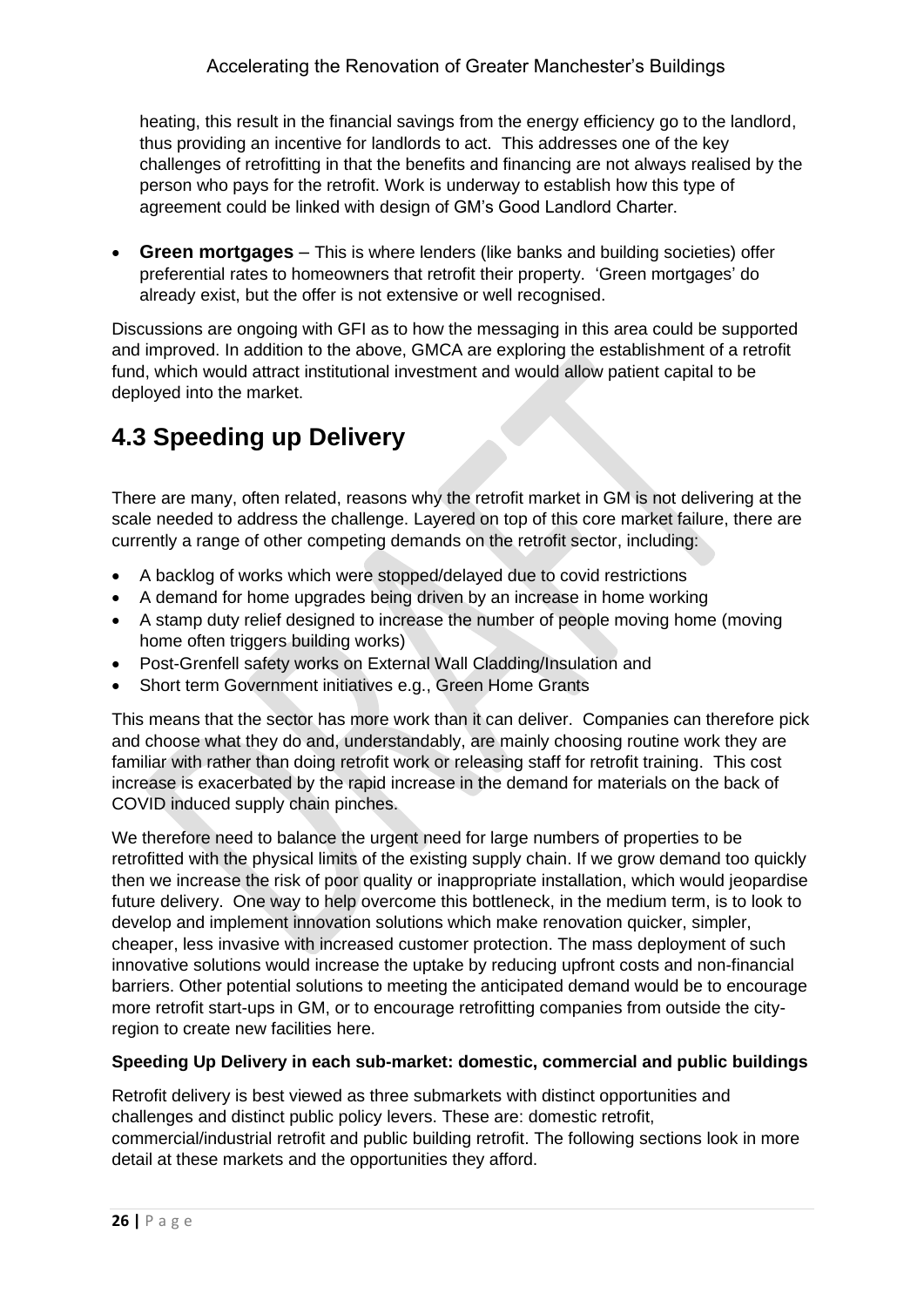#### **4.3.1 Domestic Delivery – The Race to C**

For a household to be able to affordably heat their home from renewable sources, the energy rating needs to have an Energy Performance Certificate of C or above, otherwise running costs become prohibitive in the current market. The work we have undertaken with Parity in 2020/21 "Pathways to Healthy Net Zero Housing for Greater Manchester" tells us that we need to increase the thermal efficiency of three quarters of our homes, some 887,000 households.



If we are going to be successful in driving delivery, we need to know what progress we are making, and understand efficiency levels across GM's housing stock, without the need for expensive data collection systems. To do this, we intend to use existing nationally available data provided through Energy Performance Certificates (EPCs). These are certificates which measure a home's energy efficiency and which homeowners

are required to get every time a house is sold or let. We will also analyse how Standard Assessment Procedure (SAP scores) change over time, to help determine incremental changes which, while not large enough to result in an EPC score change, are nonetheless a meaningful change when assessed across the entire housing stock.

Our work with Parity identified that 57% of GM households are owner occupied, 20% private rented, and 23% social rented. While renovation activity is needed across all three tenures, the owner occupier sector has the most inefficient housing (both in absolute and percentage terms).



Note: only around half of properties have an Energy Performance Certificate

Our work with the Energy Systems Catapult found that around 30% of GM homeowners say they are willing to retrofit their home in some way but are not doing so because of the barriers previously identified. In recent years there have been several Government interventions to try and encourage households to undertake retrofit (and to subsidise the cost) but they have often been small-scale, short-term, and have had mixed

success.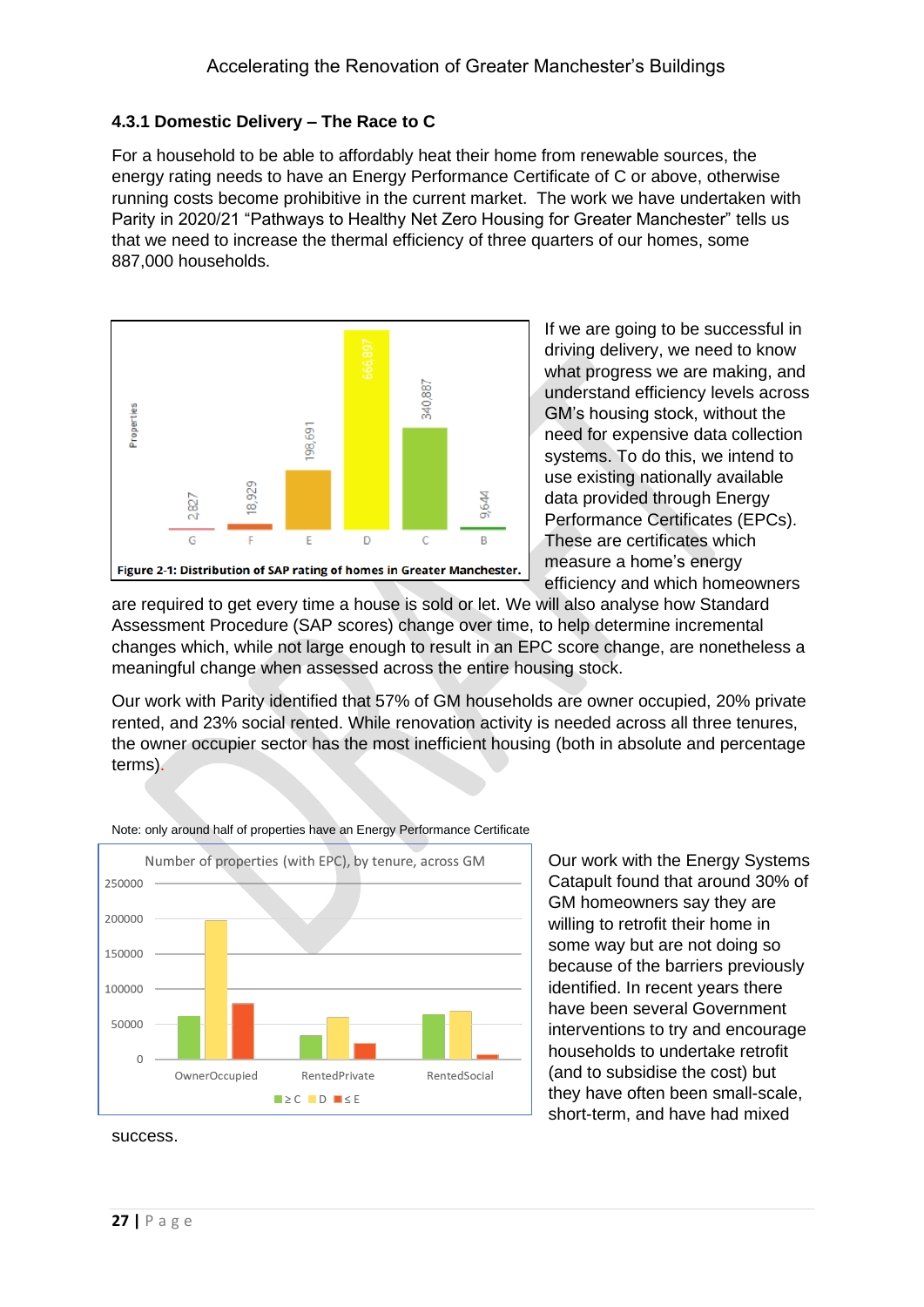#### Accelerating the Renovation of Greater Manchester's Buildings

To support the market, Government introduced the Green Homes Grant voucher scheme. This was launched in 2020 and targeted the private rented and owner occupier sectors. It was widely deemed to be unsuccessful, has since been scrapped, and received highly critical feedback from the National Audit Office. The similarly named Local Authority Green Homes Grant has been more successful, investing £27m this year in GM to renovate the most fuel poor homes. The challenge with this fund has been that there is not enough capacity in the supply chain to meet customer demand. This means it is likely to underspend in GM, with funds returned to Government. This lack of supply chain capacity is particularly acute for External Wall Insulation contractors due to post-Grenfell remedial works on tall buildings (GM has the highest number of tall buildings in the UK outside London). Whilst both funds have been of some value, their scale and duration have not been commensurate with the challenge GM faces. This is compounded by the schemes' focus on the most inefficient homes (EPC – E, F & G) which make up only a quarter of the 887,000 homes that need retrofitting.

It should be noted that not all homes need to be retrofitted for renewable heating to be a financially viable option, e.g., there are around 205,000 homes in GM which could install an Air Source Heat Pump today without any fabric improvements, a potential £1.2bn market. The Government's £5,000 Boiler Upgrade Scheme grants will, from April 2022, support this market to develop and will be particularly attractive to those who are both willing to pay and live in such a property.

To prevent the retrofit challenge from getting worse, all new GM homes will be designed to be net zero carbon by 2028. Also, in GM we also plan to build 30,000 net zero affordable homes by 2037. This will require new ways of thinking, new supply chains to be engaged and skills to be adopted by both the existing and new workforce. This provides an opportunity to share and transfer the learning secured on new build into the wider retrofit and home improvement market.

#### **Where do we need to be?**

The Parity Project's report *Pathways to Healthy Net Zero Housing in Greater Manchester<sup>2</sup>* provided a range of scenarios for GM to achieve net zero carbon housing by 2038. Historically, renovation schemes in the UK focus on improving insulation and the efficiency of a boiler, but largely remain reliant on fossil fuel boilers. This must change, as there is no place for mineral gas in net-zero housing. The main option to decarbonise domestic heating in GM is the electrification of heat through air source heat pumps (ASHPs) and, where opportunities exist, the development of heat networks where an energy centre provides and distributes heat to multiple dwellings.

Our modelling suggests that "Heat pump + cost effective fabric + solar PV" is the most costeffective means of reaching carbon neutrality, reducing emissions by 97% (see graph below © Parity Projects).

<sup>2</sup> *Pathways to Healthy Net Zero Housing in Greater Manchester – by Parity Projects, Bays, The Association of Decentralised Energy and Energy Systems Catapult*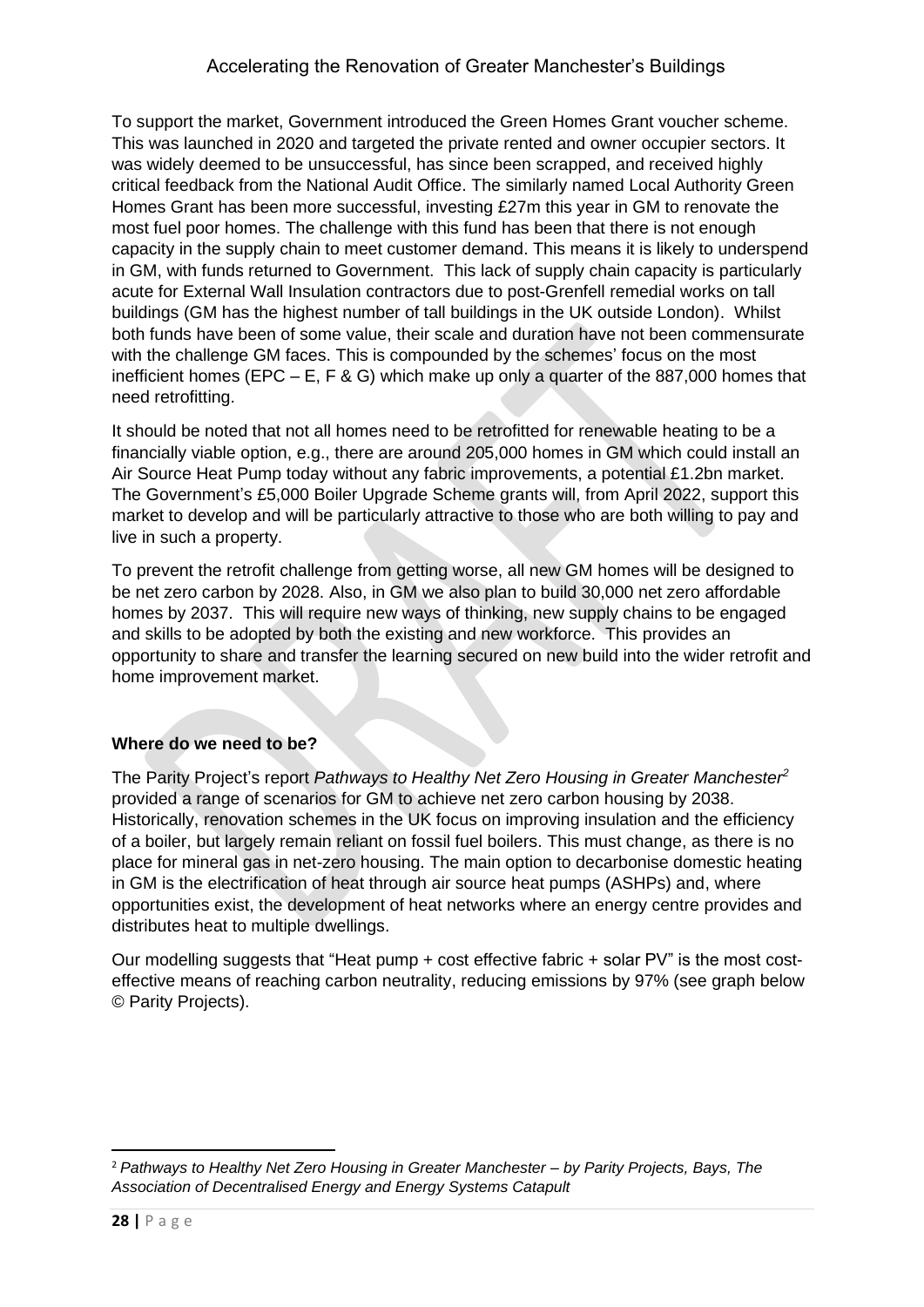

To enable an ASHP to costeffectively heat a home, the home needs to be insulted to an EPC C level and heating systems may need to be altered (e.g., bigger radiators). This means fabric measures like insulation are often necessary to make ASHPs economically viable, although fabric measures alone are not sufficient on their own to cut emissions.

Such insulation measures also support immediate reductions in fuel poverty and, even if they aren't being installed at the same time, make it easy to deploy heat pumps or other zero carbon solutions at a later date. As such:

- We need to stop using gas fired heating
- We need a large-scale rollout of heat pumps this decade
- We need widespread insulation improvements to make homes suitable for low carbon heating technologies (including heat pumps), including retrofitting over 887,000 homes to move from EPC grade D or lower, to a C or above and
- We need to give people the confidence to move from their current heating system to one which can be perceived as novel and complex

Whilst significant behaviour change is not needed to live in a retrofitted building, residents will need some education on how to best use the technology as heating response times are slower than a gas boiler, providing more constant, controllable stable temperatures.

Further work is also needed to demonstrate to `place-based regeneration' organisations, departments and future Mayoral Development Corporations, the role and benefits domestic retrofit can deliver against wider policy objectives such has health, poverty, and equality. The inclusion of retrofit measures into such place-based schemes would help develop the market and increase understanding and acceptance in the wider community.

#### **How will we achieve this?**

#### **Owner occupiers and the private rented sector**

To enable an `at scale' retrofit market to develop, action is needed in both the social sector and the willing to pay market (private landlords and owner occupiers). To help catalyse this willing to pay market, GMCA is looking to procure a vehicle, (retrofitGM) which will create a flexible customer-focused end to end service. The service will assess a home, clearly outline which retrofit actions are needed, the order the work needs to occur in, the expected costs and sources for finance. Customers can then choose how to progress the works, including contracting RetrofitGM to deliver the improvements. The RetrofitGM scheme is looking to enable a market which can renovation an average of 61,000 homes each year, although this will take time to achieve.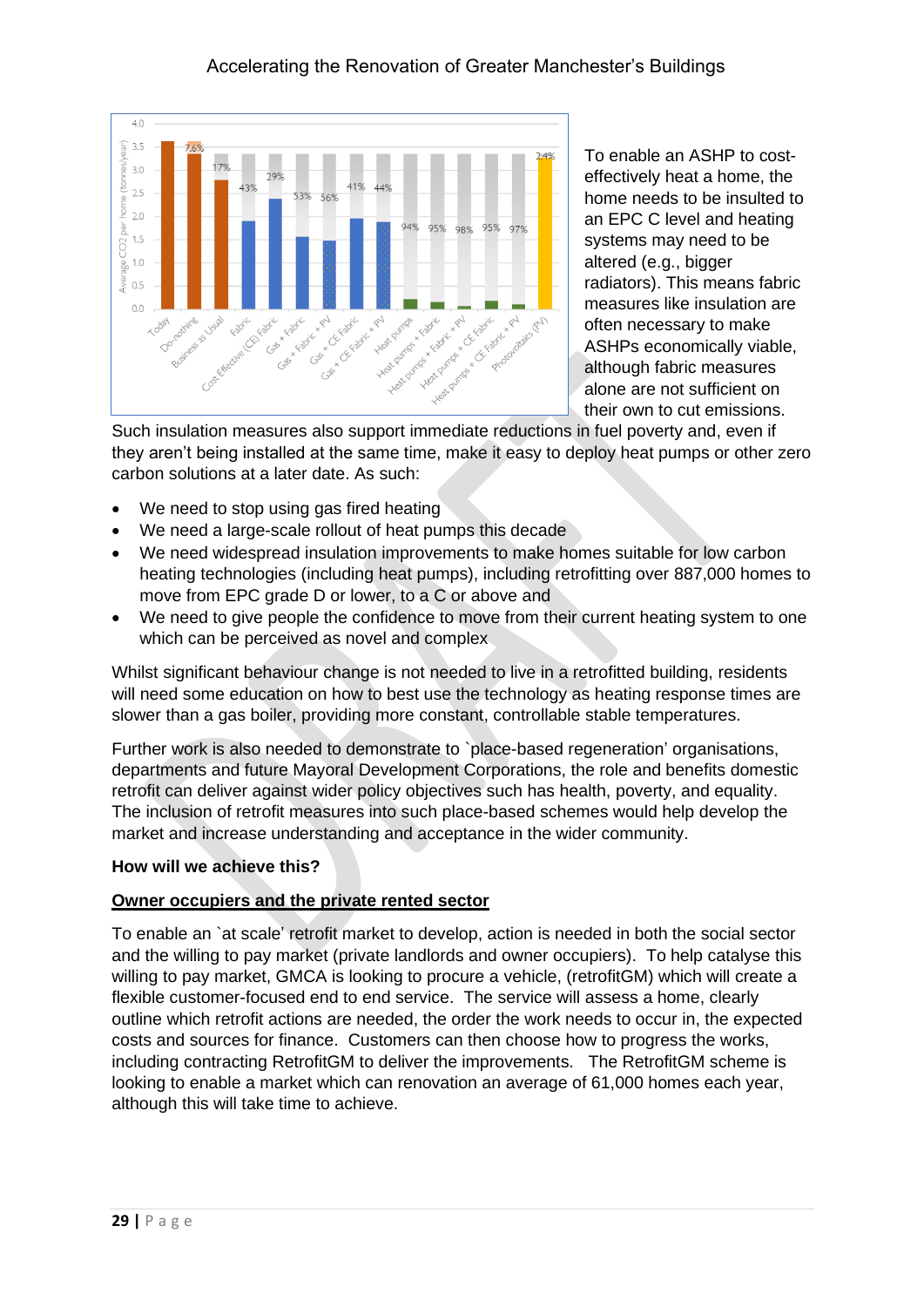

To support the uptake for renewable heating in the Private Rented sector, GM is looking to develop a Good Landlord Charter which will recognise those rental properties with good energy performance and low carbon heating systems. In addition, GM is looking to strengthen regulators enforcement of the private rented sectors through the Good Landlord Scheme.

#### **The social rented sector**

Around 20% of GM's 1.2m households live in social housing. On average, these tend to have better energy ratings than a Private rented or Owner Occupier homes, but 138,000 will still need and benefit from building upgrade improvements to make them suitable for renewable heating and to meet the current Minimum Energy Efficiency Standard by 2030.

Social housing providers could send the retrofit market a clear signal as to the scale, nature, and timing of the uptake of renewable heating and any associated retrofit measures. By using Social Value clauses in the procurement of such work, they can stimulate both the provision and uptake of a range of retrofit skills. If this approach is orchestrated with wider public sector procurement, GM could create a de facto GM standard. This collaborative approach is needed to create a fully functioning retrofit market, which can specify minimum standards for key technologies and which, in turn, will reduce the unit costs.

The current picture in the sector is mixed with some Providers already committed to installing no new gas boilers, others looking to make similar commitments, while some have no stated plans to stop `like for like' replacements for gas boilers. Further work is needed to galvanise those in the sector who are committed to GM's 2038 goal. We need to create a clear pathway with timelines for both the phasing out of gas boilers and the number of properties which will need to be improved. Such an approach will also make it possible to better phase the necessary works over time. This is important as it will help social housing providers to avoid a 'hump' of work as we approach the 2030 deadline, a 'hump' which would put excess demand on retrofit suppliers and drive-up costs. The shape and size of this programme can then be communicated to the market and skills providers to inform and stimulate interest. The sector currently has plans to renovate around 7,200 of the138,000 homes which need it, with an investment of £118m investment.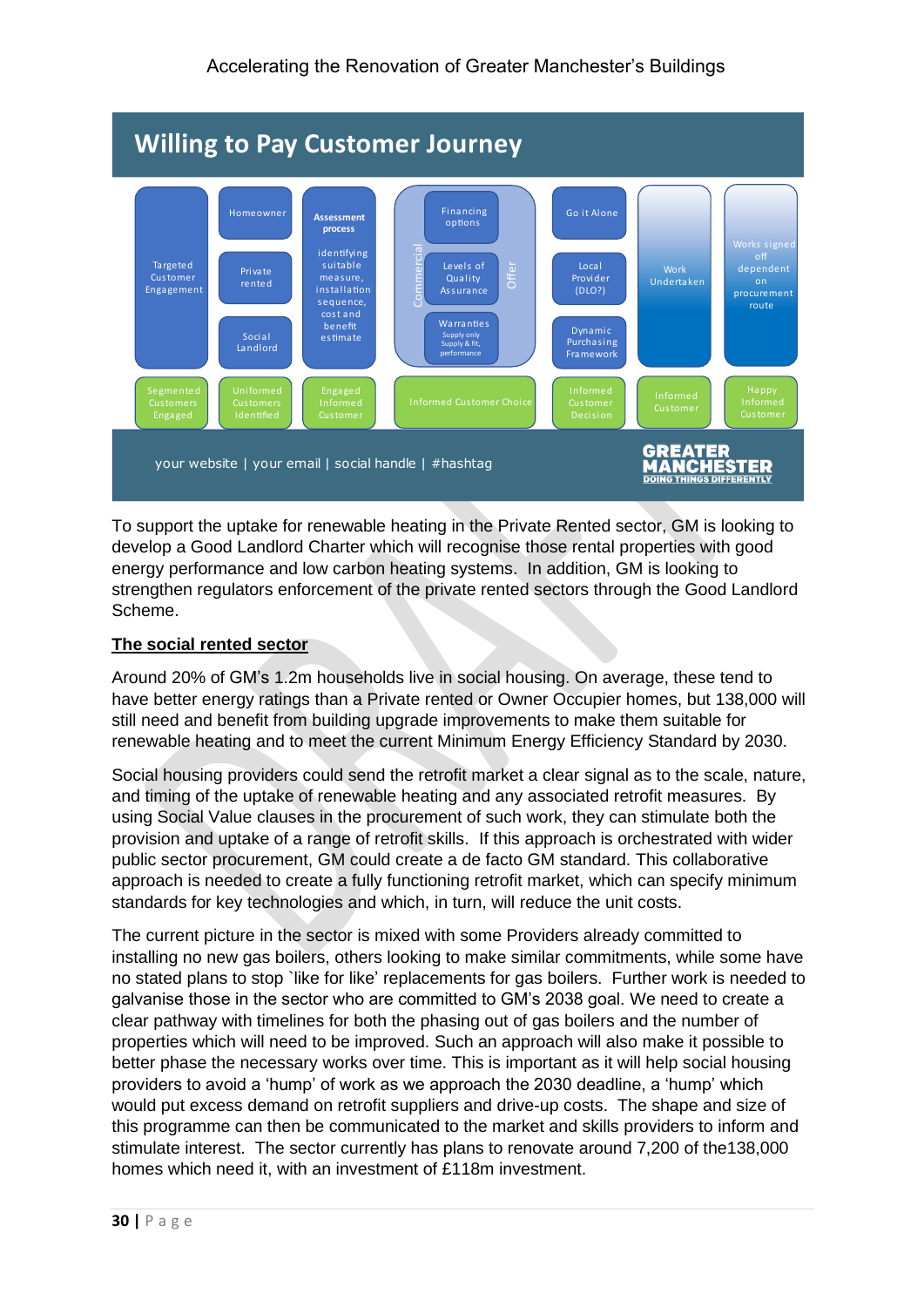In addition, GMCA through the Buildings Challenge Group will look to engage with major housebuilders, the Green Building Council and other relevant parties to determine how the learning on net zero new build can be disseminated to catalyse the uptake of new ways of working.

#### **4.3.2 Commercial**

Unlike the residential sector, in building used for commerce electricity makes up 56% of the 1,190 ktCO<sub>2</sub>e emitted in 2019, with the remaining arising from gas heating systems.

Increasing the number of commercial buildings which can be heated with renewable energy will not only reduce GM's carbon emissions, but will support the ambitions of their tenants, especially SMEs. For many tenants their inability to reduce their carbon emissions from the buildings they occupy is a major barrier to their zero-carbon transition.

Whilst the problems faced by building owners are very similar in nature to those faced in the residential sector for Owner Occupiers and Landlords, the creation of a viable business case is critical. As such, the previously stated challenges of expenditure on building fabric improvements are not wholly reflected in the asset's value and the spilt incentive, where a landlord invests but a tenant realises the benefits, are critical barriers.

Many commercial building owners are not aware of what they can do to their buildings to upgrade them for a zero-carbon future, due in part to the market failures outlined above. This challenge is compounded for such building owners as there are a broader suite of technology solutions and more properties that require bespoke interventions, making it harder for the owner to determine the right course of action.

#### **Where do we need to be?**

Under the Minimum Energy Efficiency Standards (MEES) Regulations by 2030, all commercial buildings need to have and EPC of B or above, so they are suitable for renewable heating systems. At face value, the Minimum Energy Efficiency Standards (MEES), which applies to all privately rented property from April 2023 should drive this change as this is the standard set, but this is caveated with "where cost effective (payback over 7 years)". In addition, the lack of rigorous enforcement of MEES means that this Standard alone will not drive the change at the pace needed. To do this requires a suite of solutions which are similar to those needed in the domestic sector, such as:

- Access to independent advice which outlines what retrofit actions can and need to be undertaken and an estimation of the cost involved – a Commercial Retrofit Action Plan
- Access to patient capital, which could be linked to a property or portfolio of properties
- Access to rental agreements which share the ongoing benefits of retrofit with the landlord
- Access to proven Energy Service Company (ESCO) providers who turn heat into a service and undertake whole building upgrades.
- Clearly outlined changes, on when, and at what magnitude taxation will shift from electricity to gas, creating a stronger business case for 'pay to save' investments.
- Consistent strong enforcement of MEES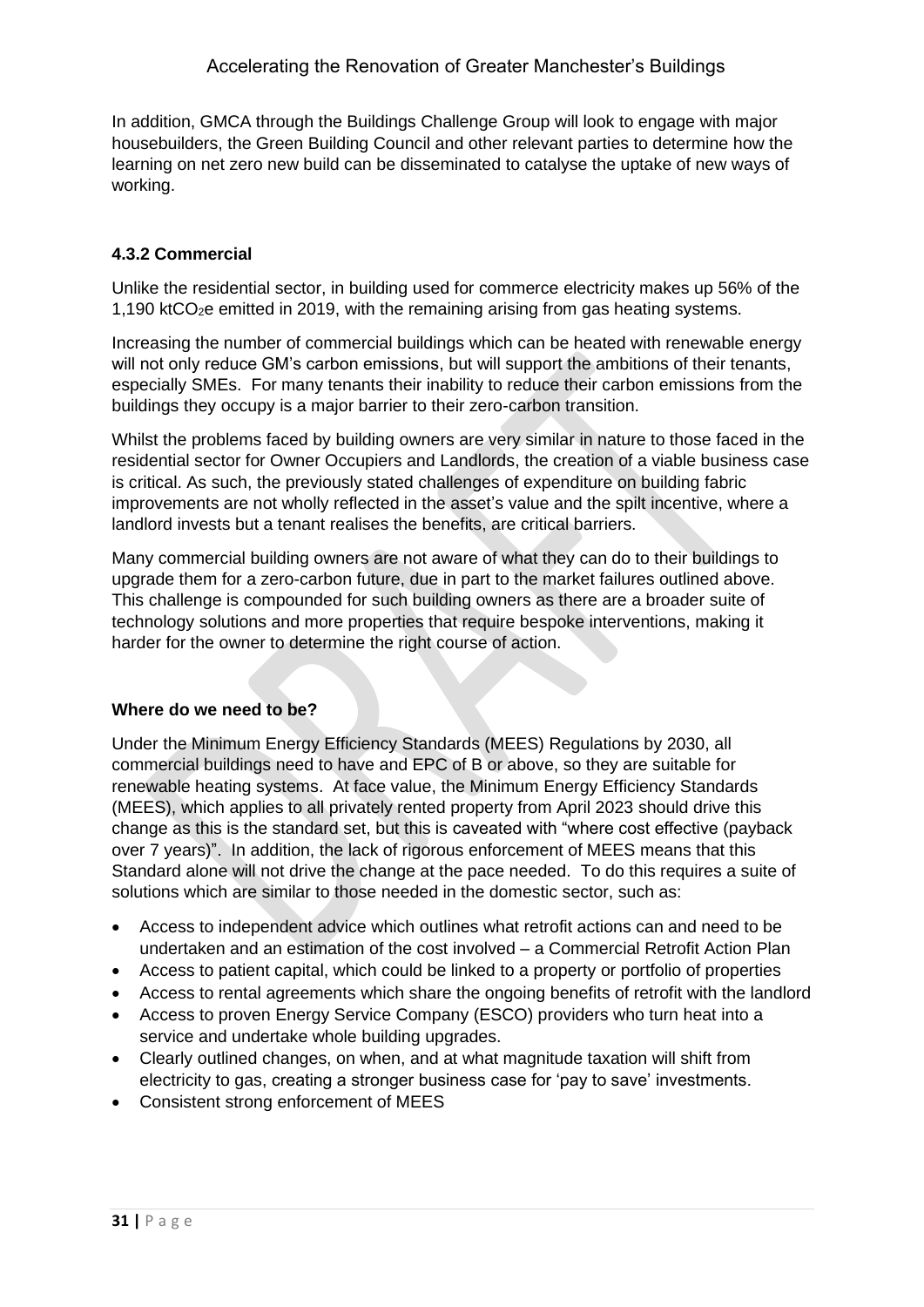#### **How will we achieve this?**

Greater Manchester has diverse commercial letting portfolio, this ranges from domestic scale dwellings e.g., local shops and care homes, to destination retail outlets, large multifloor offices and mixed tenure buildings. As such many of the mechanisms being put in place to support the domestic sector will, if structured appropriately, support and enable landlords to renovate their properties. These include new financial products, an increased awareness and use of green leases and the use of Energy Service Companies (ESCOs). For smaller properties, the end-to-end renovation vehicle being developed for the domestic sector, RetrofitGM, will also be able to support landlords to increase their EPC to a B, the minimum energy efficiency standard by 2030 (EPC C by 2027).

To help the sector better understand the need for retrofit and what measures need to be taken, GMCA will agree with The Growth Company, and its Business Growth Hub, what role they can take to support the sector. This could build on the support they give via their existing funded programmes and through MIDAS, Business Finance Solutions and Marketing Manchester.

To address the key challenge of the difficulties in making a commercial business case for retrofitting, we will develop new innovative products and services to enable commercial retrofit to work within the current tax and property valuation landscape. As such, The Energy Innovation Agency – a partnership between GMCA, The Growth Company, SSE Enterprise, Hitachi EU, Bruntwood, The University of Manchester, Manchester Metropolitan University, and The University of Salford – will prioritise non-domestic retrofit innovation as a key challenge area to secure rapid adoption of innovative solutions using the estates of anchor organisations as testbeds.

Another challenge the sector faces is that the business model case for renovation is not always strong enough to enable investment and while changes in energy taxation policy (moving taxes from electricity to gas) will help, these are not yet timetabled so cannot currently be factored into future cost/benefit. This challenge is further exacerbated by the fact that, in some cases, tenants need to move out (or the space is vacant) before the necessary works can be undertaken which further challenges the business case. For this reason, there is a clear opportunity to bring in new innovative products are services which both reduce cost and disruption. This is an area of focus for Energy Innovation Agency, a partnership between Bruntwood, Greater Manchester Combined Authority, Hitachi Europe, Manchester Metropolitan University, SSE, The Growth Company and the Universities of Manchester and Salford which look to bridge the innovation gap enable the rapid deployment of low carbon products and services

To encourage the adoption of retrofit Measures, GM is looking to introduce a Good Landlord Charter, similar to the Good Employment Charter with recognises those who are supporting Greater Manchester shared objectives to decarbonise our buildings by 2038. Underpinning this drive to improved energy efficiency are the Minimum Energy Efficiency Standards which state that all commercial building will need an ECP B or greater by 2030. MEES will also require increased enforcement, supported by the Good Landlord Scheme alongside the encouragement provided by the Good Landlord Charter. This backstop date should encourage and motivate the laggards who fill find it increasingly difficult to rent their properties.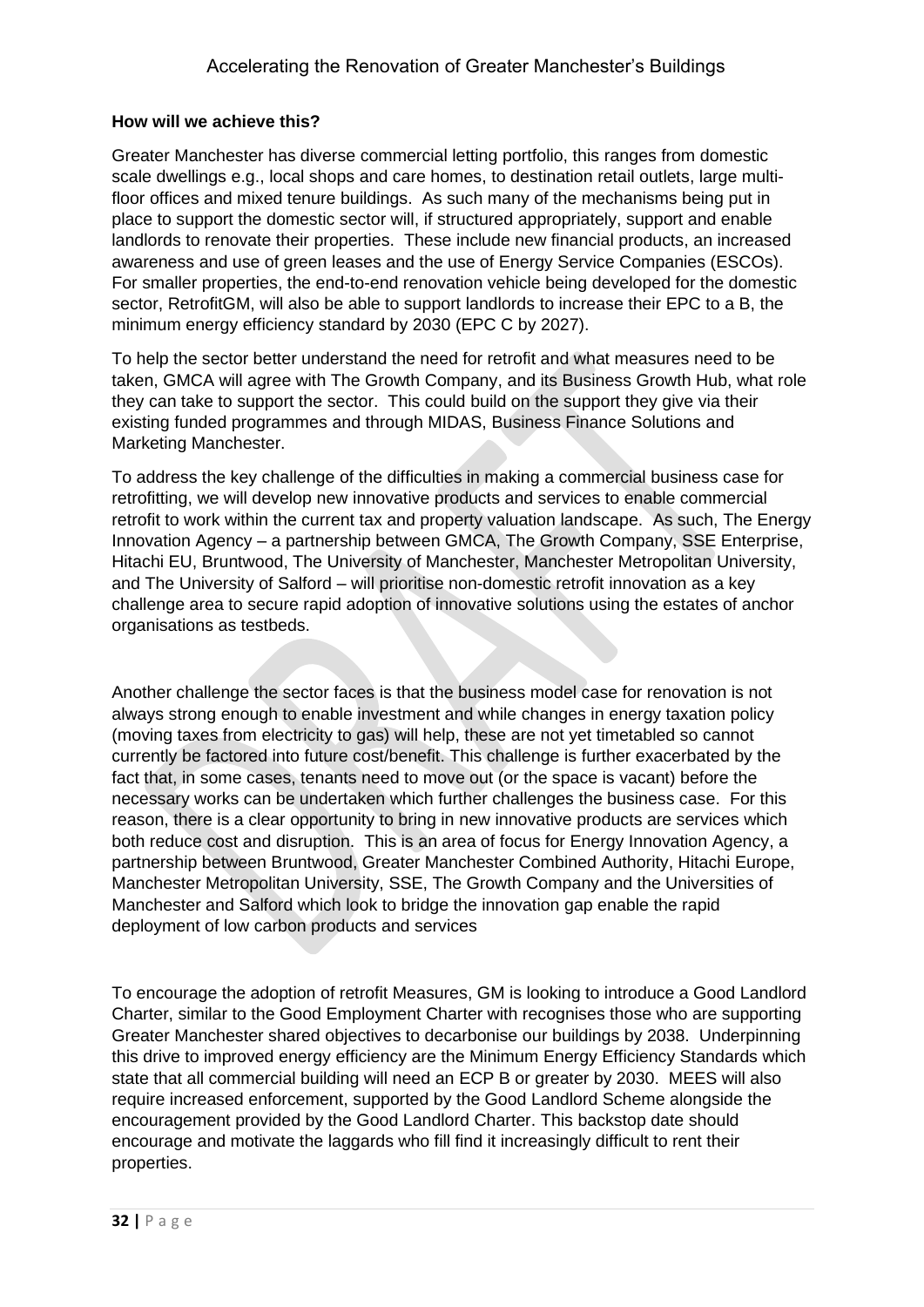#### **4.3.3 Public Buildings**

Greater Manchester's Public Sector is also a significant contributor to heat-based emissions, emitting 4.3% of GM's total carbon footprint. To put this into context, it is equivalent to Wigan's entire transport emissions, or 80% of the combined emissions of all home heating across both Oldham and Rochdale. Through the Public Sector Decarbonisation fund, 150 buildings are currently being retrofitted, with an investment of £78m saving an estimated 9,000 tCO<sub>2</sub>e per annum, removing 144,000t CO<sub>2e</sub> contribution to our carbon budget. While this is significant, it is also nowhere near the scale needed as it represents less than 2% of the Public Sector's emissions.



#### **Where do we need to be?**

For GM to remain within its carbon budget and for the renovation ambition to be credible, the public sector needs to lead by example, to show not tell. Sending a clear message to the supply chain, landlords and society at large that such rapid change is both needed and should be welcomed due to the positive outcomes it will deliver. The goal therefore is to have every public building meet the same minimum energy efficiency standards as commercial landlords by the same 2030 deadline.

#### **How will we achieve this?**

There is a need to develop a public sector building decarbonisation programme covering the entire estate. Work contributing to this has already begun. Assessments have been carried out to understand what individual public sector buildings emit and what function they provide,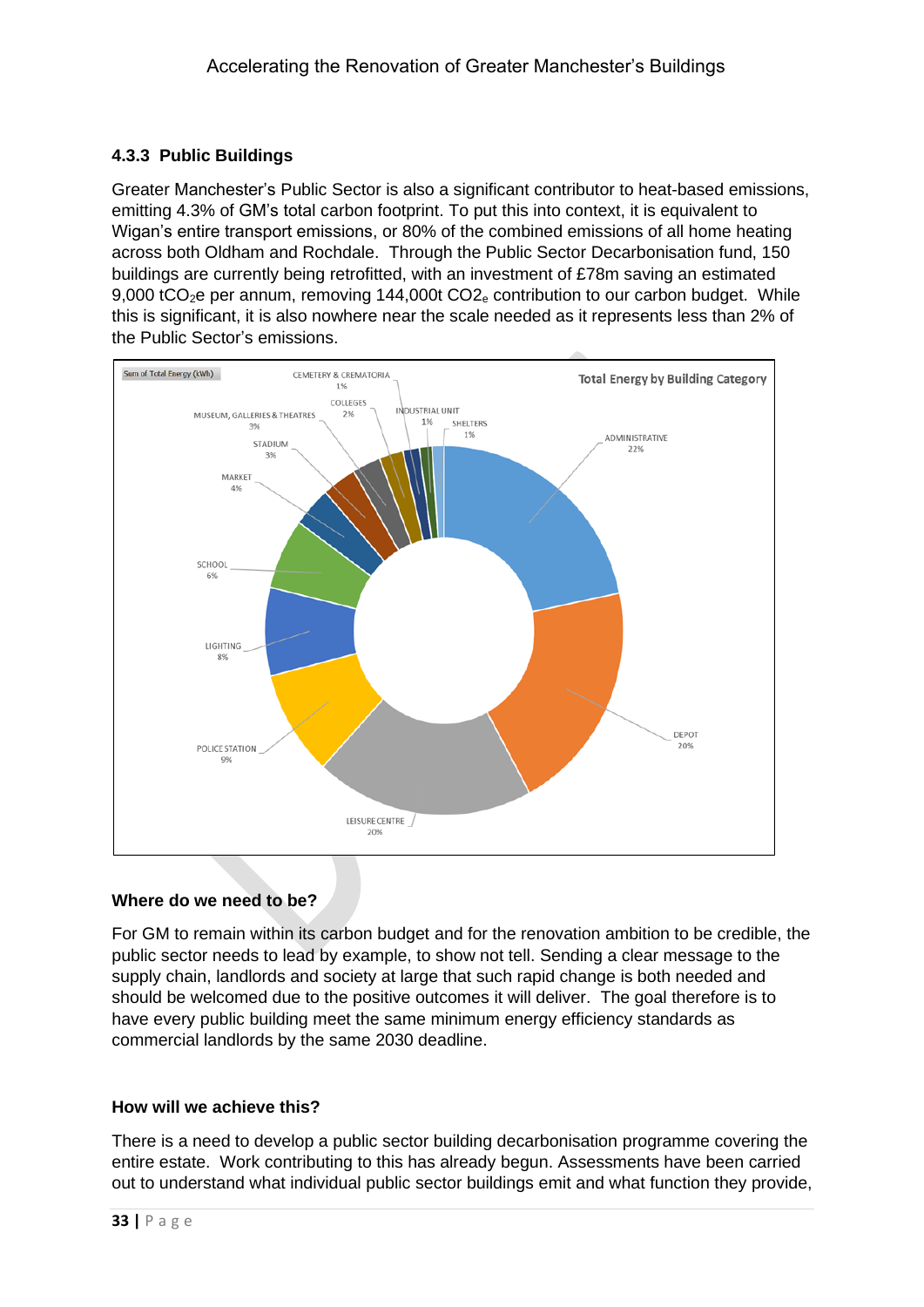including local authority-controlled schools. This creates an emissions hierarchy which helps prioritise where early action will have the most impact. This has the potential to reduce implementation costs by developing solutions based on common building architypes e.g., two thirds of the emissions of public sector buildings come from administrative buildings, depots and leisure centres.

#### **Decarbonisation of the Public sector**

Recognising the need for urgent action to reduce our current rate of emissions significantly, public sector organisations have come together to develop a collective systematic approach to the decarbonisation of their estate to ensure we do not exhaust our entire carbon budget in the next 6 years.

The initial focus of this work has been to understand what the opportunities for retrofit and local energy generation exist across the 2,700 properties which make up the estate. By creating a project pipeline, GM has been able to secure £78m from the Public Sector Decarbonisation Scheme. Funding measures such as low-carbon and renewable heating systems, and solar panels in leisure centres, council offices and town halls creating or safeguarding of around 2,000 local jobs.

Another early win is Go Neutral a highly innovative smart energy programme. This programme will develop low carbon renewable energy generation and smart energy assets using public sector land, car parks and buildings, by combining opportunities it has the potential to bring forward schemes which on their own would not current be viewed as economically viable.

In October 2021, Government announced a series of measures which will support the public sector to decarbonise its' estate, making £1.45bn available over the next 3 years through competitive bidding. Whilst this is welcome and, if successful, will help decarbonise some of GM's public estate, it is not at the scale needed to meet our carbon budgets. Also, by only retrofitting buildings when grants are available does not show leadership and risks sending the message that retrofit can only happen when secured through grant funding. The public sector therefore needs to develop business cases which capture the wider benefits that renovation brings to the realisation of the Greater Manchester Strategy. These business cases should be used to unlock finance which could be PWLB, Local Green Bonds or the use of Energy Service Companies (ESCOs). The public sector will need to do this at an unprecedented scale and speed and will need to dedicate resources, both people and capital to make this a reality. This is a step change and will require doing things differently, including more streamlined decision making and governance structures which can support rapid deployment while ensuing the necessary level of scrutiny.

By adopting this approach, the public sector will not only support the emergence of a functional retrofit market and the wider suite of benefits this will bring it will show leadership to others and so catalyse wider more rapid adoption.

#### **Renewable heating and generation supply chain**

Suppliers who want to install renewable energy technologies need to be registered with the Microgeneration Certification Scheme (MCS). This means we can use MCS registration data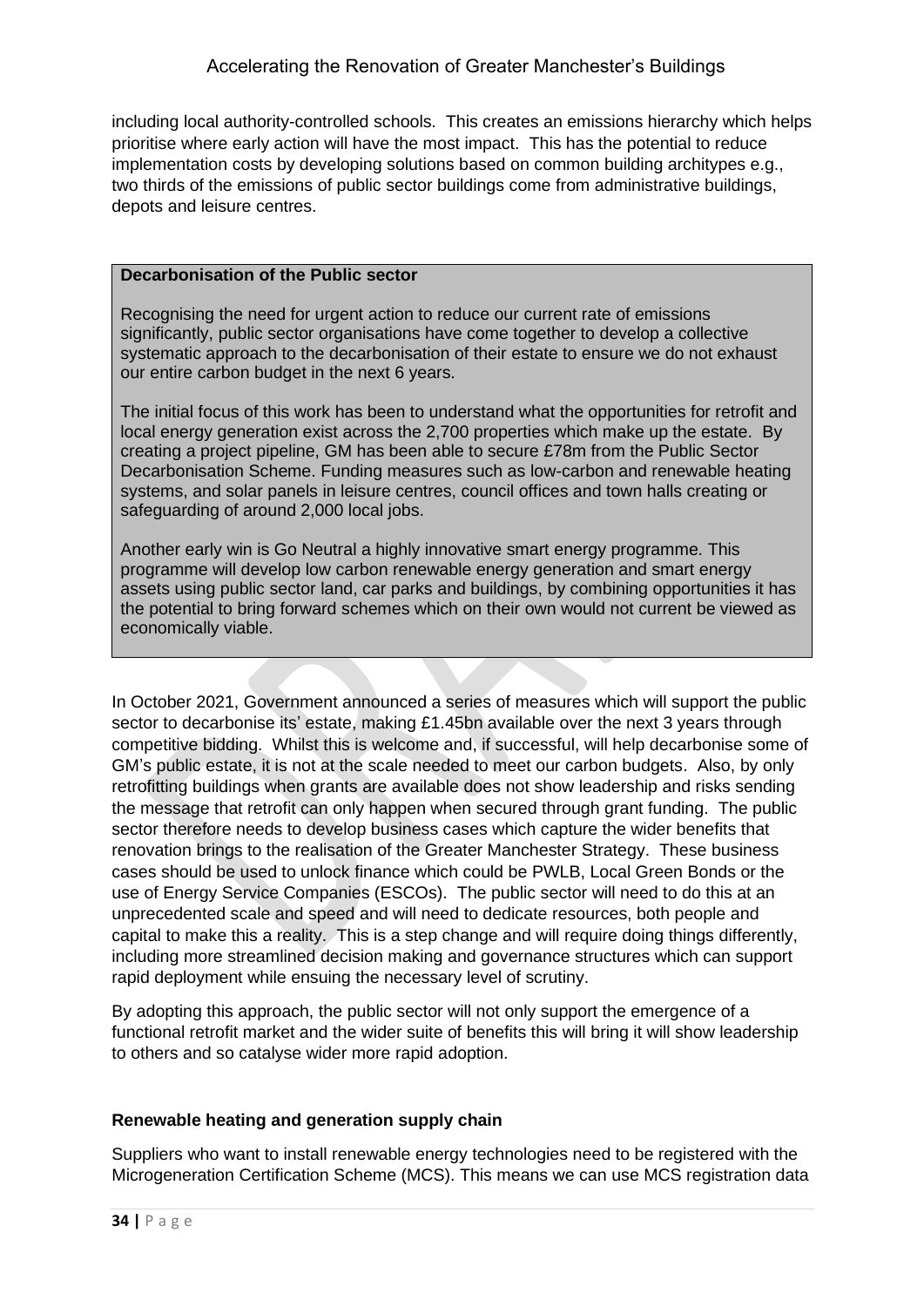to better understand the capacity of the renewable energy technology installation market. There are currently 39 MCS-accredited installers in Greater Manchester (though this does not include any of the associated ancillary building work and its supply chain).

The MCS data can also tell us what technology has been deployed, its location, and the tenure of the properties in question. This means that monitoring the number of MCS accredited installations in GM (and how many were done by local companies) can help us to monitor and understand the capacity of the local supply chain to deliver the demand. By combining this with the number of MCS installs that were delivered by GM companies elsewhere in the UK, we can estimate the current capacity of GM's market.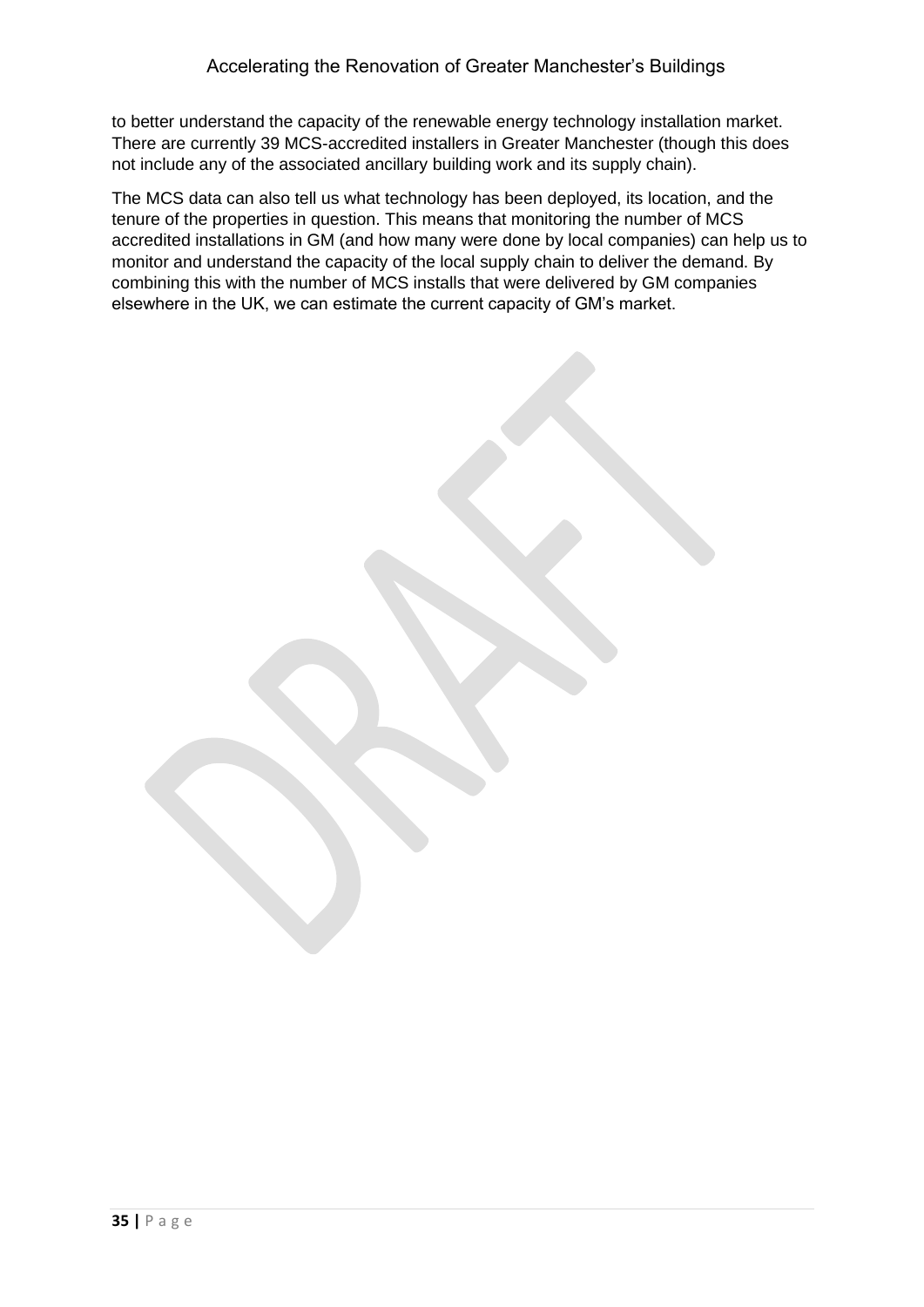## <span id="page-35-0"></span>**5. Conclusion**

Heating our homes and buildings with renewable heating technologies will not only support our Climate Change objectives it will make significant inroads in addressing some of the wider challenges Greater Manchester faces as we move out of the pandemic.

The scale and longevity of the opportunity will, if addressed in a systemic way, accelerate the realisation of GM's wider strategic objectives including those in the Greater Manchester Strategy, which puts climate change and inequality at its heart (and the supporting strategies including the Local Industrial Strategy). We recognise this opportunity as one which will only arise once-in-a-generation: the potential to deliver substantial carbon reductions, environmental and health benefits for our people, whilst also creating new green industries, innovations and jobs.

There are currently a series of market failures that need to be addressed to realise a fair and just transition to a net zero carbon society. Without intervention the market will be limited to those who have the knowledge, desire, and ability to pay, limiting the benefits to those people and businesses most able in society. Not intervening therefore risks further entrenching inequality, as failing to achieve the transformational scale needed to address Climate Change will limit the impact on wider social and economic policy objectives. This will ultimately cost the economy and society, particularly those least able to afford it, and with the lowest carbon footprint more.

This report sets out how the Retrofit Taskforce will drive systemic action to overcome these failures by:

- The identification, stimulation, coordination and realisation of building renovation across all sectors and tenures, to provide confidence to the market and to secure the necessary investment in the provision of a skilled workforce and in the adoption of innovative solutions
- The development and deployment of new financial products and services which gives building owners access to affordable funding which enables them to undertake the retrofit. This may also look at local green municipal bonds which enable GM's residents to accelerate the transition
- The provision of local 'retrofit' training course places which provide individuals with the knowledge and skills the sector needs, at the time when they are needed. This will cover further and higher education providers, including craft and more specialist roles such as heating engineers and retrofit coordinators
- The collection, verification and analysis of data and other key performance indicators to monitor progress towards the goal of all residential properties having an EPC of at least a C by 2038, and Commercial properties having and EPC of B or above by 2030.

This will be done in such a way as to maximise local social, economic and environmental impact, ensuring that the opportunity retrofit provides is realised in a way which is fair and just and acts as a driver for the wider societal and economic changes needed post pandemic.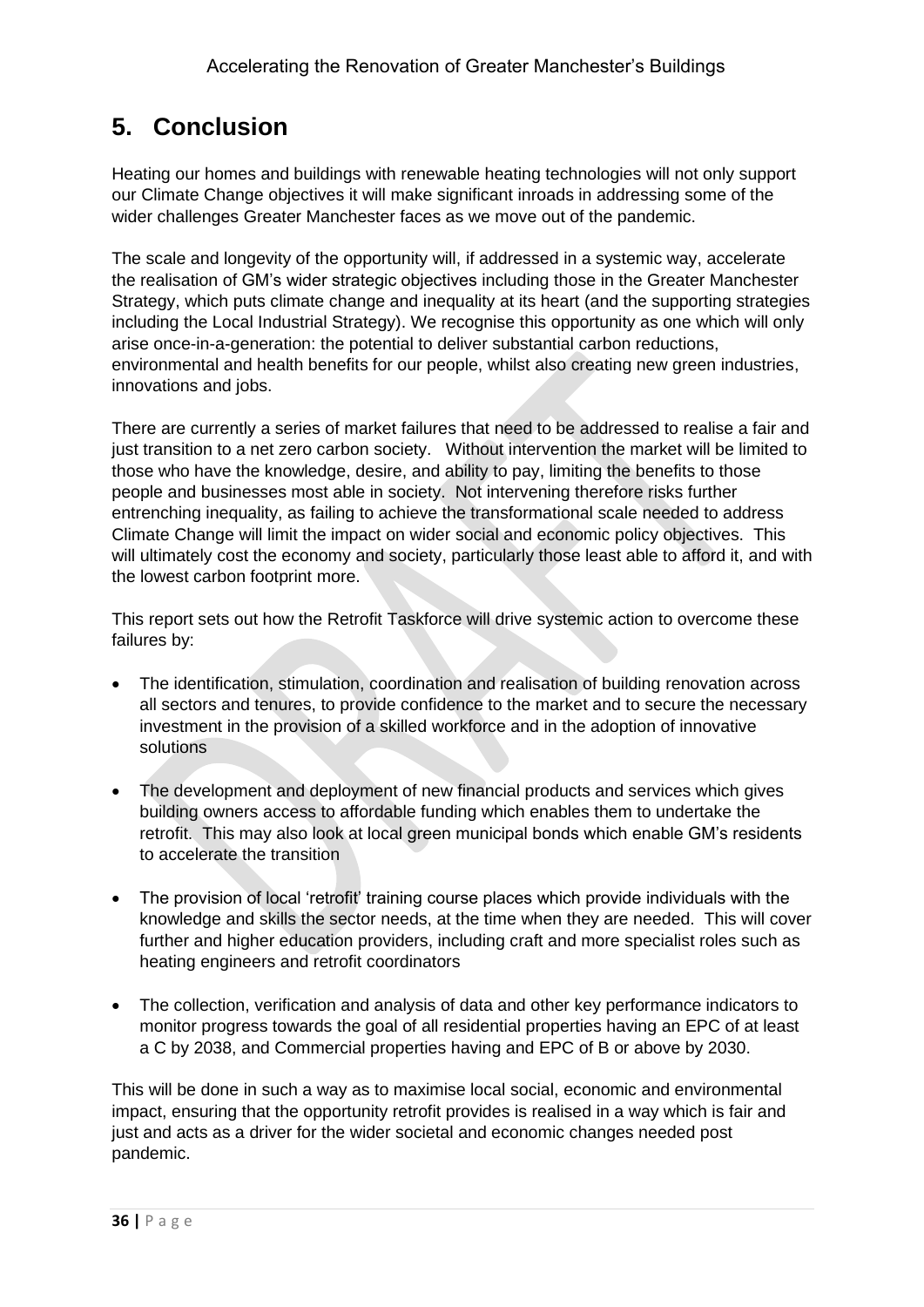## **6. Implementation Plan**

<span id="page-36-0"></span>

|                                                                                | <b>Short term</b><br>(0-9 Months)                                                                                                                                                                                                                                                                                                                                                                                                                                                                        | <b>Medium term</b><br>$(9 - 18$ Months)                                                                                                                                                                                                                                                                                                                                                                                                                                                                                                                        | Long term<br>$(18 - 36$ Months)                                                                                                                                                                                                                          |
|--------------------------------------------------------------------------------|----------------------------------------------------------------------------------------------------------------------------------------------------------------------------------------------------------------------------------------------------------------------------------------------------------------------------------------------------------------------------------------------------------------------------------------------------------------------------------------------------------|----------------------------------------------------------------------------------------------------------------------------------------------------------------------------------------------------------------------------------------------------------------------------------------------------------------------------------------------------------------------------------------------------------------------------------------------------------------------------------------------------------------------------------------------------------------|----------------------------------------------------------------------------------------------------------------------------------------------------------------------------------------------------------------------------------------------------------|
| Increase the number of skilled<br>workers able to work on retrofit<br>projects | Deliver a programme to upskill<br>$\bullet$<br>875 individuals in related<br>qualifications (Retrofit Skills<br>Hub) - North West Skills<br>Academy<br>Deliver a programme to attract<br>$\bullet$<br>individuals to the sector<br>(Retrofit Bootcamp) - North<br><b>West Skills Academy</b><br>Explore embedding of Retrofit<br>skills in existing curriculum -<br>Colleges/GMLPN/MCS/ESC<br>Encourage and enable<br>apprenticeships among Retrofit<br>and Construction workforce -<br><b>Employers</b> | <b>SKILLS</b><br>Continue commissioned<br>$\bullet$<br>delivery of Retrofit Skills Hub to<br>additional 265 individuals -<br><b>North West Skills Academy</b><br>Evaluate success of programmes<br>$-$ GMCA<br>Assess future funding options<br>$\bullet$<br>and programmes - GMCA<br>Deploy funding from AEB for<br>$\bullet$<br>existing provider network -<br><b>GMCA &amp; Existing Providers</b><br>Investigate the potential of an<br>$\bullet$<br>integrated retrofit skills offer -<br><b>Salford University, Colleges &amp;</b><br>existing providers | Audit, Evaluate and renew<br>$\bullet$<br>funding options for successful<br>programmes - GMCA/ESC<br>Exploration of long-term<br>provision options (adaptation of<br>existing curriculum,<br>development of new pathways)<br>- GMCA & Existing Providers |
|                                                                                | Investigate using public<br>$\bullet$<br>procurement mechanisms to<br>stimulate apprenticeships-<br><b>GMCA</b>                                                                                                                                                                                                                                                                                                                                                                                          |                                                                                                                                                                                                                                                                                                                                                                                                                                                                                                                                                                |                                                                                                                                                                                                                                                          |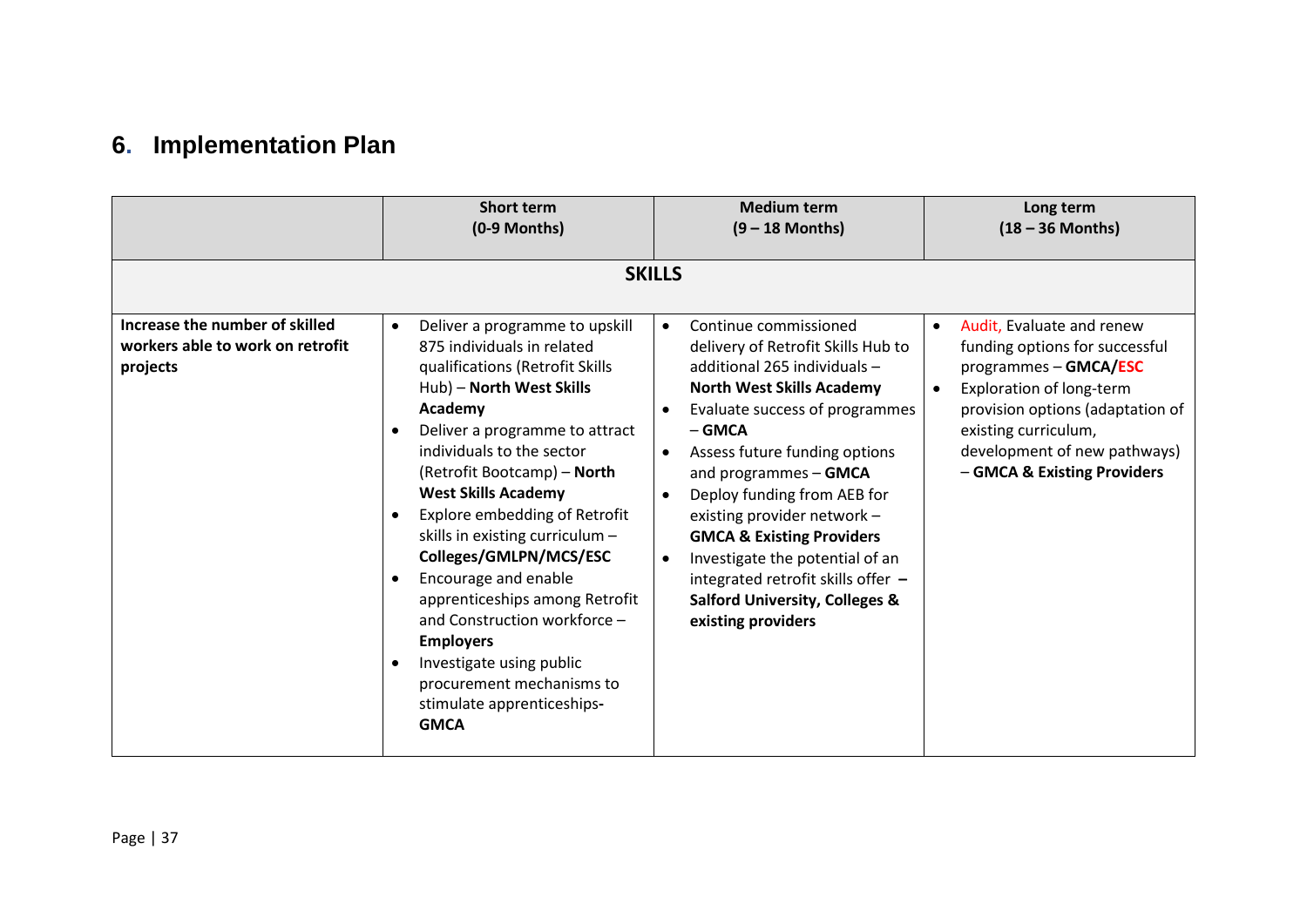|                                                                                         | <b>Short term</b><br>(0-9 Months)                                                                                                                                                                                                                                                                                                                                                                                                                           | <b>Medium term</b><br>$(9 - 18$ Months)                                                                                                                                                                                                                                                                                                   | Long term<br>$(18 - 36$ Months)                                                                                                                                                                                                                             |
|-----------------------------------------------------------------------------------------|-------------------------------------------------------------------------------------------------------------------------------------------------------------------------------------------------------------------------------------------------------------------------------------------------------------------------------------------------------------------------------------------------------------------------------------------------------------|-------------------------------------------------------------------------------------------------------------------------------------------------------------------------------------------------------------------------------------------------------------------------------------------------------------------------------------------|-------------------------------------------------------------------------------------------------------------------------------------------------------------------------------------------------------------------------------------------------------------|
| Better understand the supply and<br>demand sides of skills for retrofit in<br><b>GM</b> | Aggregation of market -<br>localised small to medium sized<br>social housing retrofit projects -<br><b>Sector Bodies</b><br>Engage with employers to<br>$\bullet$<br>understand their needs and<br>concerns - B4Box, Rothwell Grp<br>Monitor the supply of skills<br>(number of starts and<br>completions on relevant<br>programmes and qualifications)<br>$-$ GMCA<br>Release the Green Economy<br>$\bullet$<br>Skills Intelligence Report-<br><b>GMCA</b> | Employers to continue<br>$\bullet$<br>influencing skills provision -<br><b>Employers</b><br>Explore embedding of skills<br>$\bullet$<br>programmes in Public Sector<br>Decarbonisation procurement -<br><b>GMCA and Local Authorities</b><br>Continue to track qualification<br>$\bullet$<br>starts and supply-side data -<br><b>GMCA</b> | Continue to aggregate demand<br>$\bullet$<br>to provide certainty to market -<br><b>Sector Bodies</b><br>Employers to continue to share<br>their skills challenges and<br>demand for retrofit skills -<br><b>Employers</b>                                  |
| Improve the quality of construction<br>and STEM provision across GM                     | Encourage onsite training on<br>live projects as part of provision<br>- Employers & Training<br><b>Providers</b><br>Develop additional elements for<br>existing curriculum - Colleges &<br><b>Training Providers</b><br>Qualification and accreditation<br>$\bullet$<br>bodies to ensure skills<br>infrastructure supports quality<br>provision - TrustMark/MCS                                                                                             | Improve understanding of real-<br>$\bullet$<br>time skills demands among<br>provider market - GMCA &<br><b>Employers</b><br>Feed into central government<br>$\bullet$<br>and other regions to share best<br>practice and challenges - GMCA                                                                                                | Continue GMCA research into<br>$\bullet$<br>curriculums for trade and<br>specialist roles - GMCA<br>Evaluate existing qualification<br>$\bullet$<br>pathways and review funding<br>routes and delivery models -<br><b>Colleges &amp; Training Providers</b> |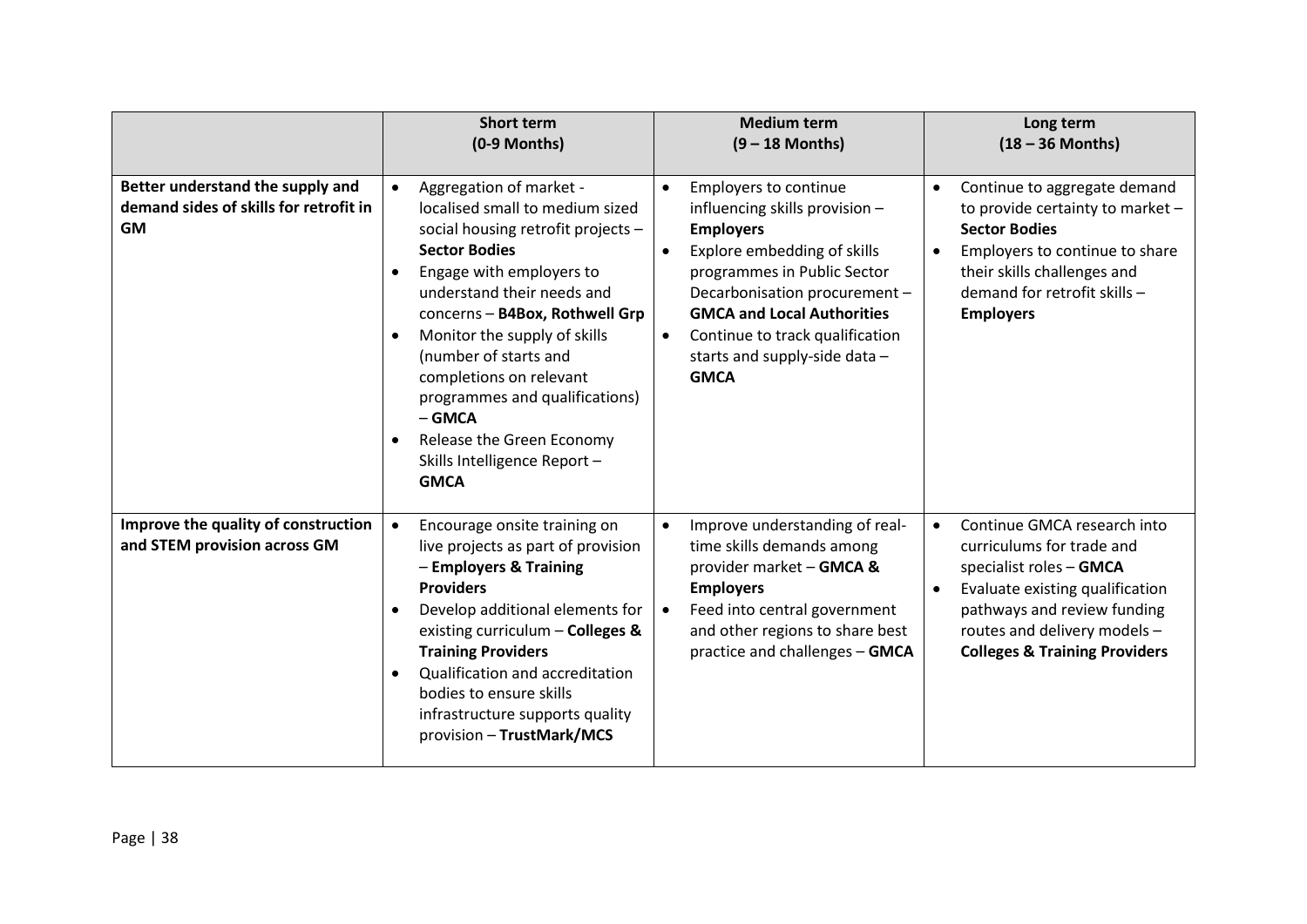|                                                                                                              | <b>Short term</b><br>(0-9 Months)                                                                                                                                                                                           | <b>Medium term</b><br>$(9 - 18$ Months)                                                                                                                                                                                             | Long term<br>$(18 - 36$ Months)                                                             |
|--------------------------------------------------------------------------------------------------------------|-----------------------------------------------------------------------------------------------------------------------------------------------------------------------------------------------------------------------------|-------------------------------------------------------------------------------------------------------------------------------------------------------------------------------------------------------------------------------------|---------------------------------------------------------------------------------------------|
| Promote careers in Retrofit as high-<br>skilled and "Green" careers to<br>attract more workers to the sector | Employers to engage with<br>$\bullet$<br>colleges and provider network<br>to share skills needs and<br>demand - Employers<br>Coordinate messaging on Green<br>$\bullet$<br>career pathways through<br><b>GMACS-GMCA</b>     | Employers and stakeholders to<br>$\bullet$<br>provide case studies of careers -<br><b>Employers</b><br>Work with Enterprise Advisor<br>$\bullet$<br>network to improve<br>understanding of Retrofit-<br><b>GMCA &amp; Employers</b> | Continue messaging to change<br>$\bullet$<br>perceptions around career<br>options - GMCA    |
|                                                                                                              |                                                                                                                                                                                                                             | <b>Funding and Finance</b>                                                                                                                                                                                                          |                                                                                             |
| Programme                                                                                                    | Establish a collaboration<br>agreement with GFI, and<br>develop a programme strategy<br>- GFI/GMCA<br>Hire a programme manager to<br>provide dedicated resource to<br>design and deliver pilots - GFI                       |                                                                                                                                                                                                                                     |                                                                                             |
| <b>Local Climate Bond</b>                                                                                    | Determine if the GMCA can<br>sign up to the GFI's Local<br>Climate Bond pledge - GMCA<br>Develop a pipeline of potential<br>$\bullet$<br>projects to be funded by a<br>Local Climate Bond-<br><b>GMCA/Local Authorities</b> | Launch the first Local Climate<br>$\bullet$<br>Bond, subject to satisfactory due<br>diligence - GMCA/Abundance                                                                                                                      | Issue a rolling programme of<br>$\bullet$<br>Local Climate Bonds -<br><b>GMCA/Abundance</b> |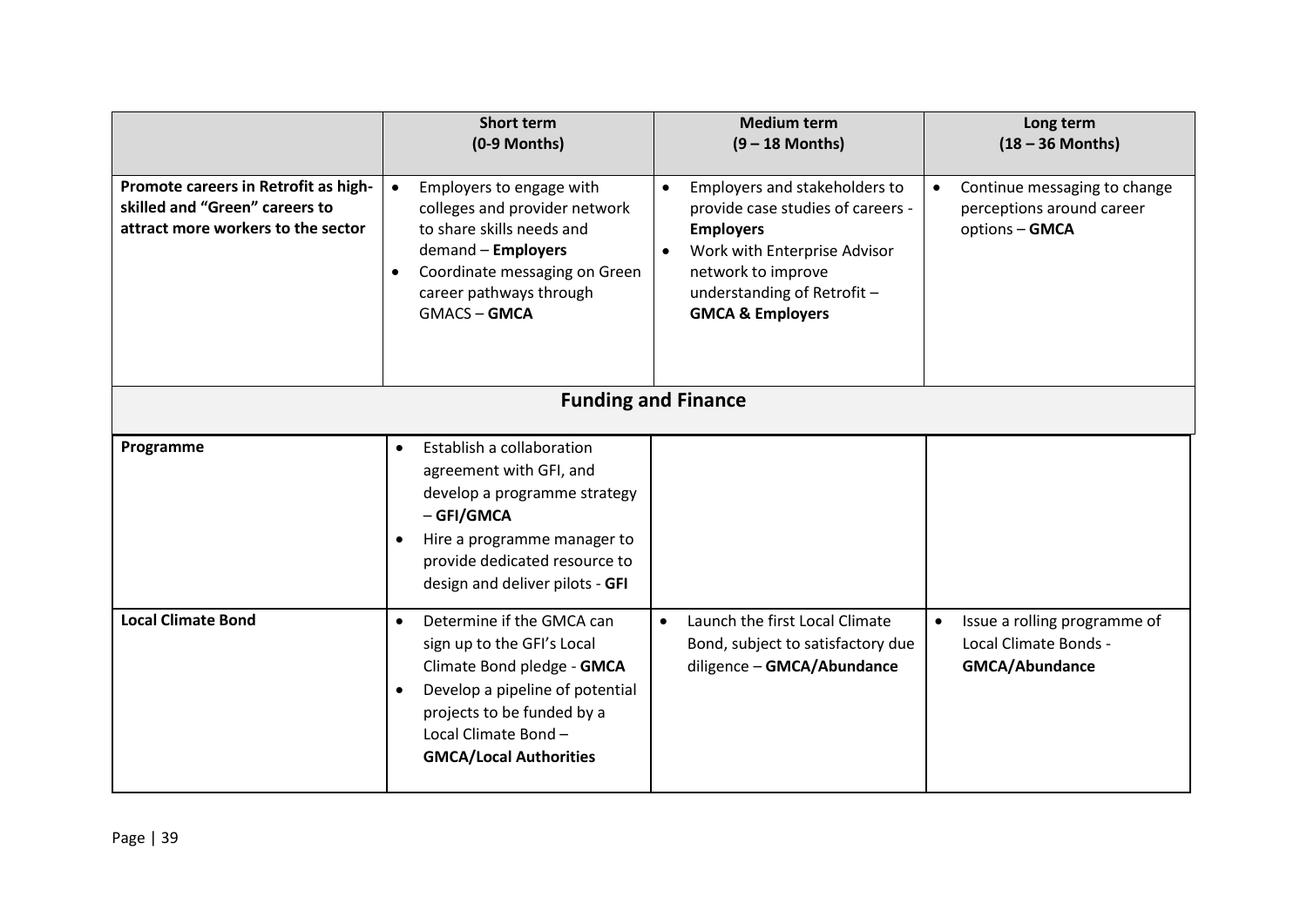| <b>Property Linked Finance</b>                         | Establish legislation changes<br>$\bullet$<br>required in order to effect<br>property linked finance options<br>$-$ GFI<br>Commercial property group to<br>$\bullet$<br>be established to work through<br>specific challenges for the<br>sector - CBRE/Bruntwood | Design a pilot scheme to trial<br>$\bullet$<br>property linked finance in GM -<br><b>GFI</b><br>Advocate for legislation changes<br>$\bullet$<br>identified as being required -<br><b>GMCA/GFI/GM LEP</b> | Launch a GM property linked<br>finance pilot - GFI                                                        |
|--------------------------------------------------------|------------------------------------------------------------------------------------------------------------------------------------------------------------------------------------------------------------------------------------------------------------------|-----------------------------------------------------------------------------------------------------------------------------------------------------------------------------------------------------------|-----------------------------------------------------------------------------------------------------------|
| <b>Demand aggregation</b>                              | Develop a demand aggregation<br><b>GM Pilot - GFI</b>                                                                                                                                                                                                            | Launch a demand aggregation<br>$\bullet$<br>GM Pilot - GFI/Manchester<br><b>Growth Company</b>                                                                                                            | Issue a rolling demand<br>$\bullet$<br>aggregation programme -<br><b>GFI/Manchester Growth</b><br>Company |
| <b>Green Mortgages</b>                                 | Host a Lender Roundtable to<br>$\bullet$<br>discuss the current green<br>mortgage market, potential<br>developments and<br>communications strategy -<br><b>GMCA/GFI/NatWest</b>                                                                                  | Develop and launch a GM Green<br>$\bullet$<br>Mortgage product -<br><b>GMCA/GFI/NatWest</b>                                                                                                               |                                                                                                           |
| <b>Green Rental Agreements</b><br><b>Retrofit Fund</b> | Integrate Green Rental<br>$\bullet$<br>Agreements into the Good<br>Landlord Charter - GMCA<br>Identify Landlords to develop a<br>$\bullet$<br>GM green rental agreement<br>pilot - GFI<br>Host a Lender Roundtable to                                            | Launch a GM green rental<br>agreement pilot - GFI<br>If appropriate, establish a<br>retrofit fund -<br><b>GMCA/GFI/Lloyds Bank</b>                                                                        |                                                                                                           |
|                                                        | discuss the opportunity to                                                                                                                                                                                                                                       |                                                                                                                                                                                                           |                                                                                                           |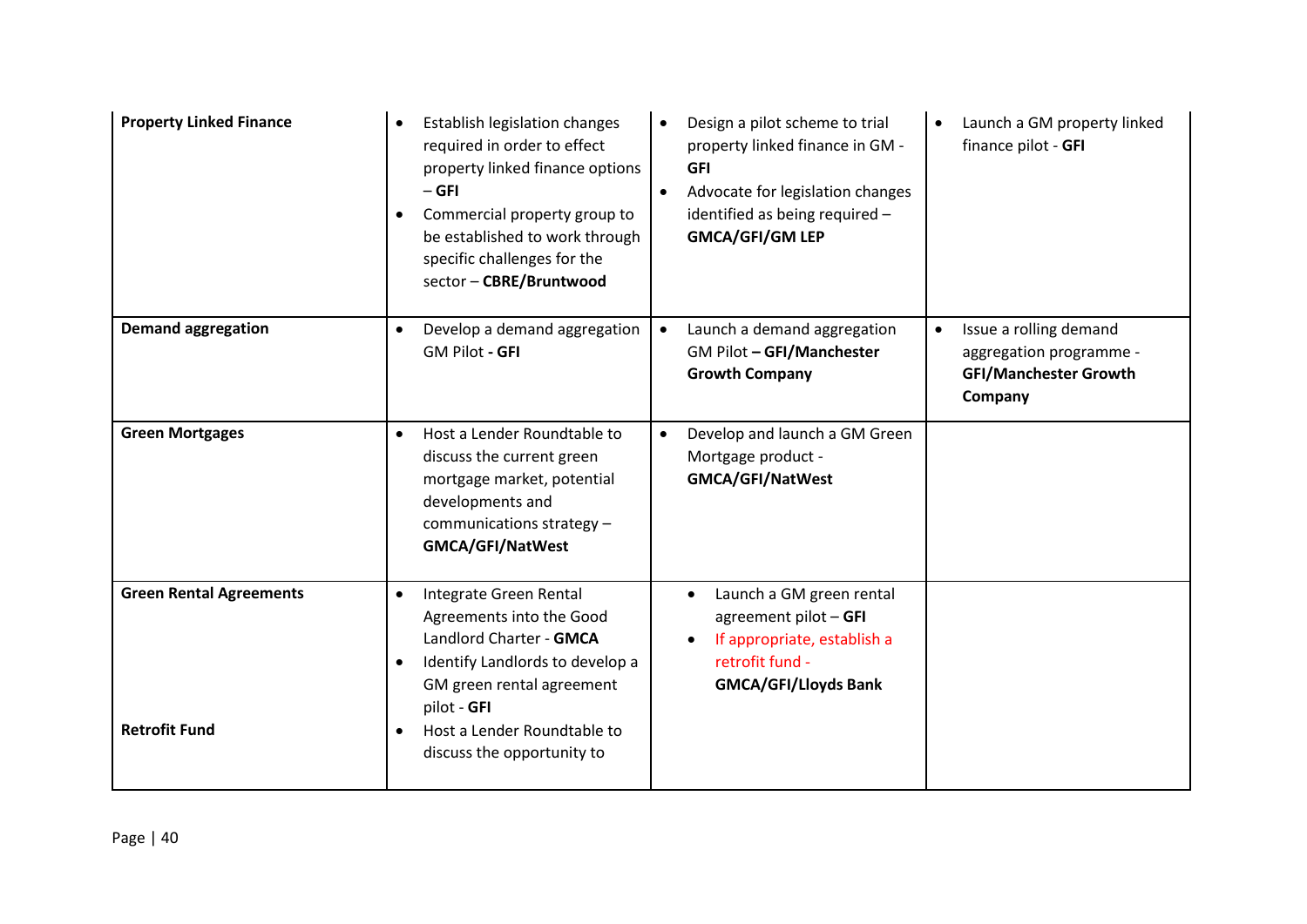|                                                                                                     | establish a retrofit fund -<br><b>GMCA/GFI/Lloyds Bank</b>                                                                                                                                                                                                                                                                                                                                                                                                                                                                                                                                                                                                                                                                                                                                                                         |                                                                                                                                                                                                                                                                                                                                                                                                                                                                                                                                                                                                                                                                                                                                                                                                                                                     |                                                                                                                                                                                                                                                            |
|-----------------------------------------------------------------------------------------------------|------------------------------------------------------------------------------------------------------------------------------------------------------------------------------------------------------------------------------------------------------------------------------------------------------------------------------------------------------------------------------------------------------------------------------------------------------------------------------------------------------------------------------------------------------------------------------------------------------------------------------------------------------------------------------------------------------------------------------------------------------------------------------------------------------------------------------------|-----------------------------------------------------------------------------------------------------------------------------------------------------------------------------------------------------------------------------------------------------------------------------------------------------------------------------------------------------------------------------------------------------------------------------------------------------------------------------------------------------------------------------------------------------------------------------------------------------------------------------------------------------------------------------------------------------------------------------------------------------------------------------------------------------------------------------------------------------|------------------------------------------------------------------------------------------------------------------------------------------------------------------------------------------------------------------------------------------------------------|
|                                                                                                     |                                                                                                                                                                                                                                                                                                                                                                                                                                                                                                                                                                                                                                                                                                                                                                                                                                    | <b>Delivery</b>                                                                                                                                                                                                                                                                                                                                                                                                                                                                                                                                                                                                                                                                                                                                                                                                                                     |                                                                                                                                                                                                                                                            |
| Create a retrofit market in GM<br>aimed at domestic properties with<br>a local trusted supply chain | Procure a project management<br>$\bullet$<br>agent to deliver retrofit plans to<br>the willing to pay market<br>(RetrofitGM) - GMCA<br>Develop a comprehensive<br>$\bullet$<br>programme of Social Housing<br>retrofit including business case<br>development, project pipeline,<br>procurement, evaluation -<br><b>Registered providers</b><br>Roll out the emerging findings<br>$\bullet$<br>and actions from the Heat Pump<br>Accelerator Programme-Pump<br><b>Accelerator / Local Authorities</b><br>Develop a Collective Purchasing<br>$\bullet$<br>initiative aimed at domestic<br>properties for Heat Pump<br>Installation -<br>GMCA/suppliers/RetrofitGM<br>provider<br>Subject to opportunity bid for<br>$\bullet$<br>Retrofit funding with suitable<br>partners - GMCA/ Register<br><b>Providers / Local Authorities</b> | Engage with suppliers and<br>$\bullet$<br>manufactures on collective<br>procurement opportunities<br>arising from Social Housing<br>retrofit - Registered providers<br>Implement Heat Pump<br>$\bullet$<br><b>Collective Purchasing scheme</b><br>and evaluate impact -<br><b>GMCA/Procured Supplier</b><br>Review the impact and<br>$\bullet$<br>trajectory of the Willing to Pay<br>Market - GMCA<br>Promote Retrofit GM to public<br>$\bullet$<br>sector employees - Local<br><b>Authorities / RetrofitGM</b><br>Building on the lessons learnt<br>$\bullet$<br>from GM Solar Together,<br>undertake a collective<br>purchasing scheme for Solar<br>PV/battery with a finance offer<br>- GMCA / Suppliers<br>Based on the investigation,<br>$\bullet$<br>consider implementing a unified<br>approach to "warm home"<br>upgrades for residents in | Based on the shape and size of<br>$\bullet$<br>the emerging market review the<br>attractiveness to inward<br>investors - MIDAS<br>Based on impact and need,<br>$\bullet$<br>undertake additional rounds of<br>collective procurement - GMCA<br>/ Suppliers |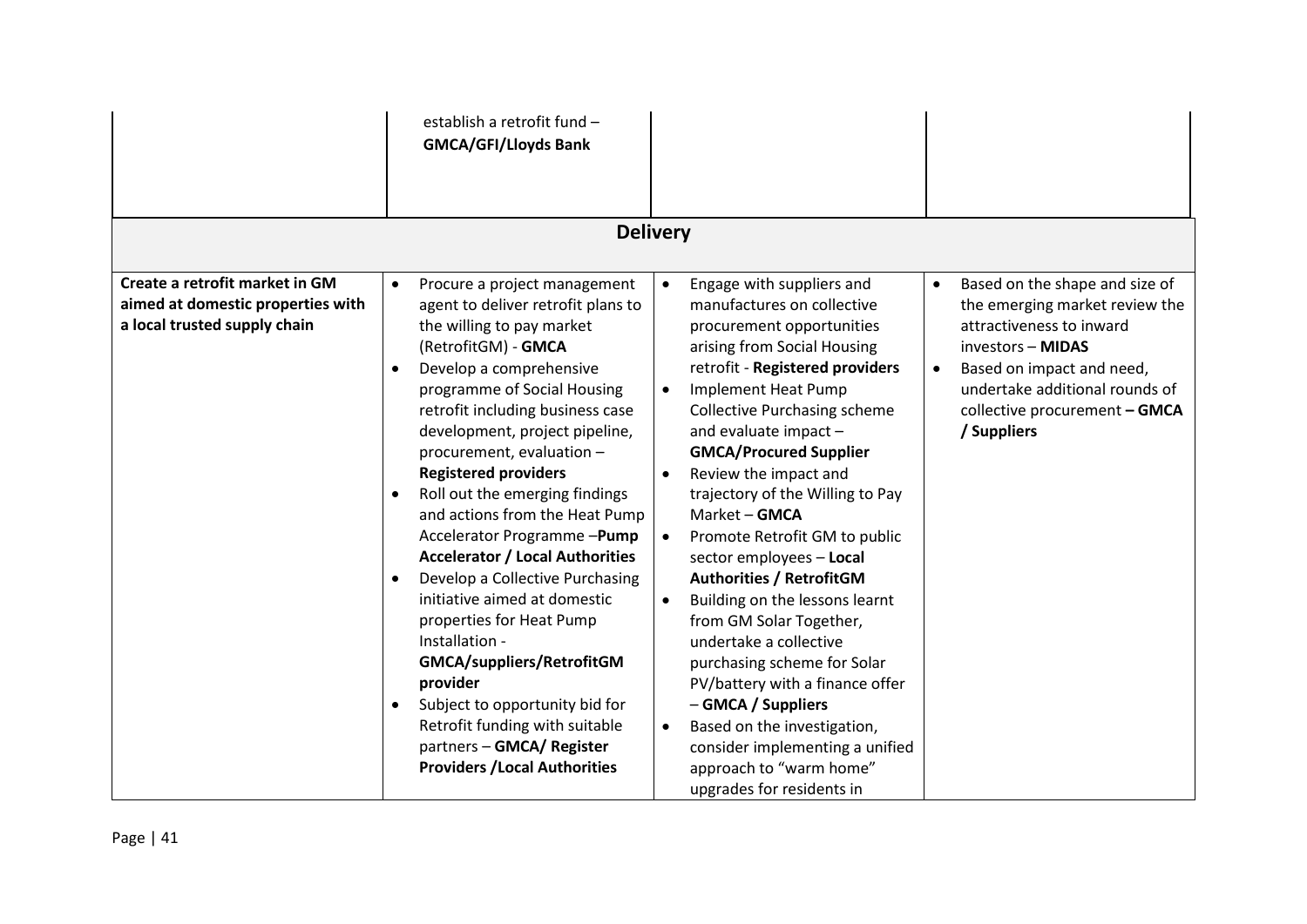|                                                                                                                                | Investigate the development of<br>$\bullet$<br>a unified GM approach to<br>publicly coordinated "warm<br>home" upgrades for residents in<br>vulnerable circumstances,<br>building on existing good<br>practice -<br>GMCA/CCG/Care&Repair<br>Deliver the current Green<br>$\bullet$<br>Homes Grant offer to 1800<br>homes - GMCA                                                                       | vulnerable circumstances -<br>GMCA/CCG/Care&Repair                                                                                                                                                                                                                                                                                                                                                                                                                                                                   |                                                                                                                                                                                           |
|--------------------------------------------------------------------------------------------------------------------------------|-------------------------------------------------------------------------------------------------------------------------------------------------------------------------------------------------------------------------------------------------------------------------------------------------------------------------------------------------------------------------------------------------------|----------------------------------------------------------------------------------------------------------------------------------------------------------------------------------------------------------------------------------------------------------------------------------------------------------------------------------------------------------------------------------------------------------------------------------------------------------------------------------------------------------------------|-------------------------------------------------------------------------------------------------------------------------------------------------------------------------------------------|
| Increase the number and resilience<br>of GM suppliers who can provided<br>high quality retrofit service                        | Develop, resource and<br>implement a targeted business<br>support offer to the retrofit<br>supply chain - The Growth<br>Company / GMCC/ GMCA<br>Identify and bid for any<br>$\bullet$<br>additional resources needed to<br>support market develop actions<br>- The Growth Company /<br>GMCC/ GMCA -<br>Engage the local supply chain<br>with the emerging willing to pay<br>market - RetrofitGM agent | Create a simple access gateway<br>$\bullet$<br>for installers to find suitable<br>training provision -<br><b>Colleges/The growth Company</b><br>Identify emerging limitations on<br>$\bullet$<br>the local supply chain, and<br>target support to address this -<br><b>GMCA/Colleges/Installers</b><br>Identify the specific needs of<br>$\bullet$<br>the early adopter social housing<br>retrofit programme and engage<br>suppliers / training providers /<br>manufacturers - Registered<br><b>Providers / GMCA</b> | Evaluate impact of Retrofit-<br><b>GMCA</b><br>Review the shape, size and<br>growth of the sector to<br>determine what future support<br>its needed - GMCA / The<br><b>Growth Company</b> |
| Create and maintain an open and<br>transparent dialogue to ensure the<br>lessons learnt are timely,<br>understood and acted on | Open dialog with domestic new<br>$\bullet$<br>build stakeholders to create a<br>space for lessons and challenges<br>to be learnt and resolved -<br><b>Budlings and Energy Innovation</b><br><b>Challenge Groups</b>                                                                                                                                                                                   | Ensure space for ongoing<br>$\bullet$<br>dialogue, collaboration and<br>$dialogue - GMCA$<br><b>Review Lessons learnt</b><br>$\bullet$<br>considering the upcoming                                                                                                                                                                                                                                                                                                                                                   | Ensure space for ongoing<br>$\bullet$<br>dialogue, collaboration and<br>dialogue - GMCA                                                                                                   |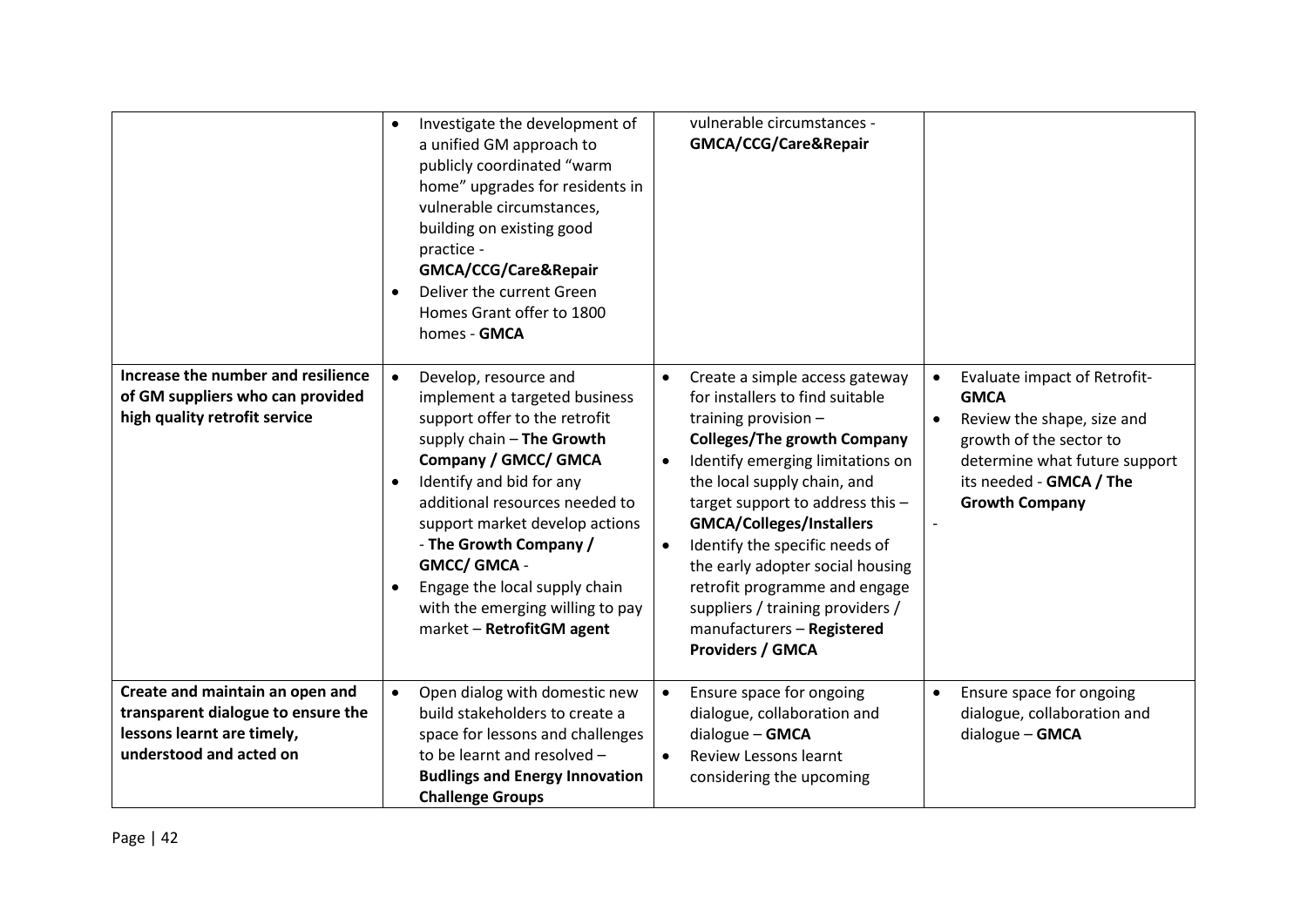|                                                                                                                                          |                                     |                                                                                                                                                                                                                                                                                                                                                                                                                                                                                       |                                                  | Future Homes Standard -<br><b>Buildings Challenge Group</b>                                                                                                                                                                                                                                                                                                                                                                                                    |                        |                                                                                                                                                                                                                                                                                                                                                                                                                     |
|------------------------------------------------------------------------------------------------------------------------------------------|-------------------------------------|---------------------------------------------------------------------------------------------------------------------------------------------------------------------------------------------------------------------------------------------------------------------------------------------------------------------------------------------------------------------------------------------------------------------------------------------------------------------------------------|--------------------------------------------------|----------------------------------------------------------------------------------------------------------------------------------------------------------------------------------------------------------------------------------------------------------------------------------------------------------------------------------------------------------------------------------------------------------------------------------------------------------------|------------------------|---------------------------------------------------------------------------------------------------------------------------------------------------------------------------------------------------------------------------------------------------------------------------------------------------------------------------------------------------------------------------------------------------------------------|
| Increase the level of innovative<br>products, services and tools<br>deployed to accelerate<br>decarbonisation of commercial<br>buildings | $\bullet$<br>$\bullet$<br>$\bullet$ | Launch a Commercial Retrofit<br>Innovation Challenge using live<br>opportunities - Energy<br><b>Innovation Agency</b><br>Promotion of the need and<br>opportunity for retrofit in<br>commercial buildings - business<br>support organisations<br>Develop a Collective Purchasing<br>initiative aimed at SMEs for<br>Solar Photovoltaic panels -<br><b>GMCA</b>                                                                                                                        | $\bullet$<br>$\bullet$<br>$\bullet$<br>$\bullet$ | Implement the deployment of<br>innovative retrofit solutions into<br>commercial buildings -<br><b>Commercial landlords</b><br>Create a rolling programme of<br>challenge based innovation<br>sprints - Energy Innovation<br>Agency<br><b>Implement PV Collective</b><br>Purchasing scheme and<br>evaluate impact - GMCA<br><b>Engage Commercial Landlords</b><br>to review post Covid challenges<br>to building retrofit - Buildings<br><b>Challenge Group</b> | $\bullet$              | Evaluate the impact of the<br>Energy Innovation Agency - EIA<br><b>Board</b>                                                                                                                                                                                                                                                                                                                                        |
| Increase the decarbonisation of the<br>public estate                                                                                     | $\bullet$<br>$\bullet$<br>$\bullet$ | Develop local public buildings<br>retrofit procurement framework<br>including feasibility studies -<br><b>GMCA</b><br>Continue to deliver the existing<br><b>Public Sector Decarbonisation</b><br>Scheme and increase readiness<br>to deliver future programmes -<br><b>Public Bodies / GMCA</b><br>Develop a comprehensive<br>programme of GM school<br>retrofit and increased readiness<br>including business case<br>development, project pipeline,<br>procurement, evaluation and | $\bullet$<br>$\bullet$<br>$\bullet$              | Review progress to date across<br>all retrofit programmes in line<br>with agreed carbon budgets and<br>emerging local and national<br>policy - GMCA<br>Realise a rolling programme of<br>retrofit delivery aligned to our<br>agreed carbon pathway - Public<br><b>Bodies / GMCA</b><br>Initiate and accelerate the<br>implementation of GM Schools<br>retrofit programme, identifying<br>early lessons learnt - Local<br><b>Authorities / GMCA</b>             | $\bullet$<br>$\bullet$ | Review progress to date across<br>all retrofit programmes in line<br>with agreed carbon budgets and<br>emerging local and national<br>policy - GMCA<br>Complete the rolling<br>programmes of public and<br>maintained school retrofit<br>works in line with agreed<br>carbon budgets - Public bodies/<br><b>GMCA</b><br>Widen schools' programme to<br>none maintained schools -<br><b>GMCA / Local Authorities</b> |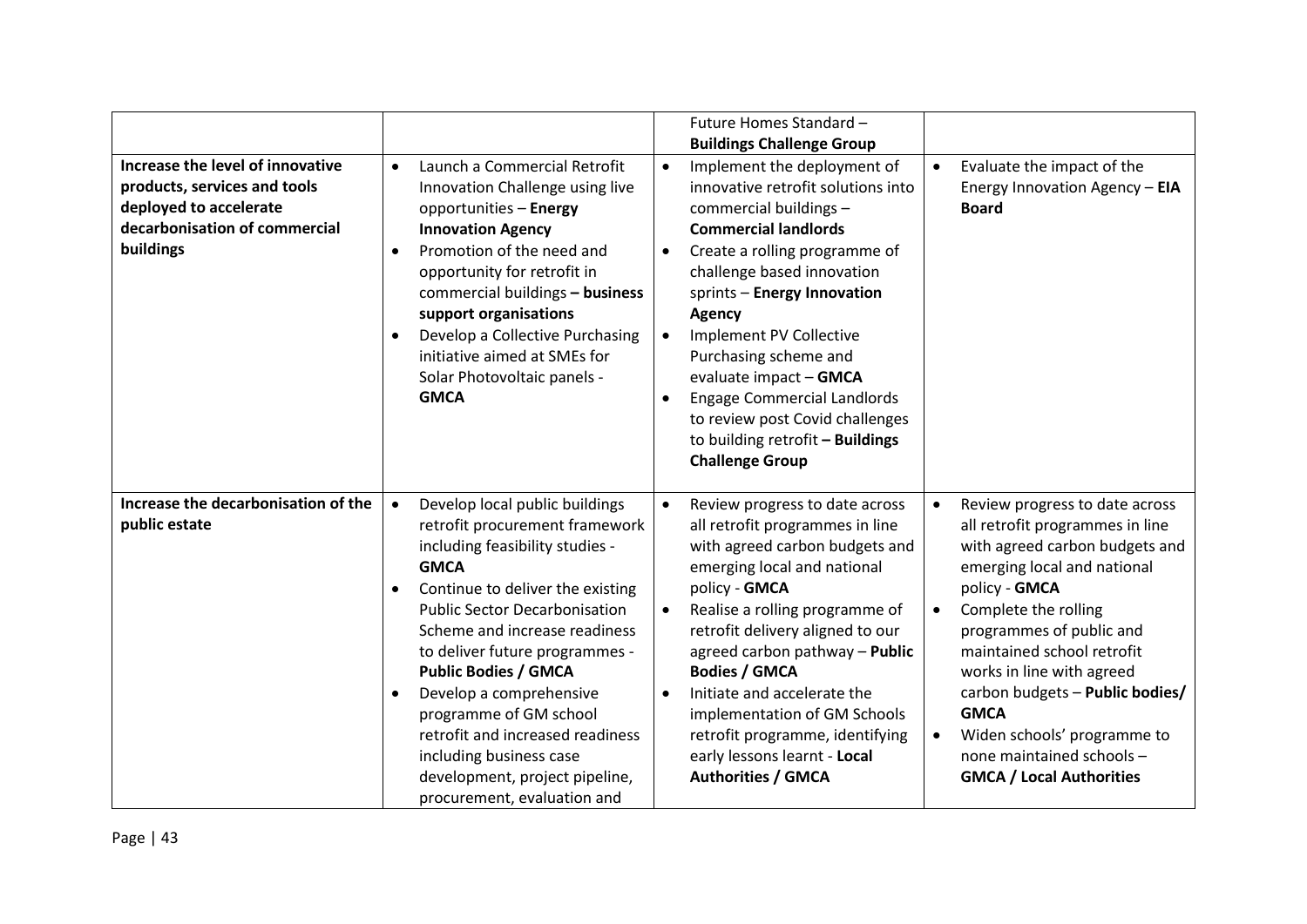| dissemination - Local<br><b>Authorities / GMCA</b><br>Develop the Go-Neutral<br>programme of energy<br>generation across publicly<br>owned land assets up to 85MW<br>- Local Authorities / GMCA | Based on lessons learn Develop<br>a toolbox for none maintained<br>schools and Governors to<br>instigate retrofit programmes -<br><b>GMCA / Local Authorities /</b><br><b>Academy's/ Dioecies</b><br>Use the Go Neutral smart<br>energy procurement framework<br>to deliver 20MW of renewable<br>and smart energy assists -<br><b>Public Bodies / GMCA</b> | <b>Review Go Neutral Framework</b><br>and set revised targets - GMCA |
|-------------------------------------------------------------------------------------------------------------------------------------------------------------------------------------------------|------------------------------------------------------------------------------------------------------------------------------------------------------------------------------------------------------------------------------------------------------------------------------------------------------------------------------------------------------------|----------------------------------------------------------------------|
|-------------------------------------------------------------------------------------------------------------------------------------------------------------------------------------------------|------------------------------------------------------------------------------------------------------------------------------------------------------------------------------------------------------------------------------------------------------------------------------------------------------------------------------------------------------------|----------------------------------------------------------------------|